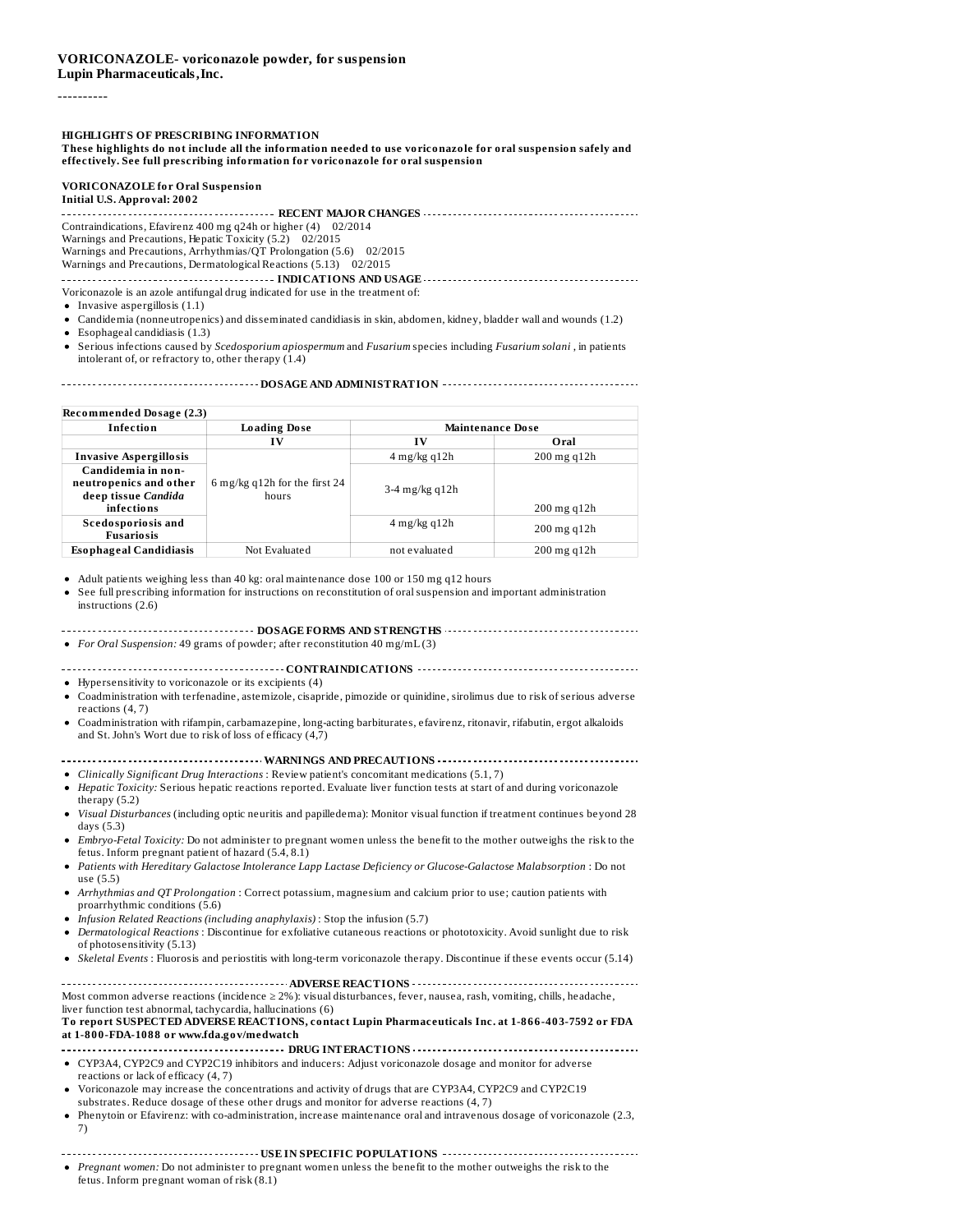- *Nursing women:* Discontinue voriconazole or discontinue nursing (8.3)
- *Pediatrics:* Safety/effectiveness in patients <12 years has not been established (8.4)
- *Hepatic impairment:* Use half the maintenance dose in patients with mild to moderate hepatic impairment (Child-Pugh Class A and B) (2.7)
- *Renal impairment:* Avoid intravenous administration in patients with moderate to severe renal impairment (creatinine clearance <50 mL/min) (2.8)

**See 17 for PATIENT COUNSELING INFORMATION and FDA-approved patient labeling.**

**Revised: 11/2017**

### **FULL PRESCRIBING INFORMATION: CONTENTS\***

### **1 INDICATIONS AND USAGE**

#### 1.1 Invasive Aspergillosis

1.2 Candidemia in Non-neutropenic Patients and the Following Candida Infections: Disseminated Infections in Skin and Infections in Abdomen, Kidney, Bladder Wall, and Wounds

1.3 Esophageal Candidiasis

1.4 Serious Fungal Infections Caused by Scedosporium apiospermum (Asexual Form of Pseudallescheria boydii) and Fusarium spp. Including Fusarium solani, in Patients Intolerant of, or Refractory to, Other Therapy

#### **2 DOSAGE AND ADMINISTRATION**

- 2.1 Instructions for Use in All Patients
- 2.3 Recommended Dosing in Adults
- 2.4 Dosage Adjustment
- 2.6 Oral Suspension

2.7 Use in Patients with Hepatic Impairment

- 2.8 Use in Patients with Renal Impairment
- **3 DOSAGE FORMS AND STRENGTHS**

#### **4 CONTRAINDICATIONS**

#### **5 WARNINGS AND PRECAUTIONS**

- 5.1 Drug Interactions
- 5.2 Hepatic Toxicity
- 5.3 Visual Disturbances
- 5.4 Embryo-Fetal Toxicity
- 5.6 Arrhythmias and QT Prolongation
- 5.7 Infusion Related Reactions
- 5.8 Laboratory Tests
- 5.9 Patients With Hepatic Impairment
- 5.10 Patients With Renal Impairment
- 5.11 Monitoring Renal Function
- 5.12 Monitoring Pancreatic Function
- 5.13 Dermatological Reactions
- 5.14 Skeletal Adverse Events

#### **6 ADVERSE REACTIONS**

- 6.1 Overview
- 6.2 Clinical Trial Experience in Adults
- 6.3 Clinical Laboratory Values
- 6.4 Postmarketing Experience

## **7 DRUG INTERACTIONS**

#### **8 USE IN SPECIFIC POPULATIONS**

- 8.1 Pregnancy
- 8.3 Nursing Mothers
- 8.4 Pediatric Use
- 8.5 Geriatric Use
- 8.6 Women of Childbearing Potential

#### **10 OVERDOSAGE**

#### **11 DESCRIPTION**

### **12 CLINICAL PHARMACOLOGY**

- 12.1 Mechanism of Action
- 12.3 Pharmacokinetics
- 12.4 Microbiology

#### **13 NONCLINICAL TOXICOLOGY**

13.1 Carcinogenesis & Mutagenesis & Impairment of Fertility

## 13.2 Teratogenic Effects

- **14 CLINICAL STUDIES**
	- 14.1 Invasive Aspergillosis
	- 14.2 Candidemia in Nonneutropenic Patients and Other Deep Tissue Candida Infections
	- 14.3 Esophageal Candidiasis
	- 14.4 Other Serious Fungal Pathogens

### **15 REFERENCES**

- **16 HOW SUPPLIED/STORAGE AND HANDLING**
	- 16.1 How Supplied
	- 16.2 Storage
- **17 PATIENT COUNSELING INFORMATION**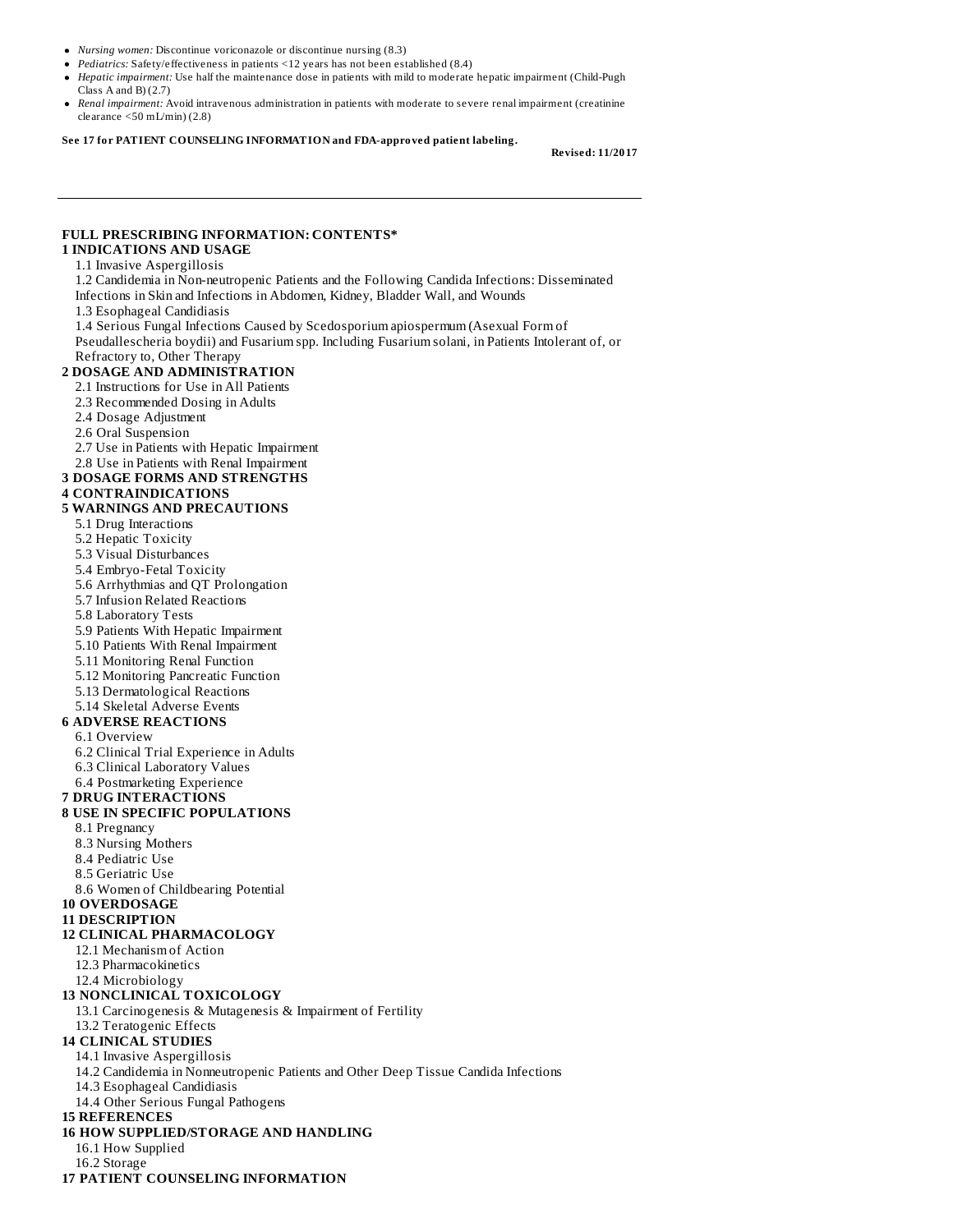### **FULL PRESCRIBING INFORMATION**

#### **1 INDICATIONS AND USAGE**

Voriconazole is indicated for use in patients 12 years of age and older in the treatment of the following fungal infections:

### **1.1 Invasive Aspergillosis**

In clinical trials, the majority of isolates recovered were *Aspergillus fumigatus*. There was a small number of cases of culture-proven disease due to species of *Aspergillus* other than *A. fumigatus [see Clinical Studies (14.1) and Clinical Pharmacology (12.4)]*.

### **1.2 Candidemia in Non-neutropenic Patients and the Following Candida Infections: Diss eminated Infections in Skin and Infections in Abdomen, Kidney, Bladder Wall, and Wounds**

*[See Clinical Studies (14.2) and Clinical Pharmacology (12.4).]*

### **1.3 Esophageal Candidiasis**

*[See Clinical Studies (14.3) and Clinical Pharmacology (12.4).]*

### **1.4 Serious Fungal Infections Caus ed by Scedosporium apiospermum (As exual Form of Ps eudalles cheria boydii) and Fusarium spp. Including Fusarium solani, in Patients Intolerant of, or Refractory to, Other Therapy**

### *[See Clinical Studies (14.4) and Clinical Pharmacology (12.4).]*

Specimens for fungal culture and other relevant laboratory studies (including histopathology) should be obtained prior to therapy to isolate and identify causative organism(s). Therapy may be instituted before the results of the cultures and other laboratory studies are known. However, once these results become available, antifungal therapy should be adjusted accordingly.

### **2 DOSAGE AND ADMINISTRATION**

### **2.1 Instructions for Us e in All Patients**

Voriconazole for oral suspension should be taken at least one hour before or after a meal.

#### **2.3 Recommended Dosing in Adults**

Invasive aspergillosis and serious fungal infections due to Fusarium spp. and Scedosporium apiospermum

See Table 1. Therapy must be initiated with the specified loading dose regimen of intravenous voriconazole on Day 1 followed by the recommended maintenance dose regimen. Intravenous treatment should be continued for at least 7 days. Once the patient has clinically improved and can tolerate medication given by mouth, the oral tablet form or oral suspension form of voriconazole may be utilized. The recommended oral maintenance dose of 200 mg achieves a voriconazole exposure similar to 3 mg/kg IV; a 300 mg oral dose achieves an exposure similar to 4 mg/kg IV. Switching between the intravenous and oral formulations is appropriate because of the high bioavailability of the oral formulation in adults *[see Clinical Pharmacology (12)]*.

Candidemia in non-neutropenic patients and other deep tissue Candida infections

See Table 1. Patients should be treated for at least 14 days following resolution of symptoms or following last positive culture, whichever is longer.

#### Esophageal Candidiasis

See Table 1. Patients should be treated for a minimum of 14 days and for at least 7 days following resolution of symptoms.

| Infection                                                                                 | Loading dose                           | Maintenance Dose <sup>a,b</sup> |                        |
|-------------------------------------------------------------------------------------------|----------------------------------------|---------------------------------|------------------------|
|                                                                                           | IV                                     | IV                              | Oralc                  |
| Invasive Aspergillosis <sup>d</sup>                                                       | 6 mg/kg q12h for the first<br>24 hours | 4 mg/kg q $12h$                 | $200$ mg q $12h$       |
| Candidemia in non-<br>neutropenic patients<br>and other deep tissue<br>Candida infections | 6 mg/kg q12h for the first<br>24 hours | 3 to 4 mg/kg $q12h^e$           | $200 \text{ mg } q12h$ |
| <b>Esophageal Candidiasis</b>                                                             |                                        |                                 | $200 \text{ mg } q12h$ |
| <b>Scedosporiosis and</b><br><b>Fusarios is</b>                                           | 6 mg/kg q12h for the first<br>24 hours | $4 \text{ mg/kg}$ q $12h$       | $200$ mg q $12h$       |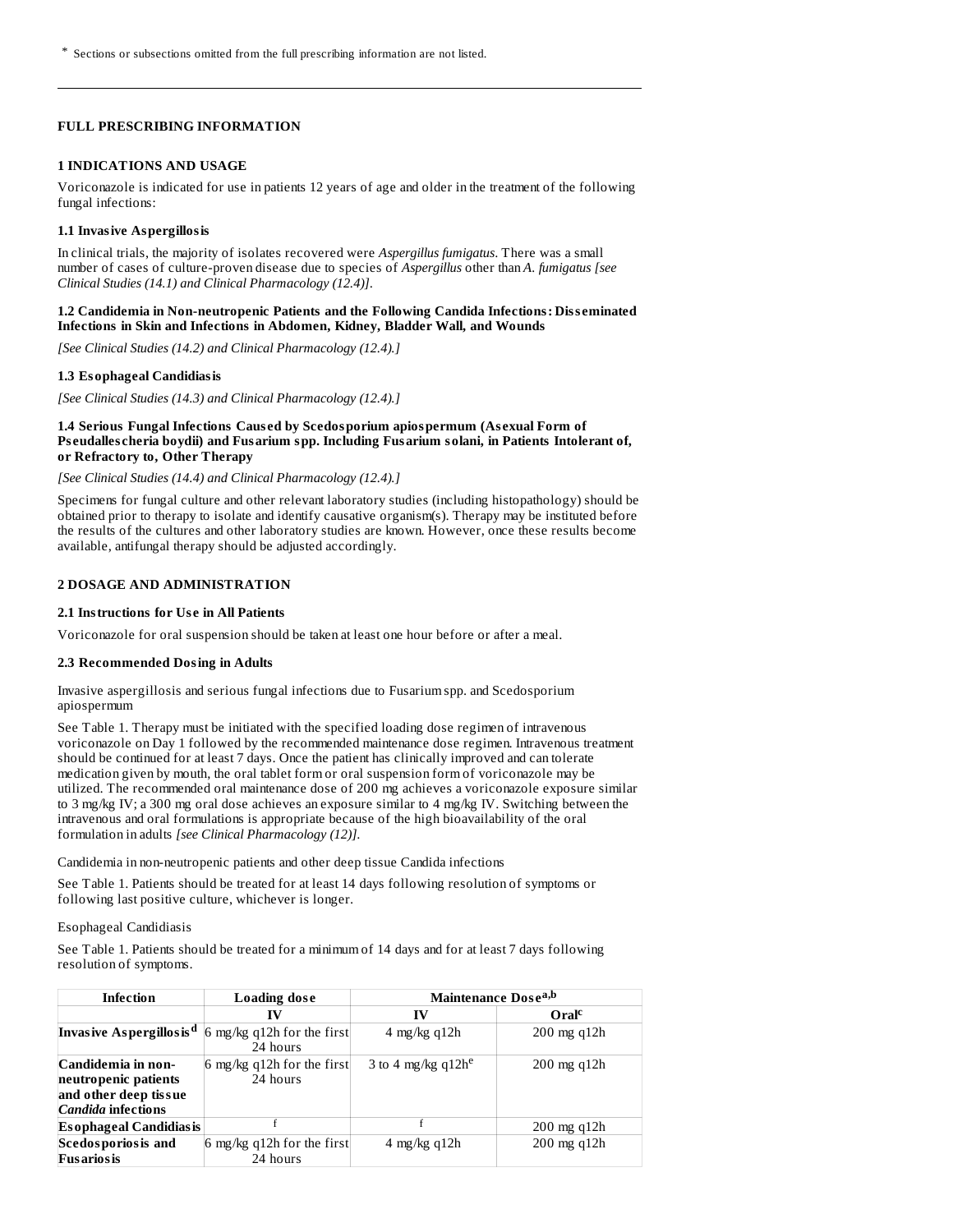## **2.4 Dosage Adjustment**

If patient response is inadequate, the oral maintenance dose may be increased from 200 mg every 12 hours (similar to 3 mg/kg IV q12h) to 300 mg every 12 hours (similar to 4 mg/kg IV q12h). For adult patients weighing less than 40 kg, the oral maintenance dose may be increased from 100 mg every 12 hours to 150 mg every 12 hours. If patient is unable to tolerate 300 mg orally every 12 hours, reduce the oral maintenance dose by 50 mg steps to a minimum of 200 mg every 12 hours (or to 100 mg every 12 hours for adult patients weighing less than 40 kg).

If patient is unable to tolerate 4 mg/kg IV q12h, reduce the intravenous maintenance dose to 3 mg/kg q12h.

The maintenance dose of voriconazole should be increased when coadministered with phenytoin or efavirenz *[see Drug Interactions (7)]*.

The maintenance dose of voriconazole should be reduced in patients with mild to moderate hepatic impairment, Child-Pugh Class A and B *[see Dosage and Administration (2.7)]*. There are no PK data to allow for dosage adjustment recommendations in patients with severe hepatic impairment (Child-Pugh Class C). Duration of therapy should be based on the severity of the patient's underlying disease, recovery from immunosuppression and clinical response.

Duration of therapy should be based on the severity of the patient's underlying disease, recovery from immunosuppression and clinical response.

### **2.6 Oral Suspension**

### Reconstitution

Tap the bottle to release the powder. Add 50 mL of water to the bottle. Shake the closed bottle vigorously for about one minute. Remove child-resistant cap and push bottle adaptor into the neck of the bottle. Replace the cap. Write the date of expiration of the reconstituted suspension on the bottle label (the shelf life of the reconstituted suspension is 14 days at controlled room temperature 15-30°C (59- 86°F).

### Instructions for Use

Shake the closed bottle of reconstituted suspension for approximately 10 seconds before each use. The reconstituted oral suspension should only be administered using the oral dispenser supplied with each pack.

### Incompatibilities

Voriconazole for oral suspension and the 40 mg/mL reconstituted oral suspension should not be mixed with any other medication or additional flavoring agent. It is not intended that the suspension be further diluted with water or other vehicles.

### **2.7 Us e in Patients with Hepatic Impairment**

In the clinical program, patients were included who had baseline liver function tests (ALT, AST) up to 5 times the upper limit of normal. No dose adjustment is necessary in patients with this degree of abnormal liver function, but continued monitoring of liver function tests for further elevations is recommended *[see Warnings and Precautions (5.9)]*.

It is recommended that the standard loading dose regimens be used but that the maintenance dose be halved in patients with mild to moderate hepatic cirrhosis (Child-Pugh Class A and B) *[see Clinical Pharmacology (12.3)]*.

Voriconazole has not been studied in patients with severe hepatic cirrhosis (Child-Pugh Class C) or in patients with chronic hepatitis B or chronic hepatitis C disease. Voriconazole has been associated with elevations in liver function tests and clinical signs of liver damage, such as jaundice and should only be used in patients with severe hepatic impairment if the benefit outweighs the potential risk. Patients with hepatic insufficiency must be carefully monitored for drug toxicity.

### **2.8 Us e in Patients with Renal Impairment**

The pharmacokinetics of orally administered voriconazole are not significantly affected by renal impairment. Therefore, no adjustment is necessary for oral dosing in patients with mild to severe renal impairment *[see Clinical Pharmacology (12.3)]*.

In patients with moderate or severe renal impairment (creatinine clearance < 50 mL/min), accumulation of the intravenous vehicle, SBECD, occurs. Oral voriconazole should be administered to these patients, unless an assessment of the benefit/risk to the patient justifies the use of intravenous voriconazole. Serum creatinine levels should be closely monitored in these patients, and, if increases occur, consideration should be given to changing to oral voriconazole therapy *[see Warnings and Precautions (5.10)]*.

Voriconazole is hemodialyzed with clearance of 121 mL/min. The intravenous vehicle, SBECD, is hemodialyzed with clearance of 55 mL/min. A 4-hour hemodialysis session does not remove a sufficient amount of voriconazole to warrant dose adjustment.

## **3 DOSAGE FORMS AND STRENGTHS**

Powder for Oral Suspension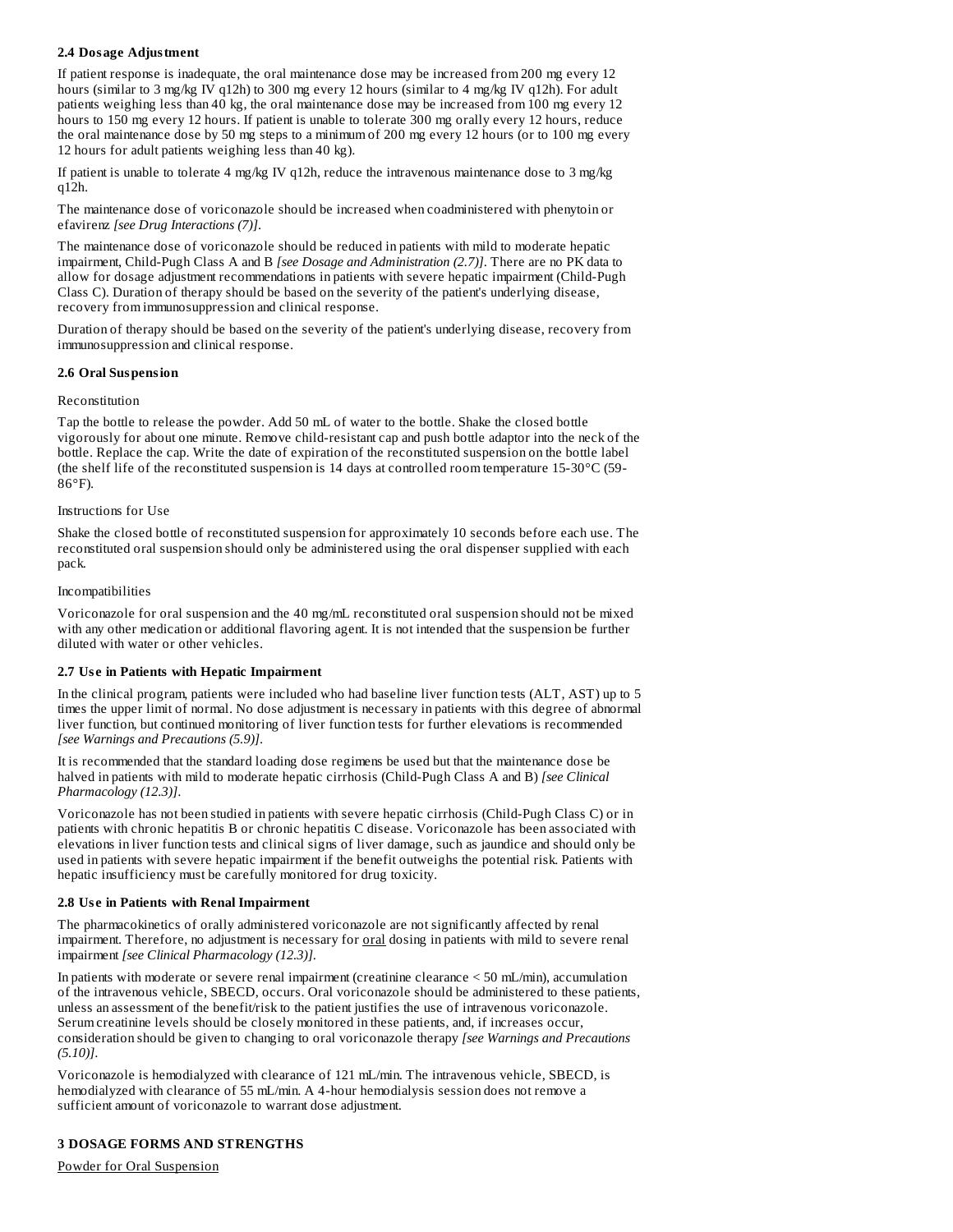Voriconazole for oral suspension is supplied in 100 mL high density polyethylene (HDPE) bottles. Each bottle contains 49 g of powder for oral suspension. Following reconstitution, the volume of the suspension is 75 mL, providing a usable volume of 70 mL (40 mg voriconazole/mL). A 5 mL oral dispenser and a press-in adaptor are also provided.

### **4 CONTRAINDICATIONS**

- Voriconazole is contraindicated in patients with known hypersensitivity to voriconazole or its excipients. There is no information regarding cross-sensitivity between voriconazole and other azole antifungal agents. Caution should be used when prescribing voriconazole to patients with hypersensitivity to other azoles.
- Coadministration of terfenadine, astemizole, cisapride, pimozide or quinidine with voriconazole is contraindicated because increased plasma concentrations of these drugs can lead to QT prolongation and rare occurrences of *Torsade de pointes [see Drug Interactions (7) and Clinical Pharmacology (12.3)]* .
- Coadministration of voriconazole with sirolimus is contraindicated because voriconazole significantly increases sirolimus concentrations *[see Drug Interactions (7) and Clinical Pharmacology (12.3)]* .
- Coadministration of voriconazole with rifampin, carbamazepine and long-acting barbiturates is contraindicated because these drugs are likely to decrease plasma voriconazole concentrations significantly *[see Drug Interactions (7) andClinical Pharmacology (12.3)].*
- Coadministration of standard doses of voriconazole with efavirenz doses of 400 mg q24h or higher is contraindicated, because efavirenz significantly decreases plasma voriconazole concentrations in healthy subjects at these doses. Voriconazole also significantly increases efavirenz plasma concentrations *[see Drug Interactions (7) and Clinical Pharmacology (12.3)]* .
- Coadministration of voriconazole with high dose ritonavir (400 mg q12h) is contraindicated because ritonavir (400 mg q12h) significantly decreases plasma voriconazole concentrations. Coadministration of voriconazole and low dose ritonavir (100 mg q12h) should be avoided, unless an assessment of the benefit/risk to the patient justifies the use of voriconazole *[see Drug Interactions (7) and Clinical Pharmacology (12.3)]* .
- Coadministration of voriconazole with rifabutin is contraindicated since voriconazole significantly increases rifabutin plasma concentrations and rifabutin also significantly decreases voriconazole plasma concentrations *[see Drug Interactions (7) and Clinical Pharmacology (12.3)].*
- Coadministration of voriconazole with ergot alkaloids (ergotamine and dihydroergotamine) is contraindicated because voriconazole may increase the plasma concentration of ergot alkaloids, which may lead to ergotism *[see Drug Interactions (7) and Clinical Pharmacology (12.3)]* .
- Coadministration of voriconazole with St. John's Wort is contraindicated because this herbal supplement may decrease voriconazole plasma concentration *[see Drug Interactions (7) and Clinical Pharmacology (12.3)].*

## **5 WARNINGS AND PRECAUTIONS**

### **5.1 Drug Interactions**

See Table 6 for a listing of drugs that may significantly alter voriconazole concentrations. Also, see Table 7 for a listing of drugs that may interact with voriconazole resulting in altered pharmacokinetics or pharmacodynamics of the other drug *[see Contraindications (4) and Drug Interactions (7)]*.

### **5.2 Hepatic Toxicity**

**In clinical trials, there have been uncommon cas es of s erious hepatic reactions during treatment with voriconazole (including clinical hepatitis, cholestasis and fulminant hepatic failure, including fatalities).** Instances of hepatic reactions were noted to occur primarily in patients with serious underlying medical conditions (predominantly hematological malignancy). Hepatic reactions, including hepatitis and jaundice, have occurred among patients with no other identifiable risk factors. Liver dysfunction has usually been reversible on discontinuation of therapy *[see Warnings and Precautions (5.9) and Adverse Reactions (6.3)]*.

Measure serum transaminase levels and bilirubin at the initiation of voriconazole therapy and monitor at least weekly for the first month of treatment. Monitoring frequency can be reduced to monthly during continued use if no clinically significant changes are noted. If liver function tests become markedly elevated compared to baseline, voriconazole should be discontinued unless the medical judgment of the benefit-risk of the treatment for the patient justifies continued use *[see Warnings and Precautions (5.9), Dosage and Administration (2.4, 2.7), and Adverse Reactions (6.3)].*

### **5.3 Visual Disturbances**

**The effect of voriconazole on visual function is not known if treatment continues beyond 28 days.** There have been post-marketing reports of prolonged visual adverse events, including optic neuritis and papilledema. If treatment continues beyond 28 days, visual function including visual acuity, visual field and color perception should be monitored *[see Adverse Reactions (6.2)]*.

## **5.4 Embryo-Fetal Toxicity**

Voriconazole can cause fetal harm when administered to a pregnant woman.

In animals, voriconazole administration was associated with teratogenicity, embryotoxicity, increased gestational length, dystocia and embryomortality. Please refer to section 8.1 (Pregnancy) for additional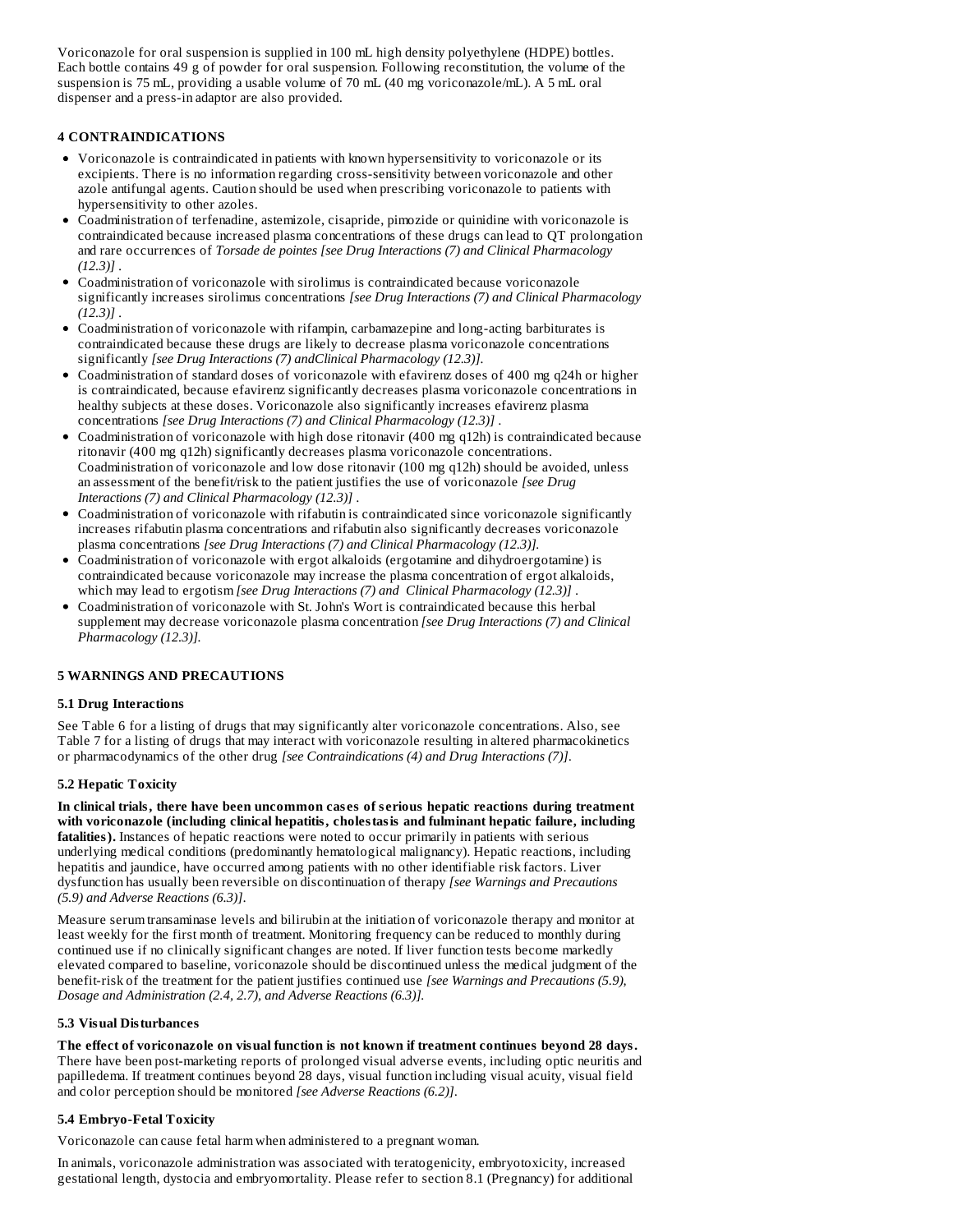details.

If this drug is used during pregnancy, or if the patient becomes pregnant while taking this drug, the patient should be informed of the potential hazard to the fetus.

## **5.6 Arrhythmias and QT Prolongation**

Some azoles, including voriconazole, have been associated with prolongation of the QT interval on the electrocardiogram. During clinical development and post-marketing surveillance, there have been rare cases of arrhythmias, (including ventricular arrhythmias such as *torsade de pointes*), cardiac arrests and sudden deaths in patients taking voriconazole. These cases usually involved seriously ill patients with multiple confounding risk factors, such as history of cardiotoxic chemotherapy, cardiomyopathy, hypokalemia and concomitant medications that may have been contributory.

Voriconazole should be administered with caution to patients with potentially proarrhythmic conditions, such as:

- Congenital or acquired QT-prolongation
- Cardiomyopathy, in particular when heart failure is present
- Sinus bradycardia
- Existing symptomatic arrhythmias
- Concomitant medicinal product that is known to prolong QT interval [*see Contraindications (4), Drug Interactions (7), and Clinical Pharmacology (12.3)* ]

Rigorous attempts to correct potassium, magnesium and calcium should be made before starting and during voriconazole therapy *[see Clinical Pharmacology (12.3)].*

### **5.7 Infusion Related Reactions**

During infusion of the intravenous formulation of voriconazole in healthy subjects, anaphylactoid-type reactions, including flushing, fever, sweating, tachycardia, chest tightness, dyspnea, faintness, nausea, pruritus and rash, have occurred uncommonly. Symptoms appeared immediately upon initiating the infusion. Consideration should be given to stopping the infusion should these reactions occur.

### **5.8 Laboratory Tests**

Electrolyte disturbances such as hypokalemia, hypomagnesemia and hypocalcemia should be corrected prior to initiation of and during voriconazole therapy.

Patient management should include laboratory evaluation of renal (particularly serum creatinine) and hepatic function (particularly liver function tests and bilirubin).

### **5.9 Patients With Hepatic Impairment**

It is recommended that the standard loading dose regimens be used but that the maintenance dose be halved in patients with mild to moderate hepatic cirrhosis (Child-Pugh Class A and B) receiving voriconazole *[see Clinical Pharmacology (12.3) and Dosage and Administration (2.7)]*.

Voriconazole has not been studied in patients with severe cirrhosis (Child-Pugh Class C). Voriconazole has been associated with elevations in liver function tests and clinical signs of liver damage, such as jaundice, and should only be used in patients with severe hepatic insufficiency if the benefit outweighs the potential risk. Patients with hepatic insufficiency must be carefully monitored for drug toxicity.

### **5.10 Patients With Renal Impairment**

In patients with moderate to severe renal dysfunction (creatinine clearance <50 mL/min), accumulation of the intravenous vehicle, SBECD, occurs. Oral voriconazole should be administered to these patients, unless an assessment of the benefit/risk to the patient justifies the use of intravenous voriconazole. Serum creatinine levels should be closely monitored in these patients, and if increases occur, consideration should be given to changing to oral voriconazole therapy *[see Clinical Pharmacology (12.3) and Dosage and Administration (2.8)]*.

### **5.11 Monitoring Renal Function**

Acute renal failure has been observed in patients undergoing treatment with voriconazole. Patients being treated with voriconazole are likely to be treated concomitantly with nephrotoxic medications and have concurrent conditions that may result in decreased renal function.

Patients should be monitored for the development of abnormal renal function. This should include laboratory evaluation, particularly serum creatinine.

### **5.12 Monitoring Pancreatic Function**

Patients with risk factors for acute pancreatitis (e.g., recent chemotherapy, hematopoietic stem cell transplantation [HSCT]) should be monitored for the development of pancreatitis during voriconazole treatment.

### **5.13 Dermatological Reactions**

Serious exfoliative cutaneous reactions, such as Stevens-Johnson syndrome, have been reported during treatment with voriconazole. If a patient develops an exfoliative cutaneous reaction, voriconazole should be discontinued.

Voriconazole has been associated with photosensitivity skin reaction. Patients, including children,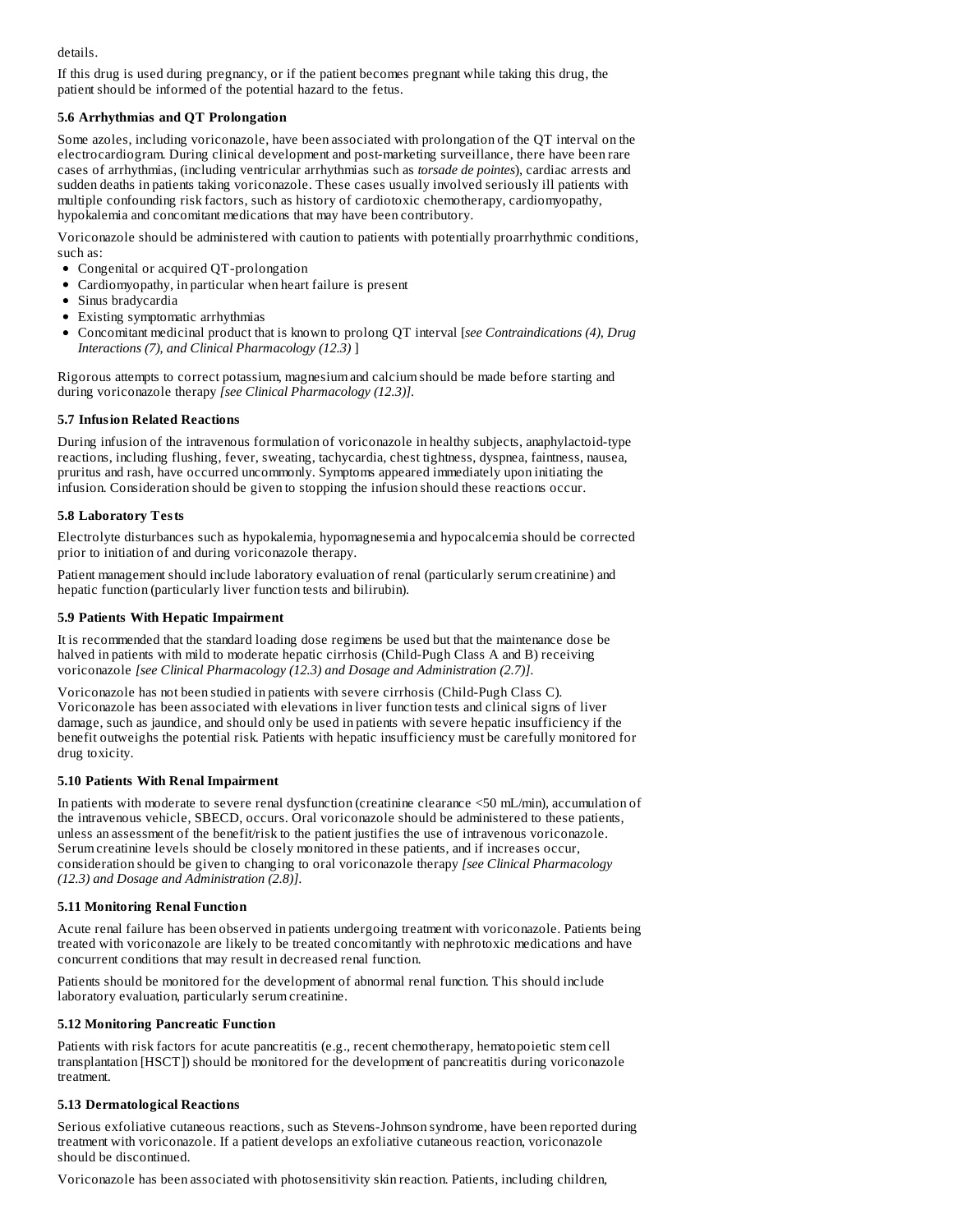should avoid exposure to direct sunlight during voriconazole treatment and should use measures such as protective clothing and sunscreen with high sun protection factor (SPF). If phototoxic reactions occur, the patient should be referred to a dermatologist and voriconazole discontinuation should be considered. If voriconazole is continued despite the occurrence of phototoxicity-related lesions, dermatologic evaluation should be performed on a systematic and regular basis to allow early detection and management of premalignant lesions. Squamous cell carcinoma of the skin and melanoma have been reported during long-term voriconazole therapy in patients with photosensitivity skin reactions. If a patient develops a skin lesion consistent with premalignant skin lesions, squamous cell carcinoma or melanoma, voriconazole should be discontinued.

The frequency of phototoxicity reactions is higher in the pediatric population. Because squamous cell carcinoma has been reported in patients who experience photosensitivity reactions, stringent measures for photoprotection are warranted in children. In children experiencing photoaging injuries such as lentigines or ephelides, sun avoidance and dermatologic follow-up are recommended even after treatment discontinuation.

### **5.14 Skeletal Advers e Events**

Fluorosis and periostitis have been reported during long-term voriconazole therapy. If a patient develops skeletal pain and radiologic findings compatible with fluorosis or periostitis, voriconazole should be discontinued *[see Adverse Reactions (6.4)]*.

## **6 ADVERSE REACTIONS**

Because clinical trials are conducted under widely varying conditions, adverse reaction rates observed in clinical trials of a drug cannot be directly compared to rates in the clinical trials of another drug and may not reflect the rates observed in practice.

### **6.1 Overview**

The most frequently reported adverse events (all causalities) in the therapeutic trials were visual disturbances (18.7%), fever (5.7%), nausea (5.4%), rash (5.3%), vomiting (4.4%), chills (3.7%), headache (3%), liver function test increased (2.7%), tachycardia (2.4%), hallucinations (2.4%). The treatment-related adverse events which most often led to discontinuation of voriconazole therapy were elevated liver function tests, rash and visual disturbances *[see Warnings and Precautions (5.2, 5.3) and Adverse Reactions (6.2, 6.3)]*.

### **6.2 Clinical Trial Experience in Adults**

The data described in Table 2 reflect exposure to voriconazole in 1655 patients in the therapeutic studies. This represents a heterogeneous population, including immunocompromised patients, e.g., patients with hematological malignancy or HIV and non-neutropenic patients. This subgroup does not include healthy subjects and patients treated in the compassionate use and non-therapeutic studies. This patient population was 62% male, had a mean age of 46 years (range 11- 90, including 51 patients aged 12-18 years), and was 78% White and 10% Black. Five hundred sixty one patients had a duration of voriconazole therapy of greater than 12 weeks, with 136 patients receiving voriconazole for over six months. Table 2 includes all adverse events which were reported at an incidence of ≥2% during voriconazole therapy in the all therapeutic studies population, studies 307/602 and 608 combined, or study 305, as well as events of concern which occurred at an incidence of <2%.

In study 307/602, 381 patients (196 on voriconazole, 185 on amphotericin B) were treated to compare voriconazole to amphotericin B followed by other licensed antifungal therapy in the primary treatment of patients with acute invasive aspergillosis. The rate of discontinuation from voriconazole study medication due to adverse events was 21.4% (42/196 patients). In study 608, 403 patients with candidemia were treated to compare voriconazole (272 patients) to the regimen of amphotericin B followed by fluconazole (131 patients). The rate of discontinuation from voriconazole study medication due to adverse events was 19.5% out of 272 patients. Study 305 evaluated the effects of oral voriconazole (200 patients) and oral fluconazole (191 patients) in the treatment of esophageal candidiasis. The rate of discontinuation from voriconazole study medication in Study 305 due to adverse events was 7% (14/200 patients). Laboratory test abnormalities for these studies are discussed under Clinical Laboratory Values below.

|                     | All<br><b>Therapeutic</b><br><b>Studies</b> | <b>Studies 307/602 and 608</b><br>(IV/ oral therapy) |                       |                          | Study 305 (oral therapy)                          |                          |
|---------------------|---------------------------------------------|------------------------------------------------------|-----------------------|--------------------------|---------------------------------------------------|--------------------------|
|                     | $N = 1655$                                  | Voriconazole Voriconazole <br>N=468                  | Ampho B*<br>$N = 185$ | Fluconazole<br>$N = 131$ | Ampho $B \rightarrow$ [Voriconazole]<br>$N = 200$ | Fluconazole<br>$N = 191$ |
|                     | N(% )                                       | N(%                                                  | N(% )                 | N(%                      | N(%                                               | N(%                      |
| Special<br>Senses** |                                             |                                                      |                       |                          |                                                   |                          |
| Abnormal<br>vision  | 310 (18.7)                                  | 63(13.5)                                             | 1(0.5)                | $\mathbf{0}$             | 31(15.5)                                          | 8(4.2)                   |
| Photophobia         | 37(2.2)                                     | 8(1.7)                                               | $\theta$              | $\Omega$                 | 5(2.5)                                            | 2(1.0)                   |
| Chromatopsia        | 20(1.2)                                     | 2(0.4)                                               | $\theta$              | $\Omega$                 | 2(1.0)                                            | 0                        |
| Body as a<br>Whole  |                                             |                                                      |                       |                          |                                                   |                          |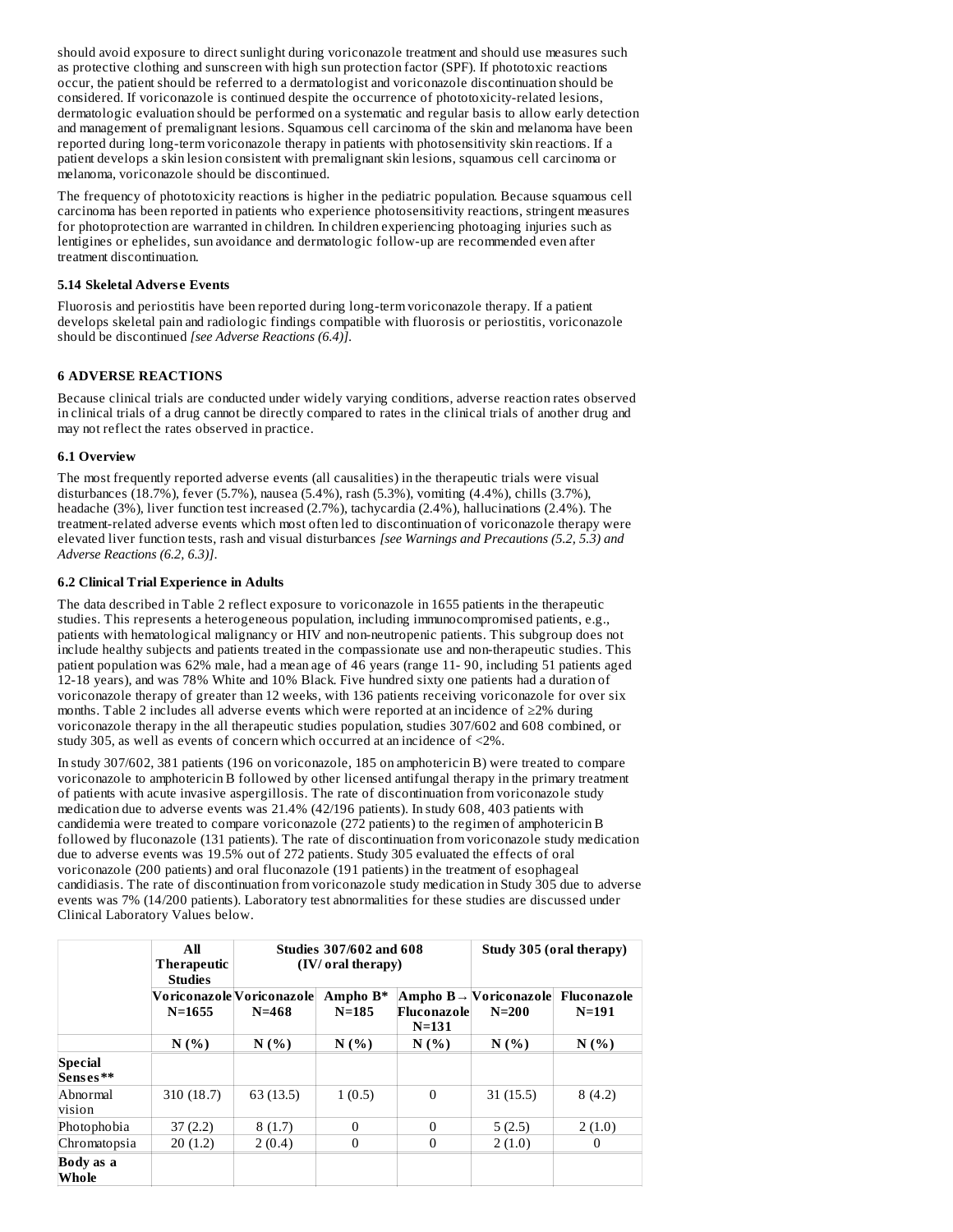| Fever                                                        | 94 (5.7)   | 8(1.7)   | 25(13.5)     | 5(3.8)    | $\overline{0}$ | $\mathbf{0}$     |
|--------------------------------------------------------------|------------|----------|--------------|-----------|----------------|------------------|
| Chills                                                       | 61(3.7)    | 1(0.2)   | 36 (19.5)    | 8(6.1)    | 1(0.5)         | $\theta$         |
| Headache                                                     | 49 (3.0)   | 9(1.9)   | 8(4.3)       | 1(0.8)    | $\Omega$       | 1(0.5)           |
| Cardiovas cular                                              |            |          |              |           |                |                  |
| <b>System</b>                                                |            |          |              |           |                |                  |
| Tachycardia                                                  | 39(2.4)    | 6(1.3)   | 5(2.7)       | $\Omega$  | $\mathbf{0}$   | $\mathbf{0}$     |
| <b>Diges tive</b><br><b>System</b>                           |            |          |              |           |                |                  |
| Nausea                                                       | 89 (5.4)   | 18(3.8)  | 29 (15.7)    | 2(1.5)    | 2(1.0)         | 3(1.6)           |
| Vomiting                                                     | 72 (4.4)   | 15(3.2)  | 18 (9.7)     | 1(0.8)    | 2(1.0)         | 1(0.5)           |
| Liver function<br>tests abnormal                             | 45(2.7)    | 15(3.2)  | 4(2.2)       | 1(0.8)    | 6(3.0)         | 2(1.0)           |
| Cholestatic<br>jaundice                                      | 17(1.0)    | 8(1.7)   | $\mathbf{0}$ | 1(0.8)    | 3(1.5)         | $\mathbf{0}$     |
| <b>Metabolic</b> and<br><b>Nutritional</b><br><b>Systems</b> |            |          |              |           |                |                  |
| Alkaline<br>phosphatase<br>increased                         | 59 $(3.6)$ | 19(4.1)  | 4(2.2)       | 3(2.3)    | 10(5.0)        | 3(1.6)           |
| Hepatic<br>enzymes<br>increased                              | 30(1.8)    | 11(2.4)  | 5(2.7)       | 1(0.8)    | 3(1.5)         | $\overline{0}$   |
| <b>SGOT</b><br>increased                                     | 31(1.9)    | 9(1.9)   | $\mathbf{0}$ | 1(0.8)    | 8(4.0)         | 2(1.0)           |
| <b>SGPT</b> increased                                        | 29(1.8)    | 9(1.9)   | 1(0.5)       | 2(1.5)    | 6(3.0)         | 2(1.0)           |
| Hypokalemia                                                  | 26(1.6)    | 3(0.6)   | 36 (19.5)    | 16 (12.2) | $\Omega$       | $\boldsymbol{0}$ |
| Bilirubinemia                                                | 15(0.9)    | 5(1.1)   | 3(1.6)       | 2(1.5)    | 1(0.5)         | 0                |
| Creatinine<br>increased                                      | 4(0.2)     | $\Omega$ | 59 (31.9)    | 10(7.6)   | 1(0.5)         | $\theta$         |
| <b>Nervous</b><br><b>System</b>                              |            |          |              |           |                |                  |
| Hallucinations                                               | 39 (2.4)   | 13(2.8)  | 1(0.5)       | $\Omega$  | $\Omega$       | $\Omega$         |
| <b>Skin and</b><br><b>Appendages</b>                         |            |          |              |           |                |                  |
| Rash                                                         | 88 (5.3)   | 20(4.3)  | 7(3.8)       | 1(0.8)    | 3(1.5)         | 1(0.5)           |
| <b>Urogenital</b>                                            |            |          |              |           |                |                  |
| Kidney function<br>abnormal                                  | 10(0.6)    | 6(1.3)   | 40(21.6)     | 9(6.9)    | 1(0.5)         | 1(0.5)           |
| Acute kidney<br>failure                                      | 7(0.4)     | 2(0.4)   | 11(5.9)      | 7(5.3)    | $\mathbf{0}$   | $\mathbf{0}$     |

Visual Disturbances

Voriconazole treatment-related visual disturbances are common. In therapeutic trials, approximately 21% of patients experienced abnormal vision, color vision change and/or photophobia. Visual disturbances may be associated with higher plasma concentrations and/or doses.

There have been post-marketing reports of prolonged visual adverse events, including optic neuritis and papilledema *[see Warnings and Precautions (5.3)]*.

The mechanism of action of the visual disturbance is unknown, although the site of action is most likely to be within the retina. In a study in healthy subjects investigating the effect of 28-day treatment with voriconazole on retinal function, voriconazole caused a decrease in the electroretinogram (ERG) waveform amplitude, a decrease in the visual field, and an alteration in color perception. The ERG measures electrical currents in the retina. The effects were noted early in administration of voriconazole and continued through the course of study drug dosing. Fourteen days after end of dosing, ERG, visual fields and color perception returned to normal *[see Warnings and Precautions (5.7)]*.

### Dermatological Reactions

Dermatological reactions were common in the patients treated with voriconazole. The mechanism underlying these dermatologic adverse events remains unknown.

Serious cutaneous reactions, including Stevens-Johnson syndrome, toxic epidermal necrolysis and erythema multiforme have been reported during treatment with voriconazole. If a patient develops an exfoliative cutaneous reaction, voriconazole should be discontinued.

In addition, voriconazole has been associated with photosensitivity skin reactions. Patients should avoid strong, direct sunlight during voriconazole therapy. In patients with photosensitivity skin reactions, squamous cell carcinoma of the skin and melanoma have been reported during long-term therapy. If a patient develops a skin lesion consistent with squamous cell carcinoma or melanoma, voriconazole should be discontinued *[see Warnings and Precautions (5.13)]*.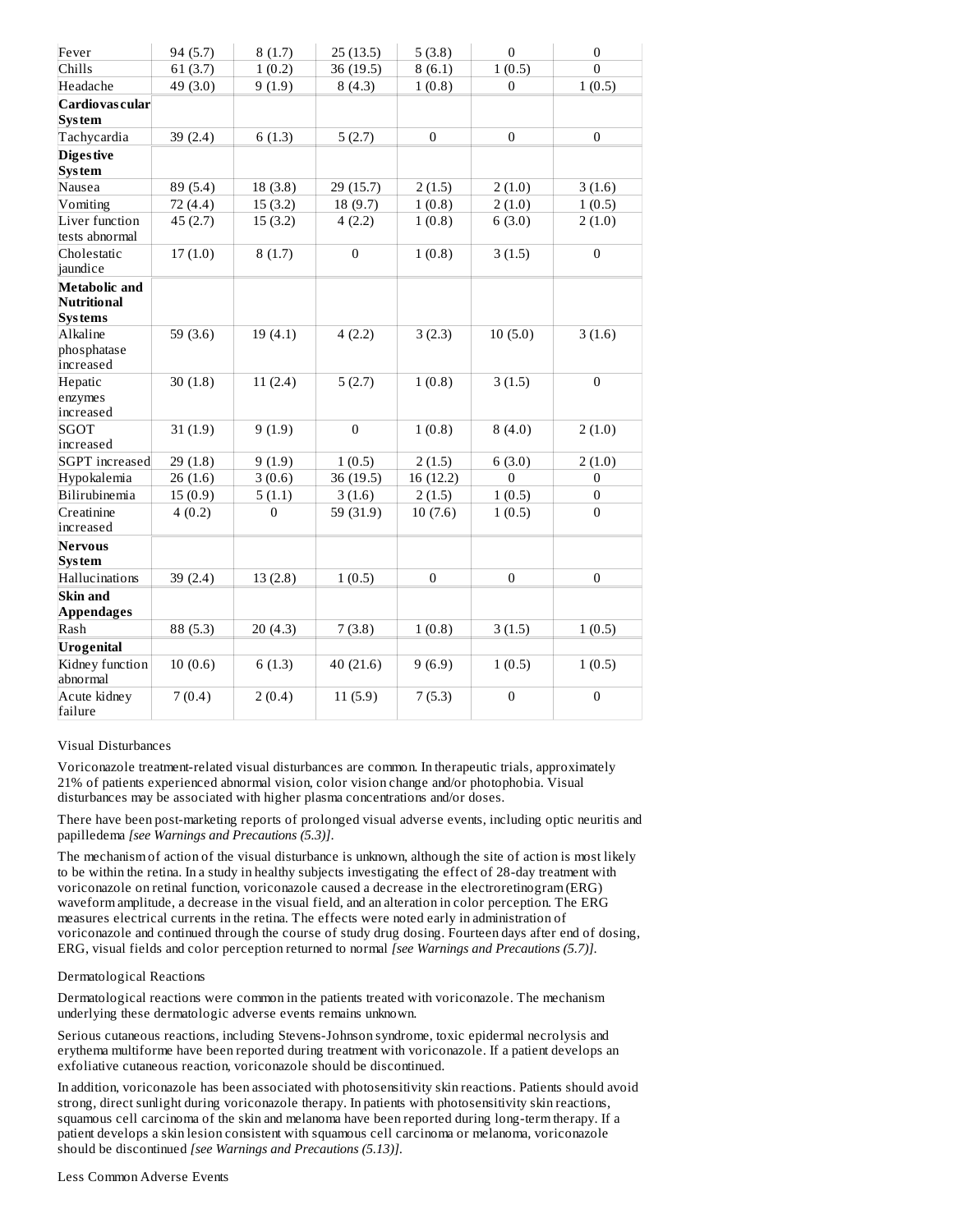The following adverse events occurred in <2% of all voriconazole-treated patients in all therapeutic studies ( $n = 1655$ ). This listing includes events where a causal relationship to voriconazole cannot be ruled out or those which may help the physician in managing the risks to the patients. The list does not include events included in Table 4 above and does not include every event reported in the voriconazole clinical program.

*Body as a Whole:* abdominal pain, abdomen enlarged, allergic reaction, anaphylactoid reaction *[see Warnings and Precautions (5.6)]*, ascites, asthenia, back pain, chest pain, cellulitis, edema, face edema, flank pain, flu syndrome, graft versus host reaction, granuloma, infection, bacterial infection, fungal infection, injection site pain, injection site infection/inflammation, mucous membrane disorder, multiorgan failure, pain, pelvic pain, peritonitis, sepsis, substernal chest pain.

*Cardiovascular:* atrial arrhythmia, atrial fibrillation, AV block complete, bigeminy, bradycardia, bundle branch block, cardiomegaly, cardiomyopathy, cerebral hemorrhage, cerebral ischemia, cerebrovascular accident, congestive heart failure, deep thrombophlebitis, endocarditis, extrasystoles, heart arrest, hypertension, hypotension, myocardial infarction, nodal arrhythmia, palpitation, phlebitis, postural hypotension, pulmonary embolus, QT interval prolonged, supraventricular extrasystoles, supraventricular tachycardia, syncope, thrombophlebitis, vasodilatation, ventricular arrhythmia, ventricular fibrillation, ventricular tachycardia (including torsade de pointes) *[see Warnings and Precautions (5.6)]*.

*Digestive:* anorexia, cheilitis, cholecystitis, cholelithiasis, constipation, diarrhea, duodenal ulcer perforation, duodenitis, dyspepsia, dysphagia, dry mouth, esophageal ulcer, esophagitis, flatulence, gastroenteritis, gastrointestinal hemorrhage, GGT/LDH elevated, gingivitis, glossitis, gum hemorrhage, gum hyperplasia, hematemesis, hepatic coma, hepatic failure, hepatitis, intestinal perforation, intestinal ulcer, jaundice, enlarged liver, melena, mouth ulceration, pancreatitis, parotid gland enlargement, periodontitis, proctitis, pseudomembranous colitis, rectal disorder, rectal hemorrhage, stomach ulcer, stomatitis, tongue edema.

*Endocrine:* adrenal cortex insufficiency, diabetes insipidus, hyperthyroidism, hypothyroidism.

*Hemic and Lymphatic:* agranulocytosis, anemia (macrocytic, megaloblastic, microcytic, normocytic), aplastic anemia, hemolytic anemia, bleeding time increased, cyanosis, DIC, ecchymosis, eosinophilia, hypervolemia, leukopenia, lymphadenopathy, lymphangitis, marrow depression, pancytopenia, petechia, purpura, enlarged spleen, thrombocytopenia, thrombotic thrombocytopenic purpura.

*Metabolic and Nutritional:* albuminuria, BUN increased, creatine phosphokinase increased, edema, glucose tolerance decreased, hypercalcemia, hypercholesteremia, hyperglycemia, hyperkalemia, hypermagnesemia, hypernatremia, hyperuricemia, hypocalcemia, hypoglycemia, hypomagnesemia, hyponatremia, hypophosphatemia, peripheral edema, uremia.

*Musculoskeletal:* arthralgia, arthritis, bone necrosis, bone pain, leg cramps, myalgia, myasthenia, myopathy, osteomalacia, osteoporosis.

*Nervous System:* abnormal dreams, acute brain syndrome, agitation, akathisia, amnesia, anxiety, ataxia, brain edema, coma, confusion, convulsion, delirium, dementia, depersonalization, depression, diplopia, dizziness, encephalitis, encephalopathy, euphoria, Extrapyramidal Syndrome, grand mal convulsion, Guillain-Barr¡SR syndrome, hypertonia, hypesthesia, insomnia, intracranial hypertension, libido decreased, neuralgia, neuropathy, nystagmus, oculogyric crisis, paresthesia, psychosis, somnolence, suicidal ideation, tremor, vertigo.

*Respiratory System:* cough increased, dyspnea, epistaxis, hemoptysis, hypoxia, lung edema, pharyngitis, pleural effusion, pneumonia, respiratory disorder, respiratory distress syndrome, respiratory tract infection, rhinitis, sinusitis, voice alteration.

*Skin and Appendages:* alopecia, angioedema, contact dermatitis, discoid lupus erythematosis, eczema, erythema multiforme, exfoliative dermatitis, fixed drug eruption, furunculosis, herpes simplex, maculopapular rash, melanoma, melanosis, photosensitivity skin reaction, pruritus, pseudoporphyria, psoriasis, skin discoloration, skin disorder, skin dry, Stevens-Johnson Syndrome, squamous cell carcinoma, sweating, toxic epidermal necrolysis, urticaria.

*Special Senses:* abnormality of accommodation, blepharitis, color blindness, conjunctivitis, corneal opacity, deafness, ear pain, eye pain, eye hemorrhage, dry eyes, hypoacusis, keratitis, keratoconjunctivitis, mydriasis, night blindness, optic atrophy, optic neuritis, otitis externa, papilledema, retinal hemorrhage, retinitis, scleritis, taste loss, taste perversion, tinnitus, uveitis, visual field defect.

*Urogenital:* anuria, blighted ovum, creatinine clearance decreased, dysmenorrhea, dysuria, epididymitis, glycosuria, hemorrhagic cystitis, hematuria, hydronephrosis, impotence, kidney pain, kidney tubular necrosis, metrorrhagia, nephritis, nephrosis, oliguria, scrotal edema, urinary incontinence, urinary retention, urinary tract infection, uterine hemorrhage, vaginal hemorrhage.

### **6.3 Clinical Laboratory Values**

The overall incidence of clinically significant transaminase abnormalities in all therapeutic studies was 12.4% (206/1655) of patients treated with voriconazole. Increased incidence of liver function test abnormalities may be associated with higher plasma concentrations and/or doses. The majority of abnormal liver function tests either resolved during treatment without dose adjustment or following dose adjustment, including discontinuation of therapy.

Voriconazole has been infrequently associated with cases of serious hepatic toxicity including cases of jaundice and rare cases of hepatitis and hepatic failure leading to death. Most of these patients had other serious underlying conditions.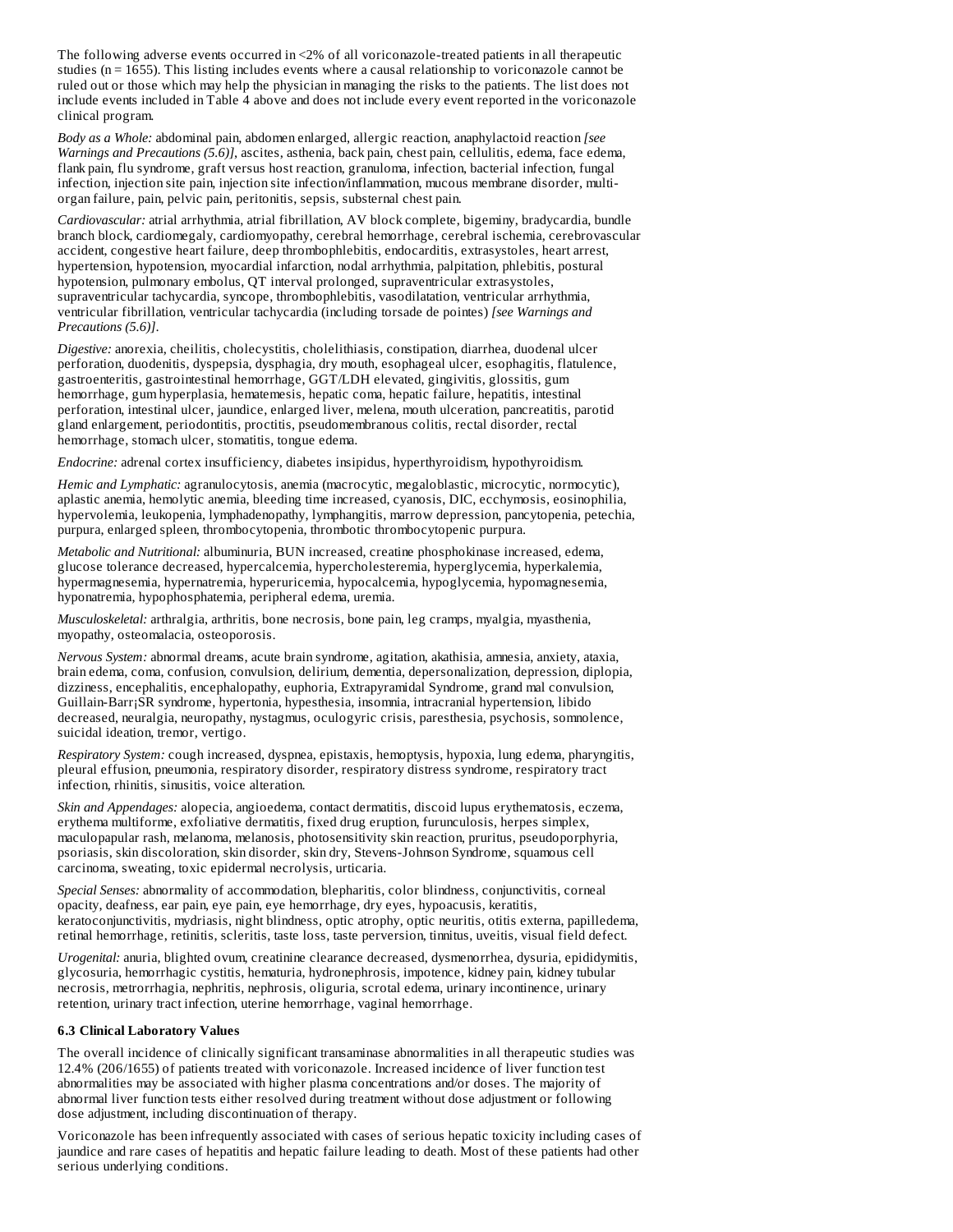Liver function tests should be evaluated at the start of and during the course of voriconazole therapy. Patients who develop abnormal liver function tests during voriconazole therapy should be monitored for the development of more severe hepatic injury. Patient management should include laboratory evaluation of hepatic function (particularly liver function tests and bilirubin). Discontinuation of voriconazole must be considered if clinical signs and symptoms consistent with liver disease develop that may be attributable to voriconazole *[see Warnings and Precautions (5.2)]*.

Acute renal failure has been observed in severely ill patients undergoing treatment with voriconazole. Patients being treated with voriconazole are likely to be treated concomitantly with nephrotoxic medications and have concurrent conditions that may result in decreased renal function. It is recommended that patients are monitored for the development of abnormal renal function. This should include laboratory evaluation, particularly serum creatinine.

Tables 3 to 5 show the number of patients with hypokalemia and clinically significant changes in renal and liver function tests in three randomized, comparative multicenter studies. In study 305, patients with esophageal candidiasis were randomized to either oral voriconazole or oral fluconazole. In study 307/602, patients with definite or probable invasive aspergillosis were randomized to either voriconazole or amphotericin B therapy. In study 608, patients with candidemia were randomized to either voriconazole or the regimen of amphotericin B followed by fluconazole.

|              | Criteria*     | Voriconazole  | Fluconazole  |
|--------------|---------------|---------------|--------------|
|              |               | $n/N$ (%)     | $n/N$ (%)    |
| T. Bilirubin | $>1.5$ x ULN  | 8/185(4.3)    | 7/186(3.8)   |
| AST          | $>$ 3.0 x ULN | 38/187 (20.3) | 15/186(8.1)  |
| ALT          | $>$ 3.0 x ULN | 20/187 (10.7) | 12/186(6.5)  |
| Alk phos     | $>$ 3.0 x ULN | 19/187 (10.2) | 14/186 (7.5) |

|              | Criteria*     | Voriconazole  | <b>Amphotericin B**</b> |
|--------------|---------------|---------------|-------------------------|
|              |               | $n/N$ $(\% )$ | $n/N$ $(\% )$           |
| T. Bilirubin | $>1.5$ x ULN  | 35/180 (19.4) | 46/173 (26.6)           |
| AST          | $>$ 3.0 x ULN | 21/180 (11.7) | 18/174 (10.3)           |
| <b>ALT</b>   | $>$ 3.0 x ULN | 34/180 (18.9) | 40/173 (23.1)           |
| Alk phos     | $>$ 3.0 x ULN | 29/181 (16.0) | 38/173 (22.0)           |
| Creatinine   | $>1.3$ x ULN  | 39/182 (21.4) | 102/177 (57.6)          |
| Potassium    | $< 0.9$ x LLN | 30/181(16.6)  | 70/178 (39.3)           |

|              | Criteria*     | Voriconazole  | <b>Amphotericin B</b><br>followed by<br>Fluconazole |
|--------------|---------------|---------------|-----------------------------------------------------|
|              |               | $n/N$ $(\% )$ | $n/N$ (%)                                           |
| T. Bilirubin | $>1.5$ x ULN  | 50/261 (19.2) | 31/115 (27.0)                                       |
| AST          | $>$ 3.0 x ULN | 40/261 (15.3) | 16/116 (13.8)                                       |
| ALT          | $>$ 3.0 x ULN | 22/261(8.4)   | 15/116 (12.9)                                       |
| Alk phos     | $>$ 3.0 x ULN | 59/261 (22.6) | 26/115(22.6)                                        |
| Creatinine   | $>1.3$ x ULN  | 39/260 (15.0) | 32/118 (27.1)                                       |
| Potassium    | $< 0.9$ x LLN | 43/258 (16.7) | 35/118 (29.7)                                       |

## **6.4 Postmarketing Experience**

The following adverse reactions have been identified during post approval use of voriconazole. Because these reactions are reported voluntarily from a population of uncertain size, it is not always possible to reliably estimate their frequency or establish a causal relationship to drug exposure.

*Skeletal:* Fluorosis and periostitis have been reported during long-term voriconazole therapy *[see Warnings and Precautions (5.14)]*.

## **7 DRUG INTERACTIONS**

| Drug/Drug Class (Mechanism<br>of Interaction by the Drug) | Voriconazole Plasma Exposure<br>(C max and AUC t after<br>200 mg q12h) | <b>Recommendations for</b><br>Voriconazole Dosage<br>Adjustment/Comments                                                                                                                  |
|-----------------------------------------------------------|------------------------------------------------------------------------|-------------------------------------------------------------------------------------------------------------------------------------------------------------------------------------------|
| Rifampin* and Rifabutin*<br>(CYP450 Induction)            | Significantly Reduced                                                  | Contraindicated                                                                                                                                                                           |
| Efavirenz (400 mg q24h)**<br>(CYP450 Induction)           | Significantly Reduced                                                  | Contraindicated                                                                                                                                                                           |
| Efavirenz (300 mg q24h)**<br>(CYP450 Induction)           | Slight Decrease in AUC t                                               | When voriconazole is<br>coadministered with efavirenz.<br>voriconazole oral maintenance<br>dose should be increased to 400<br>mg q12h and efavirenz should be<br>decreased to 300 mg q24h |
| High-dose Ritonavir (400 mg                               | Significantly Reduced                                                  | Contraindicated                                                                                                                                                                           |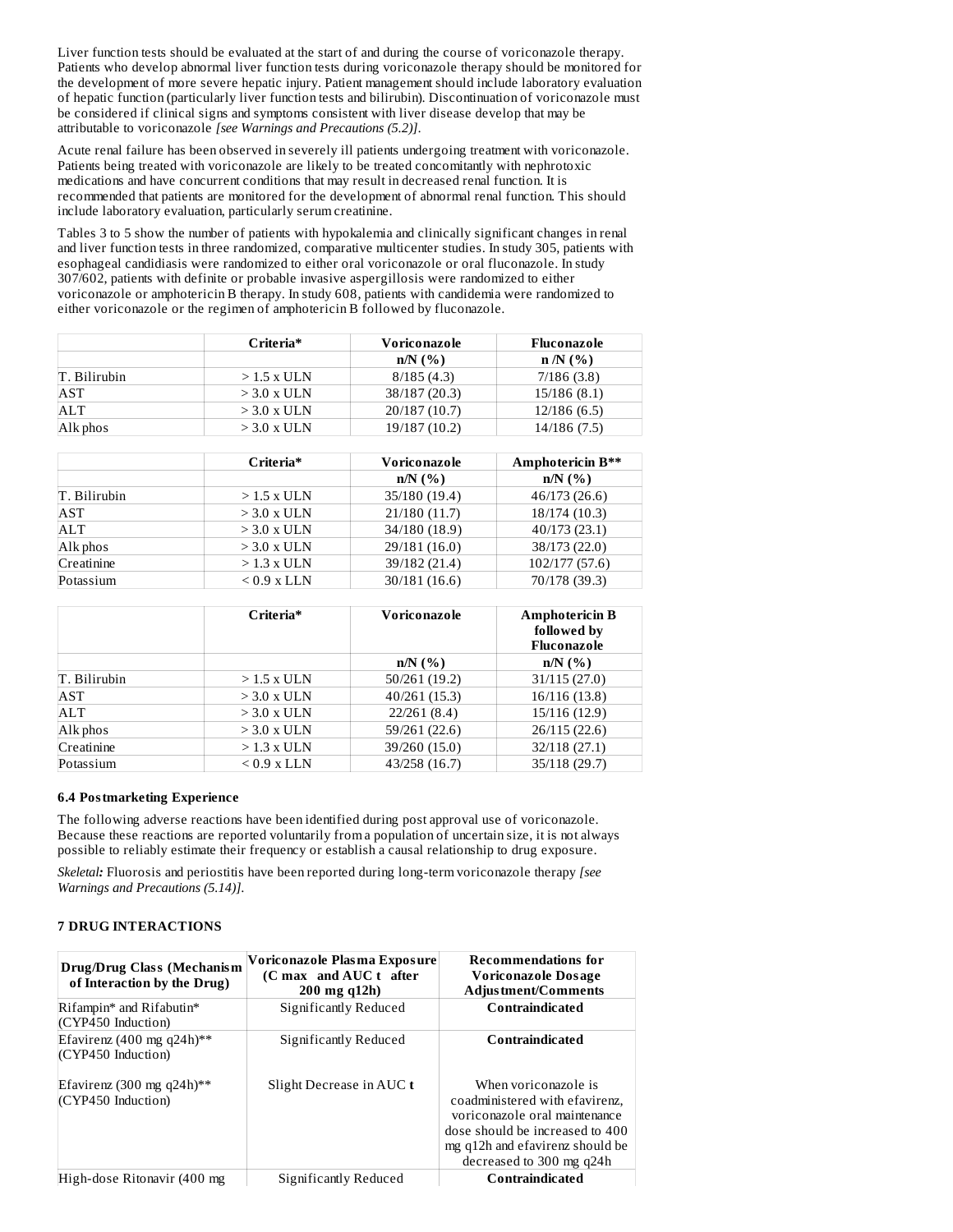| $q12h)$ **                                                                                         | Reduced                                                                                                                                                                                                                                                                                                                                                                         |                                                                                                                                                                                                                                                                                       |
|----------------------------------------------------------------------------------------------------|---------------------------------------------------------------------------------------------------------------------------------------------------------------------------------------------------------------------------------------------------------------------------------------------------------------------------------------------------------------------------------|---------------------------------------------------------------------------------------------------------------------------------------------------------------------------------------------------------------------------------------------------------------------------------------|
| (CYP450 Induction)                                                                                 |                                                                                                                                                                                                                                                                                                                                                                                 | Coadministration of voriconazole<br>and low-dose ritonavir (100 mg)                                                                                                                                                                                                                   |
| Low-dose Ritonavir (100 mg<br>$q12h)$ **<br>(CYP450 Induction)                                     |                                                                                                                                                                                                                                                                                                                                                                                 | q12h) should be avoided, unless<br>an assessment of the benefit/risk to<br>the patient justifies the use of                                                                                                                                                                           |
|                                                                                                    |                                                                                                                                                                                                                                                                                                                                                                                 | voriconazole<br>Contraindicated                                                                                                                                                                                                                                                       |
| Carbamazepine<br>(CYP450 Induction)                                                                | Not Studied In Vivo or In Vitro,<br>but Likely to Result in Significant<br>Reduction                                                                                                                                                                                                                                                                                            |                                                                                                                                                                                                                                                                                       |
| Long Acting Barbiturates<br>(CYP450 Induction)                                                     | Not Studied In Vivo or In Vitro,<br>but Likely to Result in Significant<br>Reduction                                                                                                                                                                                                                                                                                            | Contraindicated                                                                                                                                                                                                                                                                       |
| Phenytoin*<br>(CYP450 Induction)                                                                   | Significantly Reduced                                                                                                                                                                                                                                                                                                                                                           | Increase voriconazole<br>maintenance dose from 4 mg/kg to<br>5 mg/kg IV q12h or from 200 mg<br>to 400 mg orally q12h (100 mg to<br>200 mg orally q12h in patients<br>weighing less than 40 kg)                                                                                        |
| St. John's Wort<br>(CYP450 inducer; P-gp inducer)                                                  | <b>Significantly Reduced</b>                                                                                                                                                                                                                                                                                                                                                    | Contraindicated                                                                                                                                                                                                                                                                       |
| Oral Contraceptives**<br>containing ethinyl estradiol and<br>norethindrone<br>(CYP2C19 Inhibition) | Increased                                                                                                                                                                                                                                                                                                                                                                       | Monitoring for adverse events and<br>toxicity related to voriconazole is<br>recommended when<br>coadministered with oral<br>contraceptives                                                                                                                                            |
| Fluconazole**<br>(CYP2C9, CYP2C19 and<br>CYP3A4 Inhibition)                                        | Significantly Increased                                                                                                                                                                                                                                                                                                                                                         | Avoid concomitant administration<br>of voriconazole and fluconazole.<br>Monitoring for adverse events and<br>toxicity related to voriconazole is<br>started within 24 h after the last<br>dose of fluconazole.                                                                        |
| Other HIV Protease Inhibitors<br>(CYP3A4 Inhibition)                                               | In Vivo Studies Showed No<br>Voriconazole Exposure<br>In Vitro Studies Demonstrated<br>Potential for Inhibition of<br>Voriconazole Metabolism<br>(Increased Plasma Exposure)                                                                                                                                                                                                    | No dosage adjustment in the<br>Significant Effects of Indinavir on voriconazole dosage needed when<br>coadministered with indinavir<br>Frequent monitoring for adverse<br>events and toxicity related to<br>voriconazole when<br>coadministered with other HIV<br>protease inhibitors |
| Other NNRTIs***<br>(CYP3A4 Inhibition or CYP450<br>Induction)                                      | In Vitro Studies Demonstrated<br>Potential for Inhibition of<br>Voriconazole Metabolism by<br>Delavirdine and Other NNRTIs<br>(Increased Plasma Exposure)<br>A Voriconazole-Efavirenz Drug<br><b>Interaction Study Demonstrated</b><br>the Potential for the Metabolism<br>of Voriconazole to be Induced by<br><b>Efavirenz and Other NNRTIs</b><br>(Decreased Plasma Exposure) | Frequent monitoring for adverse<br>events and toxicity related to<br>voriconazole<br>Careful assessment of<br>voriconazole effectiveness                                                                                                                                              |

| <b>Drug/Drug Class</b><br>(Mechanism of Interaction by<br>Voriconazole)                                                | Drug Plasma Exposure<br>$(C \max \mod AUC t)$                                                                          | <b>Recommendations for Drug</b><br>Dosage<br><b>Adjustment/Comments</b>                                                                                                                                      |
|------------------------------------------------------------------------------------------------------------------------|------------------------------------------------------------------------------------------------------------------------|--------------------------------------------------------------------------------------------------------------------------------------------------------------------------------------------------------------|
| Sirolimus*<br>(CYP3A4 Inhibition)                                                                                      | Significantly Increased                                                                                                | <b>Contraindicated</b>                                                                                                                                                                                       |
| Rifabutin*<br>(CYP3A4 Inhibition)                                                                                      | Significantly Increased                                                                                                | Contraindicated                                                                                                                                                                                              |
| Efavirenz (400 mg q24h)**<br>(CYP3A4 Inhibition)<br>Efavirenz (300 mg q24h)**<br>(CYP3A4 Inhibition)                   | Significantly Increased<br>Slight Increase in AUCt                                                                     | Contraindicated<br>When voriconazole is<br>coadministered with efavirenz,<br>voriconazole oral maintenance<br>dose should be increased to 400<br>mg q12h and efavirenz should be<br>decreased to 300 mg q24h |
| High-dose Ritonavir (400 mg<br>$q12h$ <sup>**</sup><br>(CYP3A4 Inhibition)<br>Low-dose Ritonavir (100 mg<br>$q12h)$ ** | No Significant Effect of<br>Voriconazole on Ritonavir<br>Cmax or AUCt<br>Slight Decrease in Ritonavir<br>Cmax and AUCt | <b>Contraindicated because of</b><br>significant reduction of<br>voriconazole Cmax and AUCt<br>Coadministration of voriconazole<br>and low-dose ritonavir (100 mg)<br>q12h) should be avoided (due to        |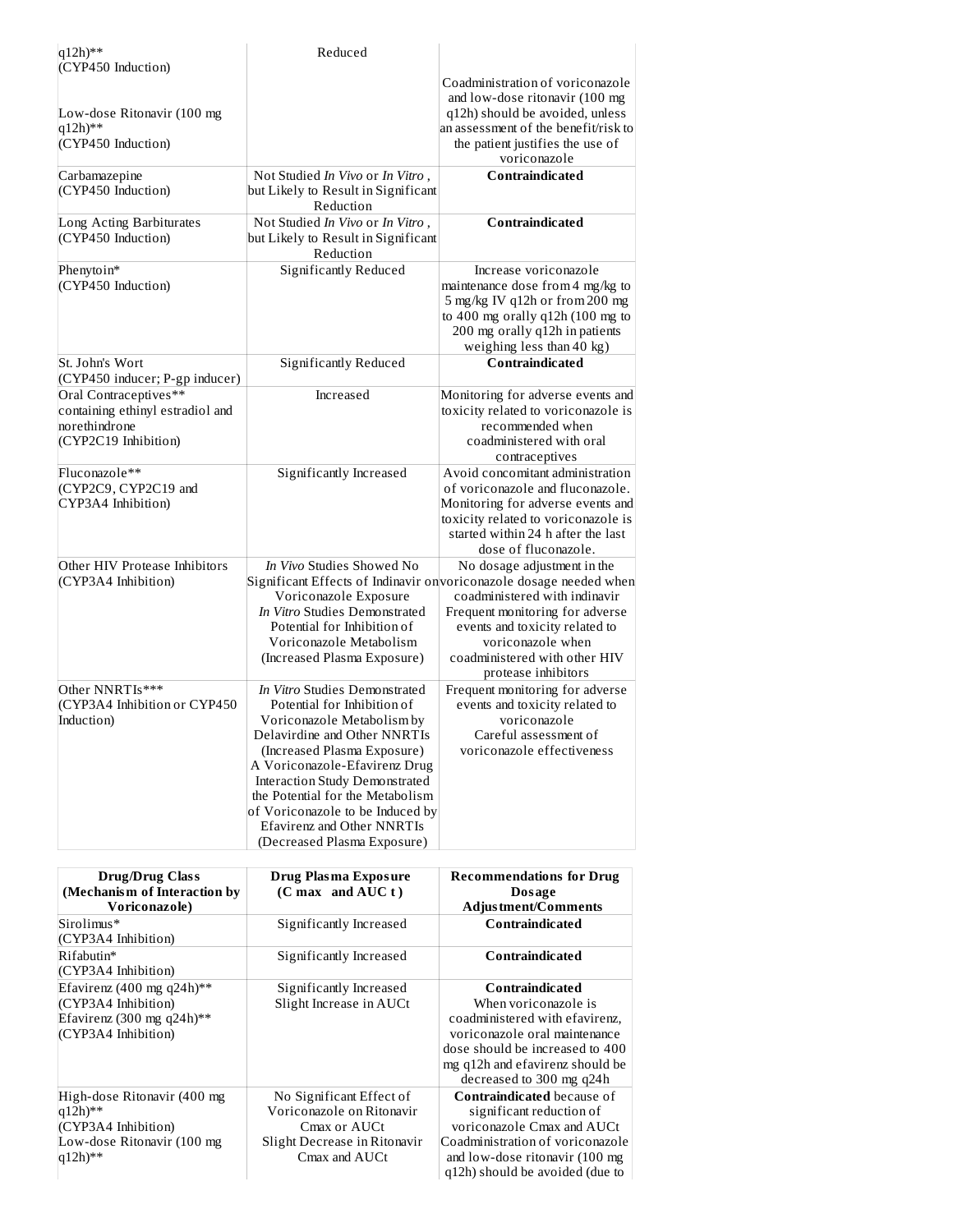|                                                                           |                                                                                        | the reduction in voriconazole<br>Cmax and AUCt) unless an<br>assessment of the benefit/risk to<br>the patient justifies the use of<br>voriconazole                                                                                                                                                                                                                                                                                                                    |
|---------------------------------------------------------------------------|----------------------------------------------------------------------------------------|-----------------------------------------------------------------------------------------------------------------------------------------------------------------------------------------------------------------------------------------------------------------------------------------------------------------------------------------------------------------------------------------------------------------------------------------------------------------------|
| Terfenadine, Astemizole,<br>Cisapride,<br>Pimozide, Quinidine             | Not Studied In Vivo or In Vitro,<br>to be Increased                                    | <b>Contraindicated because of</b><br>but Drug Plasma Exposure Likely potential for QT prolongation and<br>rare occurrence of torsade de                                                                                                                                                                                                                                                                                                                               |
| (CYP3A4 Inhibition)<br><b>Ergot Alkaloids</b><br>(CYP450 Inhibition)      | Not Studied In Vivo or In Vitro,<br>but Drug Plasma Exposure Likely<br>to be Increased | pointes<br><b>Contraindicated</b>                                                                                                                                                                                                                                                                                                                                                                                                                                     |
| Cyclosporine*<br>(CYP3A4 Inhibition)                                      | AUCt Significantly Increased; No<br>Significant Effect on Cmax                         | When initiating therapy with<br>Voriconazole in patients already<br>receiving cyclosporine, reduce<br>the cyclosporine dose to one-half<br>of the starting dose and follow<br>with frequent monitoring of<br>cyclosporine blood levels.<br>Increased cyclosporine levels<br>have been associated with<br>nephrotoxicity. When<br>Voriconazole is discontinued,<br>cyclosporine concentrations must<br>be frequently monitored and the<br>dose increased as necessary. |
| Methadone***<br>(CYP3A4 Inhibition)                                       | Increased                                                                              | Increased plasma concentrations<br>of methadone have been<br>associated with toxicity including<br>QT prolongation. Frequent<br>monitoring for adverse events and<br>toxicity related to methadone is<br>recommended during<br>coadministration. Dose reduction                                                                                                                                                                                                       |
| Fentanyl<br>(CYP3A4 Inhibition)                                           | Increased                                                                              | of methadone may be needed<br>Reduction in the dose of fentanyl<br>and other long-acting opiates<br>metabolized by CYP3A4 should<br>be considered when<br>coadministered with<br>Voriconazole. Extended and<br>frequent monitoring for opiate-<br>associated adverse events may be<br>necessary [see Drug Interactions<br>(7) I                                                                                                                                       |
| Alfentanil<br>(CYP3A4 Inhibition)                                         | Significantly Increased                                                                | Reduction in the dose of<br>alfentanil and other opiates<br>metabolized by CYP3A4 (e.g.,<br>sufentanil) should be considered<br>when coadministered with<br>Voriconazole. A longer period<br>for monitoring respiratory and<br>other opiate-associated adverse<br>events may be necessary [see<br>Drug Interactions (7) ].                                                                                                                                            |
| Oxycodone<br>(CYP3A4 Inhibition)                                          | Significantly Increased                                                                | Reduction in the dose of<br>oxycodone and other long-acting<br>opiates metabolized by CYP3A4<br>should be considered when<br>coadministered with<br>Voriconazole. Extended and<br>frequent monitoring for opiate-<br>associated adverse events may be<br>necessary [seeDrug Interactions<br>77 I.                                                                                                                                                                     |
| NSAIDs***** including.<br>ibuprofen and diclofenac<br>(CYP2C9 Inhibition) | Increased                                                                              | Frequent monitoring for adverse<br>events and toxicity related to<br>NSAIDs. Dose reduction of<br>NSAIDs may be needed [seeDrug<br>Interactions (7) ].                                                                                                                                                                                                                                                                                                                |
| Tacrolimus*<br>(CYP3A4 Inhibition)                                        | Significantly Increased                                                                | When initiating therapy with<br>Voriconazole in patients already<br>receiving tacrolimus, reduce the<br>tacrolimus dose to one-third of                                                                                                                                                                                                                                                                                                                               |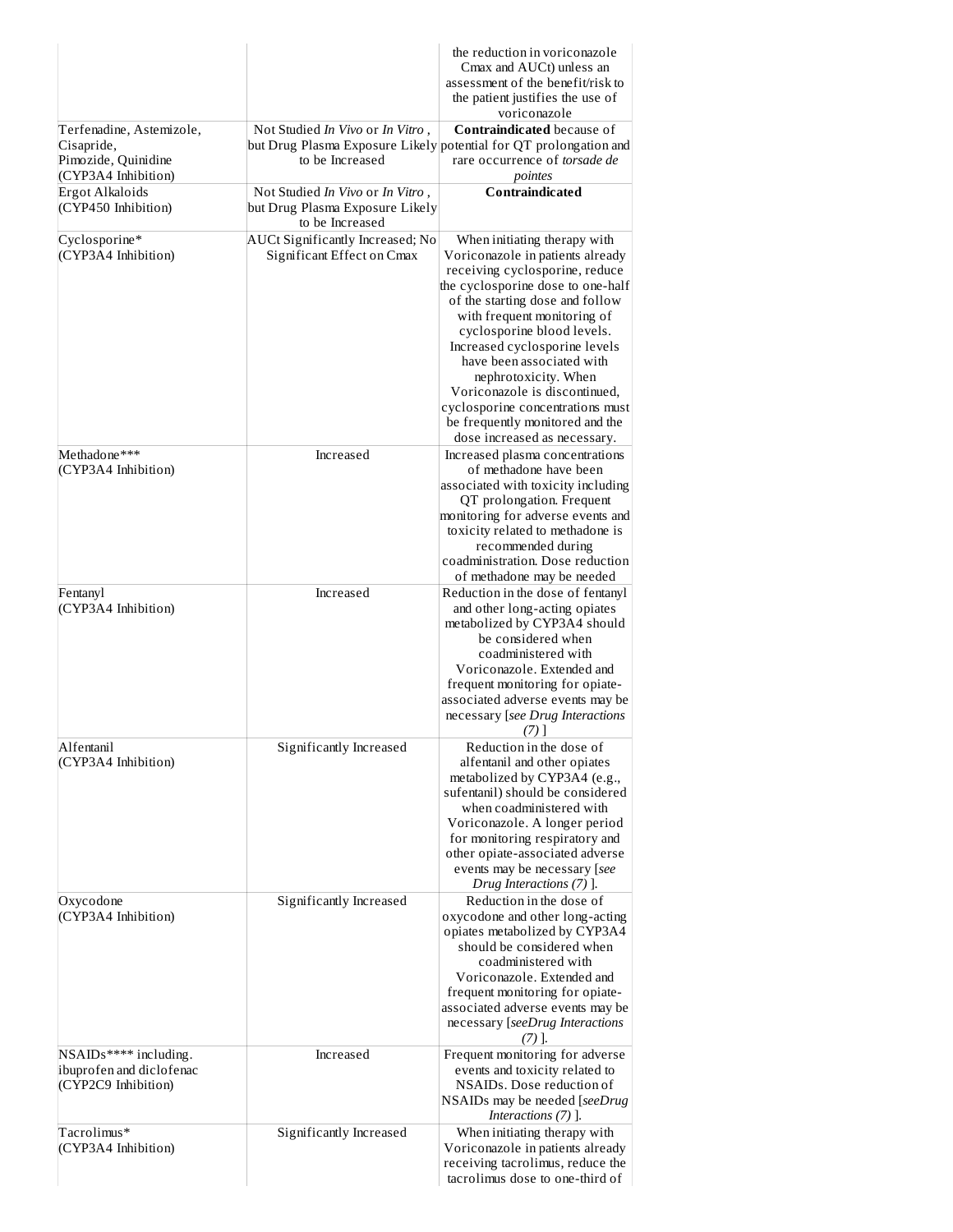|                                                                                                   |                                                                                                                                                                                                  | the starting dose and follow with<br>frequent monitoring of tacrolimus<br>blood levels. Increased<br>tacrolimus levels have been<br>associated with nephrotoxicity.<br>When Voriconazole is<br>discontinued, tacrolimus<br>concentrations must be frequently<br>monitored and the dose increased<br>as necessary.                                                      |
|---------------------------------------------------------------------------------------------------|--------------------------------------------------------------------------------------------------------------------------------------------------------------------------------------------------|------------------------------------------------------------------------------------------------------------------------------------------------------------------------------------------------------------------------------------------------------------------------------------------------------------------------------------------------------------------------|
| Phenytoin*<br>(CYP2C9 Inhibition)                                                                 | Significantly Increased                                                                                                                                                                          | Frequent monitoring of phenytoin<br>plasma concentrations and<br>frequent monitoring of adverse<br>effects related to phenytoin.                                                                                                                                                                                                                                       |
| Oral Contraceptives containing<br>ethinyl estradiol and<br>norethindrone<br>(CYP3A4 Inhibition)** | Increased                                                                                                                                                                                        | Monitoring for adverse events<br>related to oral contraceptives is<br>recommended during<br>coadministration.                                                                                                                                                                                                                                                          |
| Warfarin*<br>(CYP2C9 Inhibition)                                                                  | Prothrombin Time Significantly<br>Increased                                                                                                                                                      | Monitor PT or other suitable anti-<br>coagulation tests. Adjustment of<br>warfarin dosage may be needed.                                                                                                                                                                                                                                                               |
| Omeprazole*<br>(CYP2C19/3A4 Inhibition)                                                           | Significantly Increased                                                                                                                                                                          | When initiating therapy with<br>Voriconazole in patients already<br>receiving omeprazole doses of<br>40 mg or greater, reduce the<br>omeprazole dose by one-half.<br>The metabolism of other proton<br>pump inhibitors that are CYP2C19<br>substrates may also be inhibited<br>by voriconazole and may result in<br>increased plasma concentrations<br>of other proton |
| Other HIV Protease Inhibitors<br>(CYP3A4 Inhibition)                                              | In Vivo Studies Showed No<br>Significant Effects on Indinavir<br>Exposure<br>In Vitro Studies Demonstrated<br>Potential for Voriconazole to<br>Inhibit Metabolism (Increased<br>Plasma Exposure) | No dosage adjustment for<br>indinavir when coadministered<br>with Voriconazole<br>Frequent monitoring for adverse<br>events and toxicity related to<br>other HIV protease inhibitors                                                                                                                                                                                   |
| Other NNRTIs*****<br>(CYP3A4 Inhibition)                                                          | A Voriconazole-Efavirenz Drug<br><b>Interaction Study Demonstrated</b><br>the Potential for Voriconazole to<br>Inhibit Metabolism of Other<br><b>NNRTIS</b><br>(Increased Plasma Exposure)       | Frequent monitoring for adverse<br>events and toxicity related to<br><b>NNRTI</b>                                                                                                                                                                                                                                                                                      |
| Benzodiazepines<br>(CYP3A4 Inhibition)                                                            | In Vitro Studies Demonstrated<br>Potential for Voriconazole to<br>Inhibit Metabolism (Increased<br>Plasma Exposure)                                                                              | Frequent monitoring for adverse<br>events and toxicity (i.e.,<br>prolonged sedation) related to<br>benzodiazepines metabolized by<br>CYP3A4 (e.g., midazolam,<br>triazolam, alprazolam).<br>Adjustment of benzodiazepine<br>dosage may be needed.                                                                                                                      |
| HMG-CoA Reductase Inhibitors<br>(Statins)<br>(CYP3A4 Inhibition)                                  | In Vitro Studies Demonstrated<br>Potential for Voriconazole to<br>Inhibit Metabolism (Increased<br>Plasma Exposure)                                                                              | Frequent monitoring for adverse<br>events and toxicity related to<br>statins. Increased statin<br>concentrations in plasma have<br>been associated with<br>rhabdomyolysis. Adjustment of<br>the statin dosage may be needed.                                                                                                                                           |
| Dihydropyridine Calcium<br><b>Channel Blockers</b><br>(CYP3A4 Inhibition)                         | In Vitro Studies Demonstrated<br>Potential for Voriconazole to<br>Inhibit Metabolism (Increased<br>Plasma Exposure)                                                                              | Frequent monitoring for adverse<br>events and toxicity related to<br>calcium channel blockers.<br>Adjustment of calcium channel<br>blocker dosage may be needed.                                                                                                                                                                                                       |
| Sulfonylurea Oral<br>Hypoglycemics<br>(CYP2C9 Inhibition)                                         | Not Studied In Vivo or In Vitro,<br>but Drug Plasma Exposure Likely<br>to be Increased                                                                                                           | Frequent monitoring of blood<br>glucose and for signs and<br>symptoms of hypoglycemia.<br>Adjustment of oral hypoglycemic<br>drug dosage may be needed.                                                                                                                                                                                                                |
| Vinca Alkaloids<br>(CYP3A4 Inhibition)                                                            | Not Studied In Vivo or In Vitro,<br>but Drug Plasma Exposure Likely<br>to be Increased                                                                                                           | Frequent monitoring for adverse<br>events and toxicity (i.e.,<br>neurotoxicity) related to vinca<br>alkaloids. Adjustment of vinca                                                                                                                                                                                                                                     |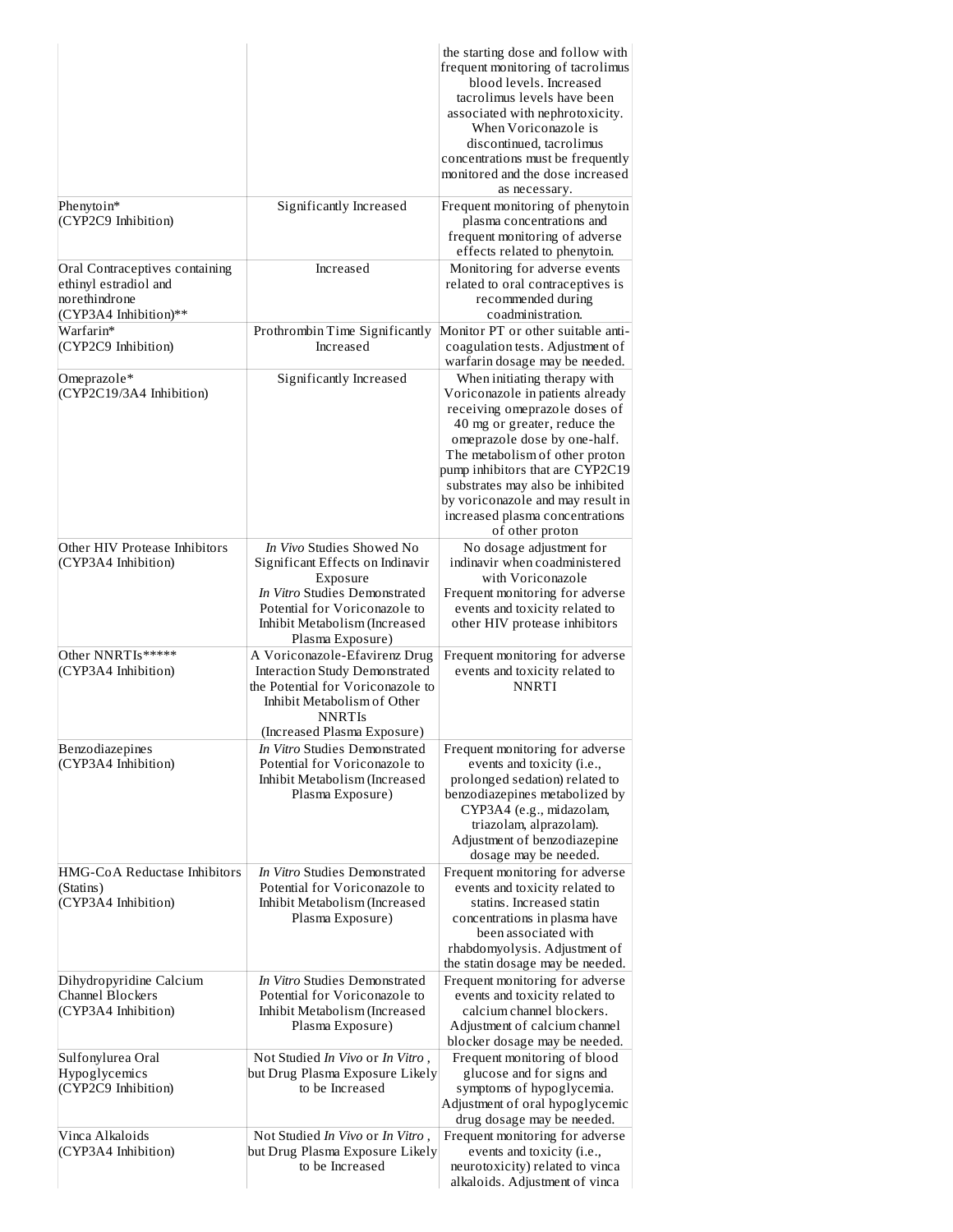|                     |                                                                | alkaloid dosage may be needed. |
|---------------------|----------------------------------------------------------------|--------------------------------|
| Everolimus          | Not Studied In Vivo or In Vitro,                               | Concomitant administration of  |
| (CYP3A4 Inhibition) | but Drug Plasma Exposure Likely voriconazole and everolimus is |                                |
|                     | to be Increased                                                | not recommended.               |

### **8 USE IN SPECIFIC POPULATIONS**

### **8.1 Pregnancy**

### **Pregnancy Category D**

Voriconazole can cause fetal harm when administered to a pregnant woman and should not be taken in pregnancy except in patients where the benefit to the mother clearly outweighs the potential risk to the fetus. There are no adequate and well controlled studies in pregnant women.

If this drug is used during pregnancy, or if the patient becomes pregnant while taking this drug, the patients should be informed of the potential hazard to the fetus *[see Warnings and Precautions (5.4)]*.

### Animal Data

Voriconazole was teratogenic in rats (cleft palates, hydronephrosis/hydroureter) from 10 mg/kg (0.3 times the recommended maintenance dose (RMD) on a mg/m<sup>2</sup> basis) and embryotoxic in rabbits at 100 mg/kg (6 times the RMD). Other effects in rats included reduced ossification of sacral and caudal vertebrae, skull, pubic and hyoid bone, supernumerary ribs, anomalies of the sternebrae and dilatation of the ureter/renal pelvis. Plasma estradiol in pregnant rats was reduced at all dose levels. Voriconazole treatment in rats produced increased gestational length and dystocia, which were associated with increased perinatal pup mortality at the 10 mg/kg dose. The effects seen in rabbits were an increased embryomortality, reduced fetal weight and increased incidences of skeletal variations, cervical ribs and extrasternebral ossification sites.

### **8.3 Nursing Mothers**

It is not known whether voriconazole is excreted in human milk. Because many drugs are excreted in human milk and because of the potential for serious adverse reactions in nursing infants from voriconazole, a decision should be made whether to discontinue nursing or discontinue the drug, taking into account the importance of the drug to the mother.

## **8.4 Pediatric Us e**

Safety and effectiveness in pediatric patients below the age of 12 years have not been established.

A total of 22 patients aged 12 to 18 years with invasive aspergillosis were included in the therapeutic studies. Twelve out of 22 (55%) patients had successful response after treatment with a maintenance dose of voriconazole 4 mg/kg q12h.

Sparse plasma sampling for pharmacokinetics in adolescents was conducted in the therapeutic studies *[see Clinical Pharmacology (12.3)]*.

There have been postmarketing reports of pancreatitis in pediatric patients.

## **8.5 Geriatric Us e**

In multiple dose therapeutic trials of voriconazole, 9.2% of patients were ≥65 years of age and 1.8% of patients were ≥75 years of age. In a study in healthy subjects, the systemic exposure (AUC) and peak plasma concentrations  $(C_{max})$  were increased in elderly males compared to young males. Pharmacokinetic data obtained from 552 patients from 10 voriconazole therapeutic trials showed that voriconazole plasma concentrations in the elderly patients were approximately 80% to 90% higher than those in younger patients after either IV or oral administration. However, the overall safety profile of the elderly patients was similar to that of the young so no dosage adjustment is recommended *[see Clinical Pharmacology (12.3)]*.

### **8.6 Women of Childbearing Potential**

Women of childbearing potential should use effective contraception during treatment. The coadministration of voriconazole with the oral contraceptive, Ortho-Novum® (35 mcg ethinyl estradiol and 1 mg norethindrone), results in an interaction between these two drugs, but is unlikely to reduce the contraceptive effect. Monitoring for adverse events associated with oral contraceptives and voriconazole is recommended *[see Drug Interactions (7) and Clinical Pharmacology (12.3)].*

## **10 OVERDOSAGE**

In clinical trials, there were three cases of accidental overdose. All occurred in pediatric patients who received up to five times the recommended intravenous dose of voriconazole. A single adverse event of photophobia of 10 minutes duration was reported.

There is no known antidote to voriconazole.

Voriconazole is hemodialyzed with clearance of 121 mL/min. The intravenous vehicle, SBECD, is hemodialyzed with clearance of 55 mL/min. In an overdose, hemodialysis may assist in the removal of voriconazole and SBECD from the body.

The minimum lethal oral dose in mice and rats was 300 mg/kg (equivalent to 4 and 7 times the recommended maintenance dose (RMD), based on body surface area). At this dose, clinical signs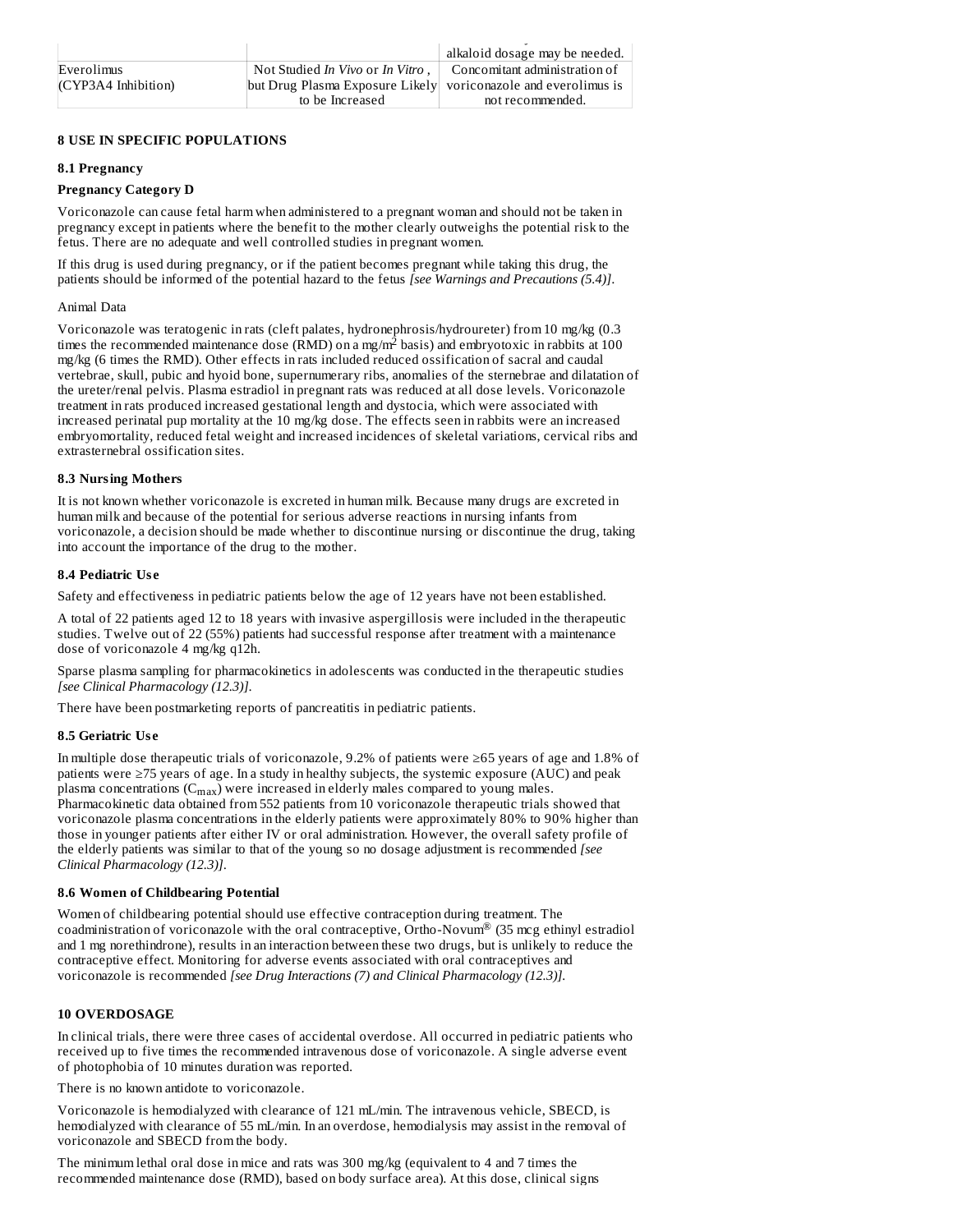observed in both mice and rats included salivation, mydriasis, titubation (loss of balance while moving), depressed behavior, prostration, partially closed eyes and dyspnea. Other signs in mice were convulsions, corneal opacification and swollen abdomen.

## **11 DESCRIPTION**

Voriconazole, an azole antifungal agent, is available as a powder for oral suspension. The structural formula is:



Voriconazole is designated chemically as (2R,3S)-2-(2,4-difluorophenyl)-3-(5-fluoro-4- pyrimidinyl)- 1-(1H-1,2,4 triazol-1-yl)-2-butanol with a empirical formula of  $C_{16}H_{14}F_3N_5O$  and a molecular weight of 349.3.

Voriconazole drug substance is a white to almost white powder.

Voriconazole for oral suspension is a white to off-white powder providing a white to off-white orange-flavored suspension when reconstituted. Bottles containing 49 g powder for oral suspension are intended for reconstitution with water to produce a suspension containing 40 mg/mL voriconazole. The inactive ingredients include colloidal silicon dioxide, titanium dioxide, xanthan gum, sodium citrate dihydrate, sodium benzoate, anhydrous citric acid, natural and artificial orange flavor, and sucrose.

### **12 CLINICAL PHARMACOLOGY**

### **12.1 Mechanism of Action**

Voriconazole is an antifungal drug *[see Microbiology (12.4)].*

#### **12.3 Pharmacokinetics**

General Pharmacokinetic Characteristics

The pharmacokinetics of voriconazole have been characterized in healthy subjects, special populations and patients.

During oral administration of 200 mg or 300 mg twice daily for 14 days in patients at risk of aspergillosis (mainly patients with malignant neoplasms of lymphatic or hematopoietic tissue), the observed pharmacokinetic characteristics were similar to those observed in healthy subjects.

The pharmacokinetics of voriconazole are non-linear due to saturation of its metabolism. The interindividual variability of voriconazole pharmacokinetics is high. Greater than proportional increase in exposure is observed with increasing dose. It is estimated that, on average, increasing the oral dose from 200 mg q12h to 300 mg q12h leads to an approximately 2.5-fold increase in exposure  $(AUC<sub>t</sub>)$ ; similarly, increasing the intravenous dose from 3 mg/kg q12h to 4 mg/kg q12h produces an approximately 2.5-fold increase in exposure (Table 8).

| Table 8. Geometric Mean (%CV) Plasma Voriconazole Pharmacokinetic Parameters in Adults Receiving Different Dosing Regimens |  |  |  |  |  |  |  |
|----------------------------------------------------------------------------------------------------------------------------|--|--|--|--|--|--|--|
|----------------------------------------------------------------------------------------------------------------------------|--|--|--|--|--|--|--|

|                              |           |           |           | 6 mg/kg IV (loading dose) 3 mg/kg IV q12h 4 mg/kg IV q12h 400 mg Oral (loading dose) 200 mg Oral q12h 300 mg Oral q12h |            |           |
|------------------------------|-----------|-----------|-----------|------------------------------------------------------------------------------------------------------------------------|------------|-----------|
|                              |           |           | 40        |                                                                                                                        | 48         |           |
| $AUC_{12} \mu g \cdot h/mL)$ | 13.9 (32) | 13.7(53)  | 33.9(54)  | 9.31(38)                                                                                                               | 12.4 (78)  | 34 (53)   |
| $C_{\text{max}}$ (µg/mL)     | 3.13(20)  | 3.03(25)  | 4.77(36)  | 2.30(19)                                                                                                               | 2.31(48)   | 4.74 (35) |
| $C_{\min}$ (µg/mL)           | $- -$     | 0.46 (97) | 1.73 (74) | $- -$                                                                                                                  | 0.46 (120) | 1.63 (79) |

Note: Parameters were estimated based on non-compartmental analysis from five pharmacokinetic studies. $\mathrm{AUC}_{12}$  = area under the curve over 12 hour dosing interval,  $C_{max}$  = maximum plasma concentration,  $C_{min}$  = minimum plasma concentration. CV = coefficient of variation.

Sparse plasma sampling for pharmacokinetics was conducted in the therapeutic studies in patients aged 12 - 18 years. In 11 adolescent patients who received a mean voriconazole maintenance dose of 4 mg/kg IV, the median of the calculated mean plasma concentrations was 1.60 µg/mL (inter-quartile range 0.28 to 2.73 µg/mL). In 17 adolescent patients for whom mean plasma concentrations were calculated following a mean oral maintenance dose of 200 mg q12h, the median of the calculated mean plasma concentrations was 1.16 µg/mL (inter-quartile range 0.85 to 2.14 µg/mL).

When the recommended intravenous loading dose regimen is administered to healthy subjects, plasma concentrations close to steady-state are achieved within the first 24 hours of dosing (e.g., 6 mg/kg IV q12h on day 1 followed by 3 mg/kg IV q12h). Without the loading dose, accumulation occurs during twice-daily multiple dosing with steady-state plasma voriconazole concentrations being achieved by day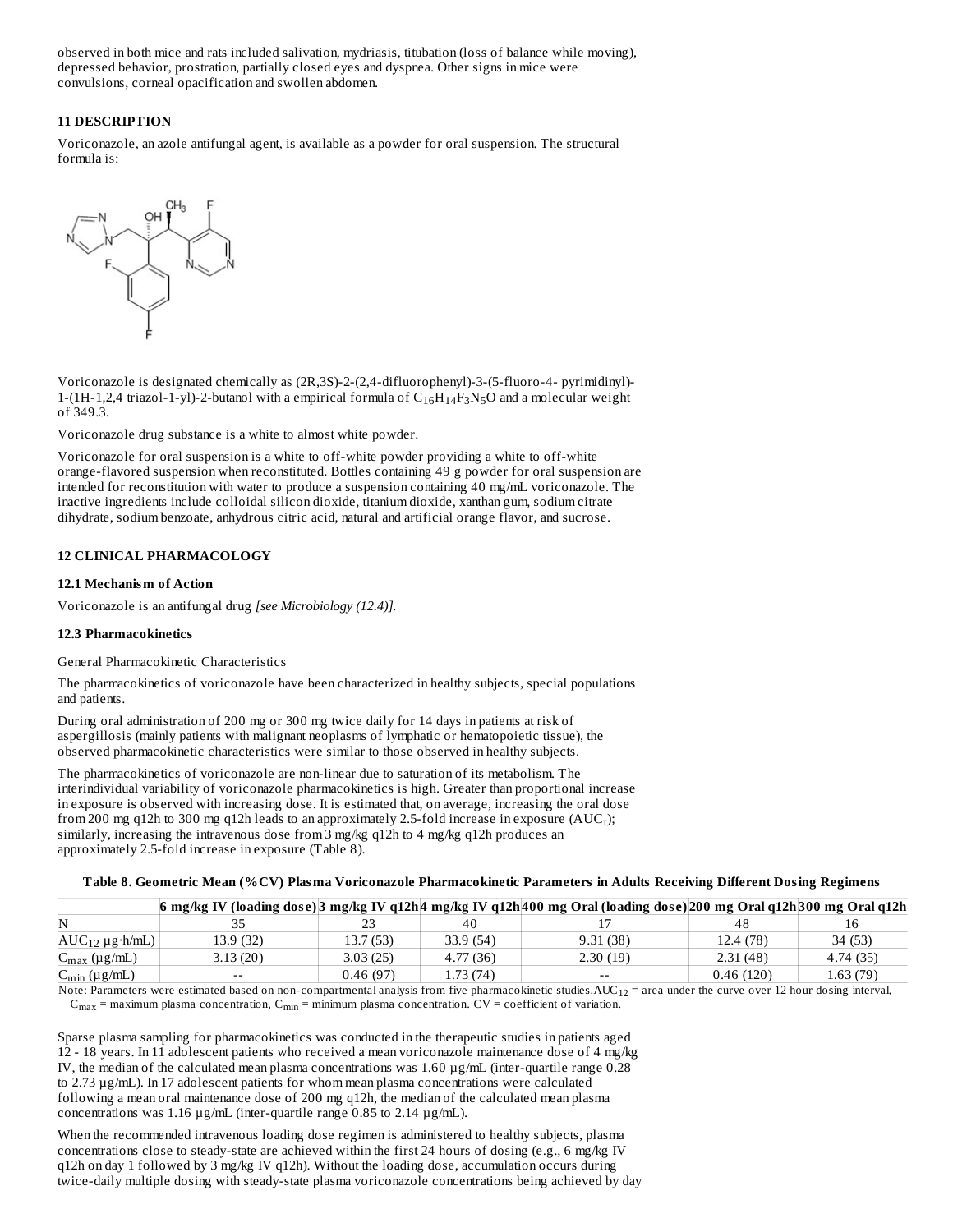6 in the majority of subjects.

*Absorption-* The pharmacokinetic properties of voriconazole are similar following administration by the intravenous and oral routes. Based on a population pharmacokinetic analysis of pooled data in healthy subjects ( $N = 207$ ), the oral bioavailability of voriconazole is estimated to be 96% (CV 13%). Bioequivalence was established between the 200 mg tablet and the 40 mg/mL oral suspension when administered as a 400 mg q12h loading dose followed by a 200 mg q12h maintenance dose.

Maximum plasma concentrations ( $C_{max}$ ) are achieved 1 - 2 hours after dosing. When multiple doses of voriconazole are administered with high fat meals, the mean  $C_{\max}$  and  $\mathrm{AUC}_\tau$  are reduced by 34% and 24%, respectively when administered as a tablet and by 58% and 37% respectively when administered as the oral suspension *[see Dosage and Administration (2)]*.

In healthy subjects, the absorption of voriconazole is not affected by coadministration of oral ranitidine, cimetidine or omeprazole, drugs that are known to increase gastric pH.

*Distribution-* The volume of distribution at steady-state for voriconazole is estimated to be 4.6 L/kg, suggesting extensive distribution into tissues. Plasma protein binding is estimated to be 58% and was shown to be independent of plasma concentrations achieved following single and multiple oral doses of 200 mg or 300 mg (approximate range: 0.9 - 15 µg/mL). Varying degrees of hepatic and renal insufficiency do not affect the protein binding of voriconazole.

*Metabolism- In vitro* studies showed that voriconazole is metabolized by the human hepatic cytochrome P450 enzymes, CYP2C19, CYP2C9 and CYP3A4 *[see Drug Interactions (7)]*.

*In vivo* studies indicated that CYP2C19 is significantly involved in the metabolism of voriconazole. This enzyme exhibits genetic polymorphism. For example, 15% to 20% of Asian populations may be expected to be poor metabolizers. For Caucasians and Blacks, the prevalence of poor metabolizers is 3% to 5%. Studies conducted in Caucasian and Japanese healthy subjects have shown that poor metabolizers have, on average, 4-fold higher voriconazole exposure  $(\mathrm{AUC}_\tau)$  than their homozygous extensive metabolizer counterparts. Subjects who are heterozygous extensive metabolizers have, on average, 2-fold higher voriconazole exposure than their homozygous extensive metabolizer counterparts.

The major metabolite of voriconazole is the N-oxide, which accounts for 72% of the circulating radiolabelled metabolites in plasma. Since this metabolite has minimal antifungal activity, it does not contribute to the overall efficacy of voriconazole.

*Excretion-* Voriconazole is eliminated via hepatic metabolism with less than 2% of the dose excreted unchanged in the urine. After administration of a single radiolabelled dose of either oral or IV voriconazole, preceded by multiple oral or IV dosing, approximately 80% to 83% of the radioactivity is recovered in the urine. The majority (> 94%) of the total radioactivity is excreted in the first 96 hours after both oral and intravenous dosing.

As a result of non-linear pharmacokinetics, the terminal half-life of voriconazole is dose dependent and therefore not useful in predicting the accumulation or elimination of voriconazole.

### Pharmacokinetic-Pharmacodynamic Relationships

*Clinical Efficacy and Safety-* In ten clinical trials, the median values for the average and maximum voriconazole plasma concentrations in individual patients across these studies  $(n = 1121)$  was 2.51 µg/mL (inter-quartile range 1.21 to 4.44 µg/mL) and 3.79 µg/mL (inter-quartile range 2.06 to 6.31 µg/mL), respectively. A pharmacokinetic-pharmacodynamic analysis of patient data from six of these ten clinical trials  $(n = 280)$  could not detect a positive association between mean, maximum or minimum plasma voriconazole concentration and efficacy. However, pharmacokinetic/pharmacodynamic analyses of the data from all ten clinical trials identified positive associations between plasma voriconazole concentrations and rate of both liver function test abnormalities and visual disturbances *[see Adverse Reactions (6)]*.

*Electrocardiogram-* A placebo-controlled, randomized, crossover study to evaluate the effect on the QT interval of healthy male and female subjects was conducted with three single oral doses of voriconazole and ketoconazole.

Serial ECGs and plasma samples were obtained at specified intervals over a 24 hour post-dose observation period. The placebo-adjusted mean maximum increases in QTc from baseline after 800, 1200 and 1600 mg of voriconazole and after ketoconazole 800 mg were all < 10 msec. Females exhibited a greater increase in QTc than males, although all mean changes were < 10 msec. Age was not found to affect the magnitude of increase in QTc. No subject in any group had an increase in QTc of  $\geq$ 60 msec from baseline. No subject experienced an interval exceeding the potentially clinically relevant threshold of 500 msec. However, the QT effect of voriconazole combined with drugs known to prolong the QT interval is unknown *[see Contraindications (4) and Drug Interactions (7)]*.

### Pharmacokinetics in Special Populations

*Gender-* In a multiple oral dose study, the mean  $C_{max}$  and  $AUC_{\tau}$  for healthy young females were 83% and 113% higher, respectively, than in healthy young males (18 to 45 years), after tablet dosing. In the same study, no significant differences in the mean  $C_{max}$  and  $\mathrm{AUC_\tau}$  were observed between healthy elderly males and healthy elderly females (>65 years). In a similar study, after dosing with the oral suspension, the mean AUC for healthy young females was 45% higher than in healthy young males whereas the mean  $\mathsf{C}_{\max}$  was comparable between genders. The steady-state trough voriconazole concentrations (C $_{\rm min}$ ) seen in females were 100% and 91% higher than in males receiving the tablet and the oral suspension, respectively.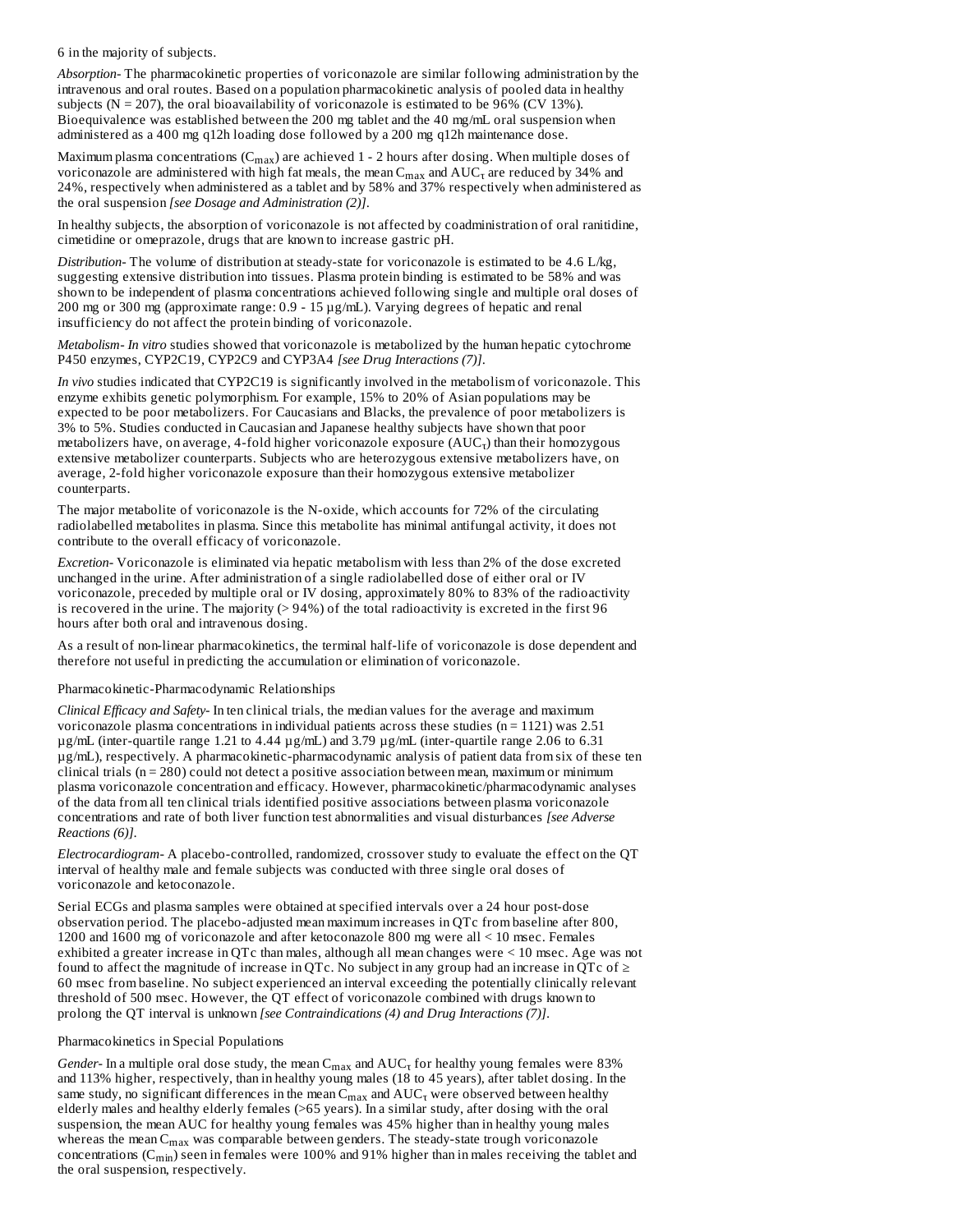In the clinical program, no dosage adjustment was made on the basis of gender. The safety profile and plasma concentrations observed in male and female subjects were similar. Therefore, no dosage adjustment based on gender is necessary.

*Geriatric*- In an oral multiple dose study the mean  $C_{max}$  and  $AUC_{\tau}$  in healthy elderly males ( $\geq 65$  years) were 61% and 86% higher, respectively, than in young males (18 to 45 years). No significant differences in the mean  $\rm C_{max}$  and  $\rm AUC_{\tau}$  were observed between healthy elderly females (≥ 65 years) and healthy young females (18- 45 years).

In the clinical program, no dosage adjustment was made on the basis of age. An analysis of pharmacokinetic data obtained from 552 patients from 10 voriconazole clinical trials showed that the median voriconazole plasma concentrations in the elderly patients (>65 years) were approximately 80% to 90% higher than those in the younger patients (≤65 years) after either IV or oral administration. However, the safety profile of voriconazole in young and elderly subjects was similar and, therefore, no dosage adjustment is necessary for the elderly *[see Use in Special Populations (8.5)]*.

*Pediatric-* A population pharmacokinetic analysis was conducted on pooled data from 35 immunocompromised pediatric patients aged 2 to < 12 years old who were included in two pharmacokinetic studies of intravenous voriconazole (single dose and multiple dose). Twenty-four of these patients received multiple intravenous maintenance doses of 3 mg/kg and 4 mg/kg. A comparison of the pediatric and adult population pharmacokinetic data revealed that the predicted average steadystate plasma concentrations were similar at the maintenance dose of 4 mg/kg every 12 hours in children and 3 mg/kg every 12 hours in adults (medians of 1.19 µg/mL and 1.16 µg/mL in children and adults, respectively) *[see Use in Specific Populations (8.4)]*.

*Hepatic Impairment-* After a single oral dose (200 mg) of voriconazole in eight patients with mild (Child-Pugh Class A) and four patients with moderate (Child-Pugh Class B) hepatic insufficiency, the mean systemic exposure (AUC) was 3.2-fold higher than in age and weight matched controls with normal hepatic function. There was no difference in mean peak plasma concentrations  $(C_{\rm max})$  between the groups. When only the patients with mild (Child-Pugh Class A) hepatic insufficiency were compared to controls, there was still a 2.3-fold increase in the mean AUC in the group with hepatic insufficiency compared to controls.

In an oral multiple dose study,  $\mathsf{AUC}_\tau$  was similar in 6 subjects with moderate hepatic impairment (Child-Pugh Class A) given a lower maintenance dose of 100 mg twice daily compared to six subjects with normal hepatic function given the standard 200 mg twice daily maintenance dose. The mean peak plasma concentrations  $(C_{max})$  were 20% lower in the hepatically impaired group.

It is recommended that the standard loading dose regimens be used but that the maintenance dose be halved in patients with mild to moderate hepatic cirrhosis (Child-Pugh Class A and B) receiving voriconazole. No pharmacokinetic data are available for patients with severe hepatic cirrhosis (Child-Pugh Class C) *[see Dosage and Administration (2.7)]*.

*Renal Impairment-* In a single oral dose (200 mg) study in 24 subjects with normal renal function and mild to severe renal impairment, systemic exposure (AUC) and peak plasma concentration (C $_{\rm max}$ ) of voriconazole were not significantly affected by renal impairment. Therefore, no adjustment is necessary for oral dosing in patients with mild to severe renal impairment.

In a multiple dose study of IV voriconazole (6 mg/kg IV loading dose x 2, then 3 mg/kg IV x 5.5 days) in 7 patients with moderate renal dysfunction (creatinine clearance 30- 50 mL/min), the systemic exposure (AUC) and peak plasma concentrations  $(C_{max})$  were not significantly different from those in 6 subjects with normal renal function.

However, in patients with moderate renal dysfunction (creatinine clearance 30- 50 mL/min), accumulation of the intravenous vehicle, SBECD, occurs. The mean systemic exposure (AUC) and peak plasma concentrations  $(C_{max})$  of SBECD were increased 4-fold and almost 50%, respectively, in the moderately impaired group compared to the normal control group.

Intravenous voriconazole should be avoided in patients with moderate or severe renal impairment (creatinine clearance <50 mL/min), unless an assessment of the benefit/risk to the patient justifies the use of intravenous voriconazole *[see Dosage and Administration (2.8)]*.

A pharmacokinetic study in subjects with renal failure undergoing hemodialysis showed that voriconazole is dialyzed with clearance of 121 mL/min. The intravenous vehicle, SBECD, is hemodialyzed with clearance of 55 mL/min. A 4-hour hemodialysis session does not remove a sufficient amount of voriconazole to warrant dose adjustment.

#### Drug Interactions

### **Effects of Other Drugs on Voriconazole**

Voriconazole is metabolized by the human hepatic cytochrome P450 enzymes CYP2C19, CYP2C9 and CYP3A4. Results of *in vitro* metabolism studies indicate that the affinity of voriconazole is highest for CYP2C19, followed by CYP2C9, and is appreciably lower for CYP3A4. Inhibitors or inducers of these three enzymes may increase or decrease voriconazole systemic exposure (plasma concentrations), respectively.

### *The systemic exposure to voriconazole is significantly reduced or is expected to be reduced by the concomitant administration of the following agents and their use is contraindicated:*

*Rifampin* **(potent CYP450 inducer)–**Rifampin (600 mg once daily) decreased the steady state C<sub>max</sub> and  $AUC_{\tau}$  of voriconazole (200 mg q12h  $\times$  7 days) by an average of 93% and 96%, respectively, in healthy subjects. Doubling the dose of voriconazole to 400 mg q12h does not restore adequate exposure to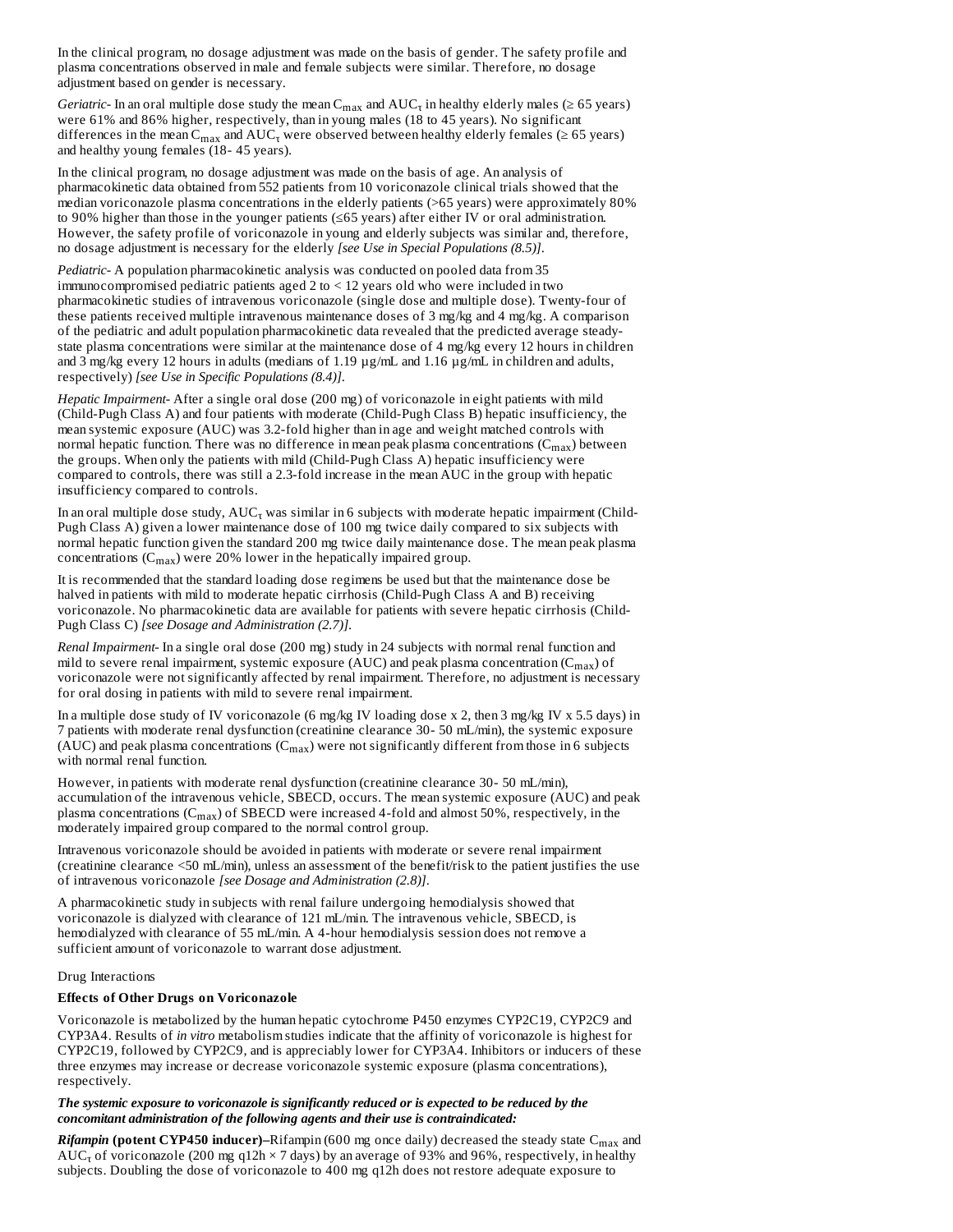voriconazole during coadministration with rifampin. **Coadministration of voriconazole and rifampin is contraindicated** [*see Contraindications (4), and Warnings and Precautions (5.1)*].

*Ritonavir* **(potent CYP450 inducer; CYP3A4 inhibitor and substrate)–**The effect of the coadministration of voriconazole and ritonavir (400 mg and 100 mg) was investigated in two separate studies. High-dose ritonavir (400 mg q12h for 9 days) decreased the steady state  $\rm C_{max}$  and  $\rm AUC_{\tau}$  of oral voriconazole (400 mg q12h for 1 day, then 200 mg q12h for 8 days) by an average of 66% and 82%, respectively, in healthy subjects. Low-dose ritonavir (100 mg q12h for 9 days) decreased the steady state  $C_{max}$  and  $\mathrm{AUC}_\tau$  of oral voriconazole (400 mg q12h for 1 day, then 200 mg q12h for 8 days) by an average of 24% and 39%, respectively, in healthy subjects. Although repeat oral administration of voriconazole did not have a significant effect on steady state  $C_{\max}$  and  $\mathrm{AUC_\tau}$  of high-dose ritonavir in healthy subjects, steady state  $C_{max}$  and  $\mathrm{AUC_{\tau}}$  of low-dose ritonavir decreased slightly by 24% and 14% respectively, when administered concomitantly with oral voriconazole in healthy subjects.

**Coadministration of voriconazole and high-dos e ritonavir (400 mg q12h) is contraindicated. Coadministration of voriconazole and low-dos e ritonavir (100 mg q12h) should be avoided, unless an ass essment of the benefit/risk to the patient justifies the us e of voriconazole** [*see Contraindications (4), and Warnings and Precautions (5.1)*].

*St. John's Wort* **(CYP450 inducer; P-gp inducer)–**In an independent published study in healthy volunteers who were given multiple oral doses of St. John's Wort (300 mg LI 160 extract three times daily for 15 days) followed by a single 400 mg oral dose of voriconazole, a 59% decrease in mean voriconazole AUC  $_{0-\infty}$  was observed. In contrast, coadministration of single oral doses of St. John's Wort and voriconazole had no appreciable effect on voriconazole AUC  $_{0-\infty}$ . Because long-term use of St. John's Wort could lead to reduced voriconazole exposure, **concomitant us e of voriconazole with St. John's Wort is contraindicated** [*see Contraindications (4)*].

*Carbamazepine and long-acting barbiturates* **(potent CYP450 inducers)** Although not studied *in vitro* or *in vivo*, carbamazepine and long-acting barbiturates (e.g., phenobarbital, mephobarbital) are likely to significantly decrease plasma voriconazole concentrations. **Coadministration of voriconazole with carbamazepine or long-acting barbiturates is contraindicated** [*see Contraindications (4), and Warnings and Precautions (5.1)*].

*Significant drug interactions that may require voriconazole dosage adjustment, or frequent monitoring of voriconazole-related adverse events/toxicity:*

*Fluconazole* **(CYP2C9, CYP2C19 and CYP3A4 inhibitor):** Concurrent administration of oral voriconazole (400 mg q12h for 1 day, then 200 mg q12h for 2.5 days) and oral fluconazole (400 mg on day 1, then 200 mg q24h for 4 days) to 6 healthy male subjects resulted in an increase in  $C_{\rm max}$  and  $\rm AUC_{\rm T}$ of voriconazole by an average of 57% (90% CI: 20%, 107%) and 79% (90% CI: 40%, 128%), respectively. In a follow-on clinical study involving 8 healthy male subjects, reduced dosing and/or frequency of voriconazole and fluconazole did not eliminate or diminish this effect. Concomitant administration of voriconazole and fluconazole at any dose is not recommended. Close monitoring for adverse events related to voriconazole is recommended if voriconazole is used sequentially after fluconazole, especially within 24 hours of the last dose of fluconazole [*see Warnings and Precautions (5.1)*].

### *Minor or no significant pharmacokinetic interactions that do not require dosage adjustment:*

*Cimetidine* **(non-specific CYP450 inhibitor and increas es gastric pH)** Cimetidine (400 mg q12h × 8 days) increased voriconazole steady state C $_{\rm max}$  and  $\rm AUC_{\tau}$  by an average of 18% (90% CI: 6%, 32%) and 23% (90% CI: 13%, 33%), respectively, following oral doses of 200 mg q12h × 7 days to healthy subjects.

*Ranitidine* **(increas es gastric pH)–**Ranitidine (150 mg q12h) had no significant effect on Voriconazole  $C_{max}$  and  $AUC_{\tau}$  following oral doses of 200 mg q12h  $\times$  7 days to healthy subjects.

*Macrolide antibiotics–*Coadministration of **erythromycin** (CYP3A4 inhibitor; 1g q12h for 7 days) or **azithromycin** (500 mg q24h for 3 days) with voriconazole 200 mg q12h for 14 days had no significant effect on voriconazole steady state  $\mathsf{C}_{\max}$  and  $\mathsf{AUC}$  in healthy subjects. The effects of voriconazole on the pharmacokinetics of either erythromycin or azithromycin are not known.

### **Effects of Voriconazole on Other Drugs**

*In vitro* studies with human hepatic microsomes show that voriconazole inhibits the metabolic activity of the cytochrome P450 enzymes CYP2C19, CYP2C9, and CYP3A4. In these studies, the inhibition potency of voriconazole for CYP3A4 metabolic activity was significantly less than that of two other azoles, ketoconazole and itraconazole. *In vitro* studies also show that the major metabolite of voriconazole, voriconazole N-oxide, inhibits the metabolic activity of CYP2C9 and CYP3A4 to a greater extent than that of CYP2C19. Therefore, there is potential for voriconazole and its major metabolite to increase the systemic exposure (plasma concentrations) of other drugs metabolized by these CYP450 enzymes.

### *The systemic exposure of the following drugs is significantly increased or is expected to be significantly increased by coadministration of voriconazole and their use is contraindicated:*

*Sirolimus* **(CYP3A4 substrate)–**Repeat dose administration of oral voriconazole (400 mg q12h for 1 day, then 200 mg q12h for 8 days) increased the  $\rm C_{max}$  and  $\rm AUC_{\tau}$  of sirolimus (2 mg single dose) an average of 7-fold (90% CI: 5.7, 7.5) and 11-fold (90% CI: 9.9, 12.6), respectively, in healthy male subjects. Coadministration of voriconazole and sirolimus is contraindicated [*see Contraindications (4), and Warnings and Precautions (5.1)*].

**Terfenadine, astemizole, cisapride, pimozide and quinidine (CYP3A4 substrates )–**Although not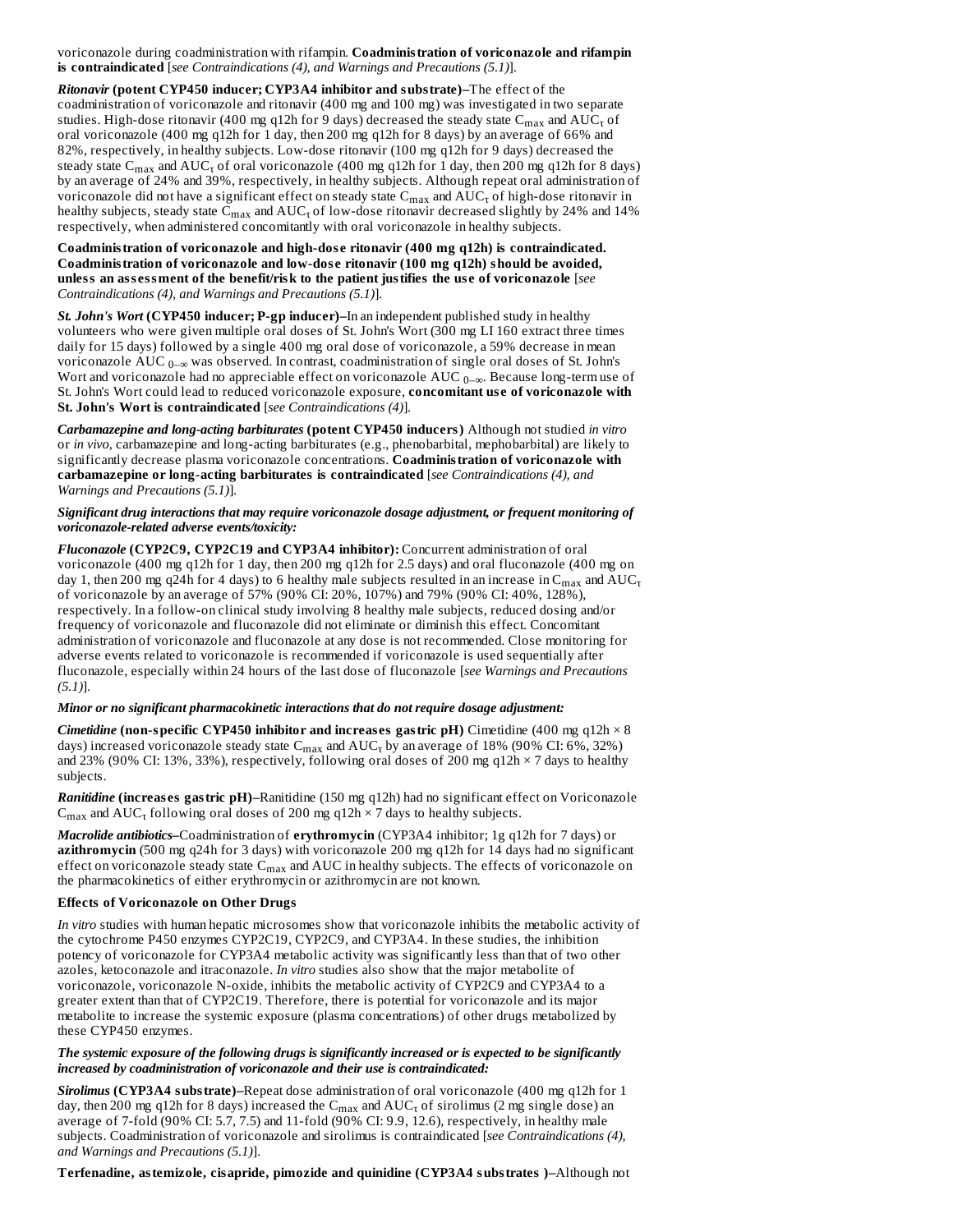studied *in vitro* or *in vivo*, concomitant administration of voriconazole with terfenadine, astemizole, cisapride, pimozide or quinidine may result in inhibition of the metabolism of these drugs. Increased plasma concentrations of these drugs can lead to QT prolongation and rare occurrences of torsade de pointes. **Coadministration of voriconazole and terfenadine, astemizole, cisapride, pimozide and quinidine is contraindicated** [*see Contraindications (4), and Warnings and Precautions (5.1)*].

*Ergot alkaloids* Although not studied *in vitro* or *in vivo*, voriconazole may increase the plasma concentration of ergot alkaloids (ergotamine and dihydroergotamine) and lead to ergotism.

*Everolimus* **(CYP3A4 substrate, P-gp substrate)** Although not studied *in vitro* or *in vivo,* voriconazole may increase plasma concentrations of everolimus, which could potentially lead to exacerbation of everolimus toxicity. Currently there are insufficient data to allow dosing recommendations in this situation. Therefore, co-administration of voriconazole with everolimus is not recommended [*see Drug Interactions (7)].*

**Coadministration of voriconazole with ergot alkaloids is contraindicated** [*see Contraindications (4), and Warnings and Precautions (5.1)*].

### *Coadministration of voriconazole with the following agents results in increased exposure or is expected to result in increased exposure to these drugs. Therefore, careful monitoring and/or dosage adjustment of these drugs is needed:*

*Alfentanil (CYP3A4 substrate)* Coadministration of multiple doses of oral voriconazole (400 mg q12h on day 1, 200 mg q12h on day 2) with a single 20 mcg/kg intravenous dose of alfentanil with concomitant naloxone resulted in a 6-fold increase in mean alfentanil  $\mathrm{AUC}_{0\text{-}\infty}$  and a 4-fold prolongation of mean alfentanil elimination half-life, compared to when alfentanil was given alone. An increase in the incidence of delayed and persistent alfentanil-associated nausea and vomiting during co-administration of voriconazole and alfentanil was also observed. Reduction in the dose of alfentanil or other opiates that are also metabolized by CYP3A4 (e.g., sufentanil), and extended close monitoring of patients for respiratory and other opiate-associated adverse events, may be necessary when any of these opiates is coadministered with voriconazole [*see Warnings and Precautions (5.1)*].

**Fentanyl (CYP3A4 substrate):** In an independent published study, concomitant use of Voriconazole (400 mg q12h on Day 1, then 200 mg q12h on Day 2) with a single intravenous dose of fentanyl (5  $\mu$ g/kg) resulted in an increase in the mean AUC $_{0-\infty}$  of fentanyl by 1.4-fold (range 0.81- to 2.04-fold). When voriconazole is co-administered with fentanyl IV, oral or transdermal dosage forms, extended and frequent monitoring of patients for respiratory depression and other fentanyl-associated adverse events is recommended, and fentanyl dosage should be reduced if warranted [*see Warnings and Precautions (5.1)*].

**Oxycodone (CYP3A4 substrate):** In an independent published study, coadministration of multiple doses of oral voriconazole (400 mg q12h, on Day 1 followed by five doses of 200 mg q12h on Days 2 to 4) with a single 10 mg oral dose of oxycodone on Day 3 resulted in an increase in the mean  $\mathsf{C}_{\max}$  and  $AUC_{0-\infty}$  of oxycodone by 1.7-fold (range 1.4- to 2.2-fold) and 3.6-fold (range 2.7- to 5.6-fold), respectively. The mean elimination half-life of oxycodone was also increased by 2.0-fold (range 1.4 to 2.5-fold). Voriconazole also increased the visual effects (heterophoria and miosis) of oxycodone. A reduction in oxycodone dosage may be needed during voriconazole treatment to avoid opioid related adverse effects. Extended and frequent monitoring for adverse effects associated with oxycodone and other long-acting opiates metabolized by CYP3A4 is recommended [*see Warnings and Precautions (5.1)*].

*Cyclosporine* **(CYP3A4 substrate)** In stable renal transplant recipients receiving chronic cyclosporine therapy, concomitant administration of oral voriconazole (200 mg q12h for 8 days) increased cyclosporine  $C_{max}$  and  $AUC_{\tau}$  an average of 1.1 times (90% CI: 0.9, 1.41) and 1.7 times (90% CI: 1.5, 2.0), respectively, as compared to when cyclosporine was administered without voriconazole. When initiating therapy with voriconazole in patients already receiving cyclosporine, it is recommended that the cyclosporine dose be reduced to one-half of the original dose and followed with frequent monitoring of the cyclosporine blood levels. Increased cyclosporine levels have been associated with nephrotoxicity. When voriconazole is discontinued, cyclosporine levels should be frequently monitored and the dose increased as necessary [*see Warnings and Precautions (5.1)*].

*Methadone* **(CYP3A4, CYP2C19, CYP2C9 substrate)** Repeat dose administration of oral Voriconazole (400 mg q12h for 1 day, then 200 mg q12h for 4 days) increased the  $\rm C_{max}$  and  $\rm AUC_{\rm T}$  of pharmacologically active R methadone by 31% (90% CI: 22%, 40%) and 47% (90% CI: 38%, 57%), respectively, in subjects receiving a methadone maintenance dose (30–100 mg q24h). The  $\mathsf{C_{max}}$  and  $\mathrm{AUC}_\tau$  of (S)-methadone increased by 65% (90% CI: 53%, 79%) and 103% (90% CI: 85%, 124%), respectively. Increased plasma concentrations of methadone have been associated with toxicity including QT prolongation. Frequent monitoring for adverse events and toxicity related to methadone is recommended during coadministration. Dose reduction of methadone may be needed [*see Warnings and Precautions (5.1)*].

*Tacrolimus* **(CYP3A4 substrate)** Repeat oral dose administration of voriconazole (400 mg q12h × 1 day, then 200 mg q12h  $\times$  6 days) increased tacrolimus (0.1 mg/kg single dose)  $C_{max}$  and  $\text{AUC}_\tau$  in healthy subjects by an average of 2-fold (90% CI: 1.9, 2.5) and 3-fold (90% CI: 2.7, 3.8), respectively. When initiating therapy with voriconazole in patients already receiving tacrolimus, it is recommended that the tacrolimus dose be reduced to one-third of the original dose and followed with frequent monitoring of the tacrolimus blood levels. Increased tacrolimus levels have been associated with nephrotoxicity. When voriconazole is discontinued, tacrolimus levels should be carefully monitored and the dose increased as necessary [*see Warnings and Precautions (5.1)*].

*Warfarin* **(CYP2C9 substrate)** Coadministration of voriconazole (300 mg q12h × 12 days) with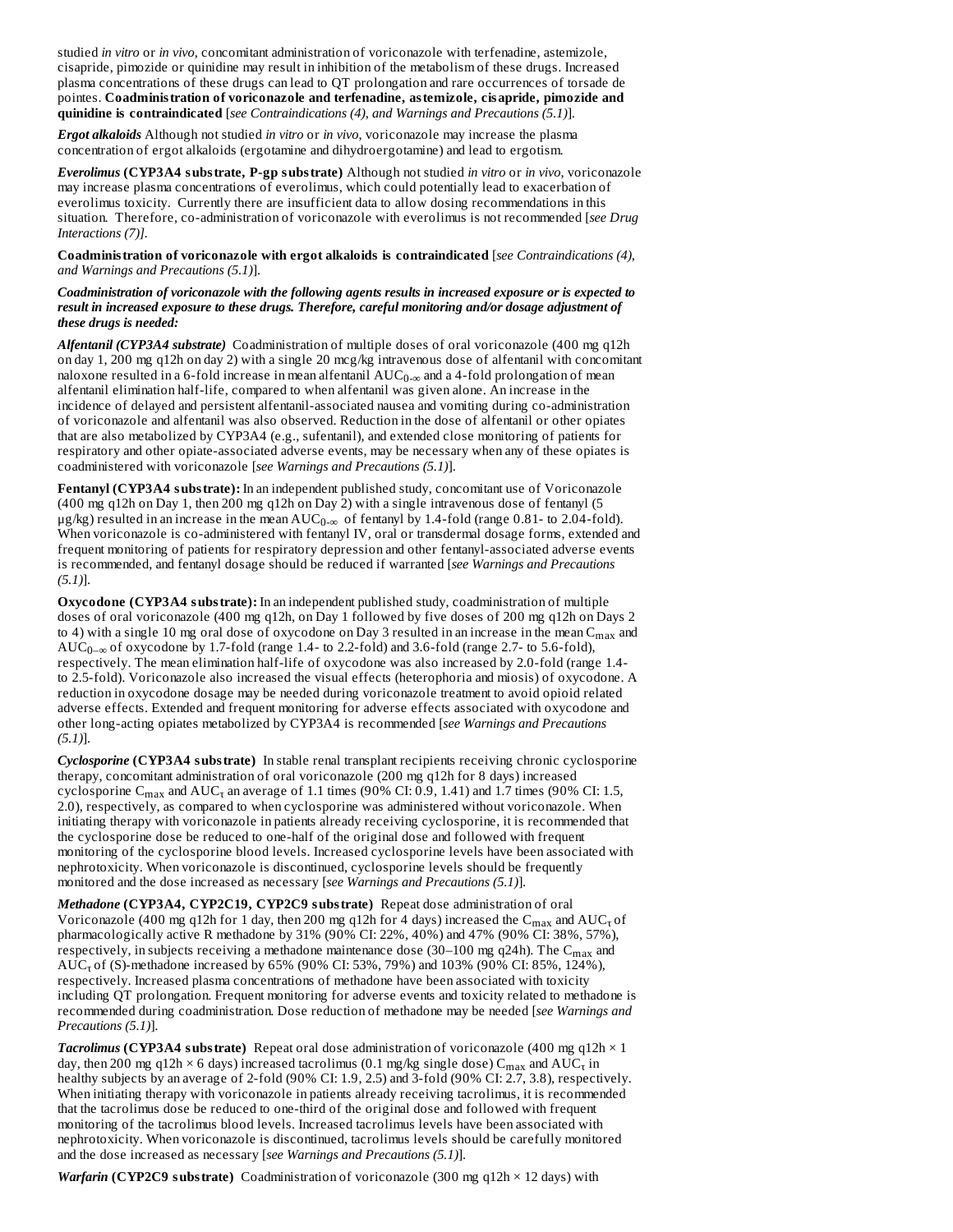warfarin (30 mg single dose) significantly increased maximum prothrombin time by approximately 2 times that of placebo in healthy subjects. Close monitoring of prothrombin time or other suitable anticoagulation tests is recommended if warfarin and voriconazole are coadministered and the warfarin dose adjusted accordingly [*see Warnings and Precautions (5.1)*].

*Oral Coumarin Anticoagulants* **(CYP2C9, CYP3A4 substrates)** Although not studied *in vitro* or *in vivo*, voriconazole may increase the plasma concentrations of coumarin anticoagulants and therefore may cause an increase in prothrombin time. If patients receiving coumarin preparations are treated simultaneously with voriconazole, the prothrombin time or other suitable anti-coagulation tests should be monitored at close intervals and the dosage of anticoagulants adjusted accordingly [*see Warnings and Precautions (5.1)*].

*Statins* **(CYP3A4 substrates)** Although not studied clinically, voriconazole has been shown to inhibit lovastatin metabolism *in vitro* (human liver microsomes). Therefore, voriconazole is likely to increase the plasma concentrations of statins that are metabolized by CYP3A4. It is recommended that dose adjustment of the statin be considered during coadministration. Increased statin concentrations in plasma have been associated with rhabdomyolysis [*see Warnings and Precautions (5.1)*].

*Benzodiazepines* **(CYP3A4 substrates)** Although not studied clinically, voriconazole has been shown to inhibit midazolam metabolism *in vitro* (human liver microsomes). Therefore, voriconazole is likely to increase the plasma concentrations of benzodiazepines that are metabolized by CYP3A4 (e.g., midazolam, triazolam, and alprazolam) and lead to a prolonged sedative effect. It is recommended that dose adjustment of the benzodiazepine be considered during coadministration [*see Warnings and Precautions (5.1)*].

*Calcium Channel Blockers* **(CYP3A4 substrates)** Although not studied clinically, voriconazole has been shown to inhibit felodipine metabolism *in vitro* (human liver microsomes). Therefore, voriconazole may increase the plasma concentrations of calcium channel blockers that are metabolized by CYP3A4. Frequent monitoring for adverse events and toxicity related to calcium channel blockers is recommended during coadministration. Dose adjustment of the calcium channel blocker may be needed [*see Warnings and Precautions (5.1)*].

*Sulfonylureas* **(CYP2C9 substrates)** Although not studied *in vitro* or *in vivo*, voriconazole may increase plasma concentrations of sulfonylureas (e.g., tolbutamide, glipizide, and glyburide) and therefore cause hypoglycemia. Frequent monitoring of blood glucose and appropriate adjustment (i.e., reduction) of the sulfonylurea dosage is recommended during coadministration [*see Warnings and Precautions (5.1)*].

*Vinca Alkaloids* **(CYP3A4 substrates)** Although not studied *in vitro* or *in vivo*, voriconazole may increase the plasma concentrations of the vinca alkaloids (e.g., vincristine and vinblastine) and lead to neurotoxicity. Therefore, it is recommended that dose adjustment of the vinca alkaloid be considered [*see Warnings and Precautions (5.1)*].

*Non-Steroidal Anti-Inflammatory Drugs* **(NSAIDs; CYP2C9 substrates):** In two independent published studies, single doses of ibuprofen (400 mg) and diclofenac (50 mg) were coadministered with the last dose of voriconazole (400 mg q12h on Day 1, followed by 200 mg q12h on Day 2). Voriconazole increased the mean  $C_{\rm max}$  and AUC of the pharmacologically active isomer, S (+)-ibuprofen by 20% and 100%, respectively. Voriconazole increased the mean  $C_{\rm max}$  and AUC of diclofenac by 114% and 78%, respectively.

A reduction in ibuprofen and diclofenac dosage may be needed during concomitant administration with voriconazole. Patients receiving voriconazole concomitantly with other NSAIDs (e.g., celecoxib, naproxen, lornoxicam, meloxicam) that are also metabolized by CYP2C9 should be carefully monitored for NSAID-related adverse events and toxicity, and dosage reduction should be made if warranted [*see Warnings and Precautions (5.1)*].

### *No significant pharmacokinetic interactions were observed when voriconazole was coadministered with the following agents. Therefore, no dosage adjustment for these agents is recommended:*

*Prednisolone* **(CYP3A4 substrate)** Voriconazole (200 mg q12h  $\times$  30 days) increased C<sub>max</sub> and AUC of prednisolone (60 mg single dose) by an average of 11% and 34%, respectively, in healthy subjects.

*Digoxin (P-glycoprotein mediated transport)* Voriconazole (200 mg q12h × 12 days) had no significant effect on steady state  $C_{max}$  and  $\mathrm{AUC}_\tau$  of digoxin (0.25 mg once daily for 10 days) in healthy subjects.

*Mycophenolic acid* **(UDP-glucuronyl transferas e substrate)** Voriconazole (200 mg q12h × 5 days) had no significant effect on the  $\rm C_{max}$  and  $\rm AUC_{\tau}$  of mycophenolic acid and its major metabolite, mycophenolic acid glucuronide after administration of a 1 g single oral dose of mycophenolate mofetil.

### **Two-Way Interactions**

*Concomitant use of the following agents with voriconazole is contraindicated:*

*Rifabutin* **(potent CYP450 inducer)** Rifabutin (300 mg once daily) decreased the C<sub>max</sub> and AUC<sub>τ</sub> of voriconazole at 200 mg twice daily by an average of 67% (90% CI: 58%, 73%) and 79% (90% CI: 71%, 84%), respectively, in healthy subjects. During coadministration with rifabutin (300 mg once daily), the steady state  $\rm C_{max}$  and  $\rm AUC_{\rm T}$  of voriconazole following an increased dose of 400 mg twice daily were on average approximately 2 times higher, compared with voriconazole alone at 200 mg twice daily. Coadministration of voriconazole at 400 mg twice daily with rifabutin 300 mg twice daily increased the  $C_{\text{max}}$  and  $\text{AUC}_7$  of rifabutin by an average of 3-times (90% CI: 2.2, 4.0) and 4 times (90% CI: 3.5, 5.4), respectively, compared to rifabutin given alone.

**Coadministration of voriconazole and rifabutin is contraindicated** [*see Contraindications (4)*].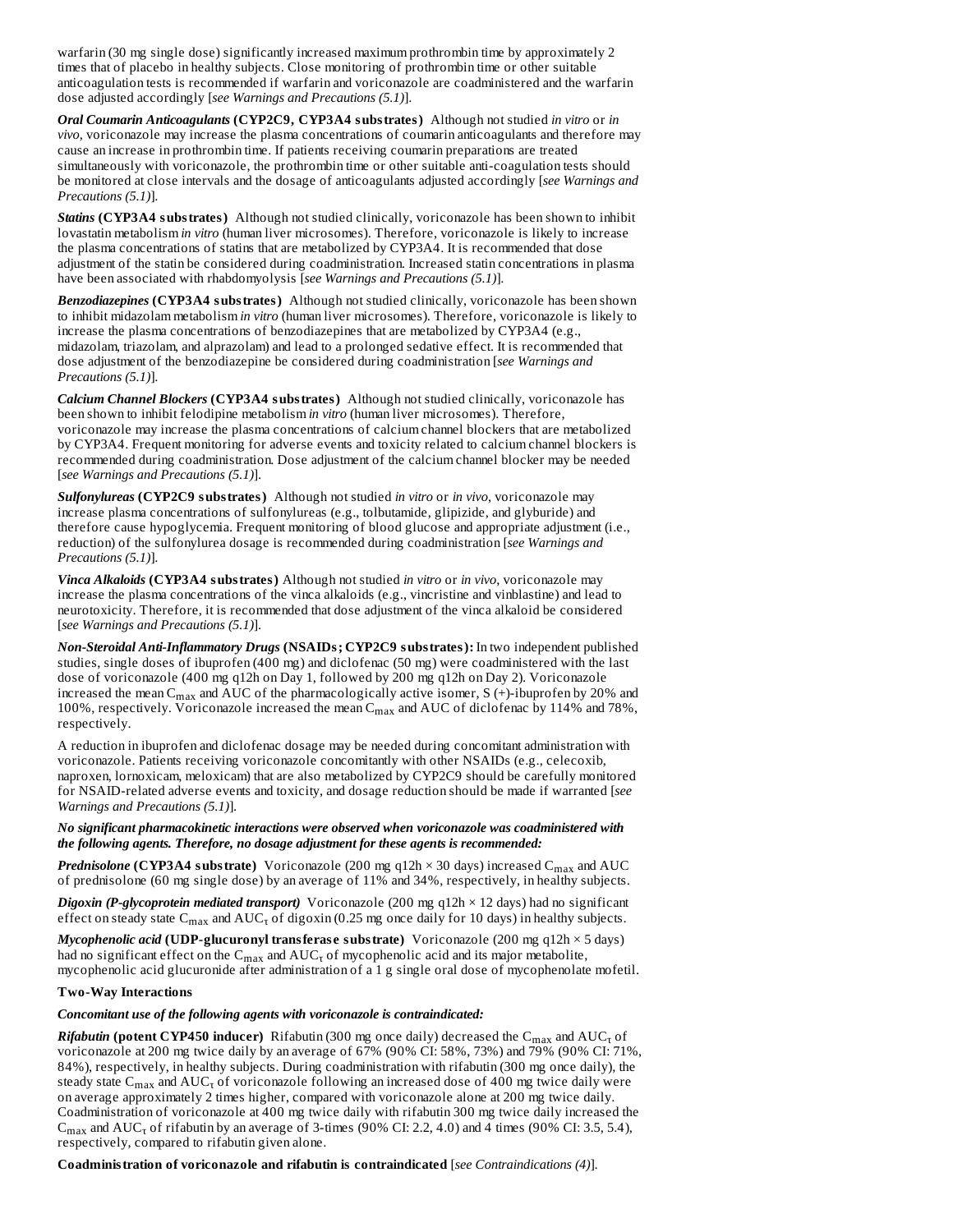### *Significant drug interactions that may require dosage adjustment, frequent monitoring of drug levels and/or frequent monitoring of drug-related adverse events/toxicity:*

*Efavirenz,* **a non-nucleoside revers e trans criptas e inhibitor (CYP450 inducer; CYP3A4 inhibitor and substrate)–**Standard doses of voriconazole and efavirenz (400 mg q24h or higher) must not be coadministered [*see Drug Interactions (7)*]. Steady state efavirenz (400 mg PO q24h) decreased the steady state C<sub>max</sub> and AUC<sub>τ</sub> of voriconazole (400 mg PO q12h for 1 day, then 200 mg PO q12h for 8 days) by an average of 61% and 77%, respectively, in healthy male subjects. Voriconazole at steady state (400 mg PO q12h for 1 day, then 200 mg q12h for 8 days) increased the steady state  $\mathsf{C}_{\max}$  and  $\mathrm{AUC}_\tau$  of efavirenz (400 mg PO q24h for 9 days) by an average of 38% and 44%, respectively, in healthy subjects.

The pharmacokinetics of adjusted doses of voriconazole and efavirenz were studied in healthy male subjects following administration of voriconazole (400 mg PO q12h on Days 2 to 7) with efavirenz (300 mg PO q24h on Days 1–7), relative to steady-state administration of voriconazole (400 mg for 1 day, then 200 mg PO q12h for 2 days) or efavirenz (600 mg q24h for 9 days). Coadministration of voriconazole 400 mg q12h with efavirenz 300 mg q24h, decreased voriconazole  $\rm AUC_7$  by 7% (90% CI: -23%, 13%) and increased C $_{\rm max}$  by 23% (90% CI: -1%, 53%); efavirenz AUC $_{\rm t}$  was increased by 17% (90% CI: 6%, 29%) and  $C_{\text{max}}$  was equivalent.

**Coadministration of standard dos es of voriconazole and efavirenz (400 mg q24h or higher) is contraindicated).** Voriconazole may be coadministered with efavirenz if the voriconazole maintenance dose is increased to 400 mg q12h and the efavirenz dose is decreased to 300 mg q24h. When treatment with Voriconazole is stopped, the initial dosage of efavirenz should be restored [*see Dosage and Administration (2.4), and Drug Interactions (7)*].

*Phenytoin* **(CYP2C9 substrate and potent CYP450 inducer)** Repeat dose administration of phenytoin (300 mg once daily) decreased the steady state  $C_{max}$  and  $\mathrm{AUC}_\tau$  of orally administered voriconazole (200 mg q12h × 14 days) by an average of 50% and 70%, respectively, in healthy subjects. Administration of a higher voriconazole dose (400 mg q12h × 7 days) with phenytoin (300 mg once daily) resulted in comparable steady state voriconazole  $C_{max}$  and  $\mathrm{AUC}$ r estimates as compared to when voriconazole was given at 200 mg q12h without phenytoin.

Phenytoin may be coadministered with voriconazole if the maintenance dose of voriconazole is increased from 4 mg/kg to 5 mg/kg intravenously every 12 hours or from 200 mg to 400 mg orally, every 12 hours (100 mg to 200 mg orally, every 12 hours in patients less than 40 kg) [*see Dosage and Administration (2.4), Contraindications (4) and Drug Interactions (7)*].

Repeat dose administration of voriconazole (400 mg q12h  $\times$  10 days) increased the steady state  $C_{max}$ and  $\mathrm{AUC}_\tau$  of phenytoin (300 mg once daily) by an average of 70% and 80%, respectively, in healthy subjects. The increase in phenytoin  $C_{\max}$  and  $\mathrm{AUC}$  when coadministered with voriconazole may be expected to be as high as 2 times the  $\rm C_{max}$  and  $\rm AUC$  estimates when phenytoin is given without voriconazole. Therefore, frequent monitoring of plasma phenytoin concentrations and phenytoin-related adverse effects is recommended when phenytoin is coadministered with voriconazole [*see Warnings and Precautions (5.1)*].

*Omeprazole* **(CYP2C19 inhibitor; CYP2C19 and CYP3A4 substrate)** Coadministration of omeprazole (40 mg once daily  $\times$  10 days) with oral voriconazole (400 mg q12h  $\times$  1 day, then 200 mg q12h × 9 days) increased the steady state  $C_{max}$  and  $\mathrm{AUC}_\tau$  of voriconazole by an average of 15% (90% CI: 5%, 25%) and 40% (90% CI: 29%, 55%), respectively, in healthy subjects. No dosage adjustment of voriconazole is recommended.

Coadministration of voriconazole (400 mg q12h  $\times$  1 day, then 200 mg  $\times$  6 days) with omeprazole (40 mg once daily  $\times$  7 days) to healthy subjects significantly increased the steady state  $C_{max}$  and  $\text{AUC}_{\texttt{t}}$  of omeprazole an average of 2 times (90% CI: 1.8, 2.6) and 4 times (90% CI: 3.3, 4.4), respectively, as compared to when omeprazole is given without voriconazole. When initiating voriconazole in patients already receiving omeprazole doses of 40 mg or greater, it is recommended that the omeprazole dose be reduced by one-half [*see Warnings and Precautions (5.1)*].

The metabolism of other proton pump inhibitors that are CYP2C19 substrates may also be inhibited by voriconazole and may result in increased plasma concentrations of these drugs.

*Oral Contraceptives* **(CYP3A4 substrate; CYP2C19 inhibitor)** Coadministration of oral Voriconazole (400 mg q12h for 1 day, then 200 mg q12h for 3 days) and oral contraceptive (Ortho-Novum1/35® consisting of 35 mcg ethinyl estradiol and 1 mg norethindrone, q24h) to healthy female subjects at steady state increased the C $_{\rm max}$  and AUC $_{\rm T}$  of ethinyl estradiol by an average of 36% (90% CI: 28%, 45%) and 61% (90% CI: 50%, 72%), respectively, and that of norethindrone by 15% (90% CI: 3%, 28%) and 53% (90% CI: 44%, 63%), respectively in healthy subjects. Voriconazole  $\rm C_{max}$  and  $\rm AUC_{T}$ increased by an average of 14% (90% CI: 3%, 27%) and 46% (90% CI: 32%, 61%), respectively. Monitoring for adverse events related to oral contraceptives, in addition to those for voriconazole, is recommended during coadministration [*see Warnings and Precautions (5.1)*].

### *No significant pharmacokinetic interaction was seen and no dosage adjustment of these drugs is recommended:*

*Indinavir* **(CYP3A4 inhibitor and substrate)** Repeat dose administration of indinavir (800 mg TID for 10 days) had no significant effect on voriconazole  $C_{max}$  and  $\rm AUC$  following repeat dose administration (200 mg q12h for 17 days) in healthy subjects.

Repeat dose administration of voriconazole (200 mg q12h for 7 days) did not have a significant effect on steady state  $\rm C_{max}$  and  $\rm AUC_{\rm T}$  of indinavir following repeat dose administration (800 mg TID for 7 days) in healthy subjects.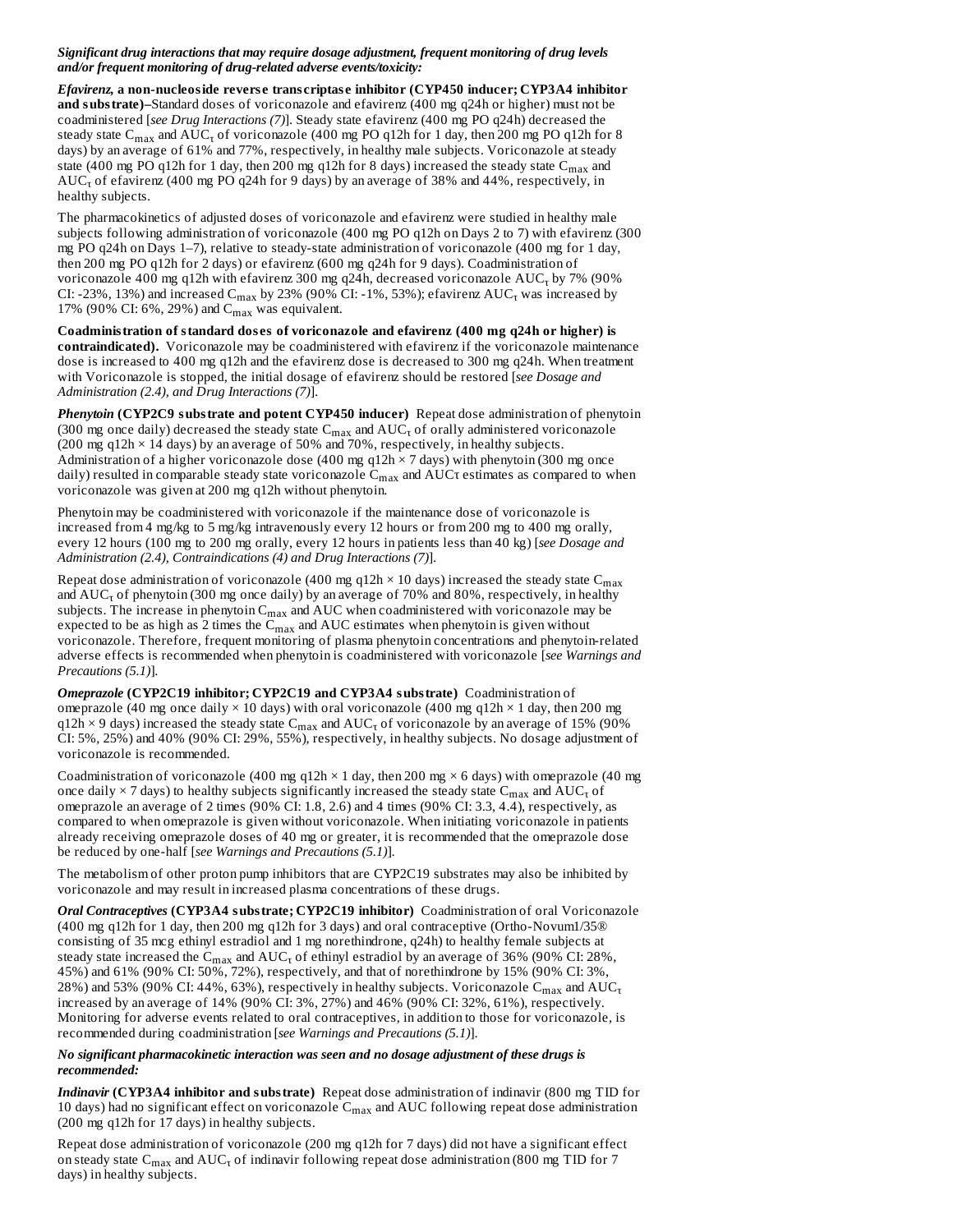#### **Other Two-Way Interactions Expected to be Significant Bas ed on** *In Vitro* **and** *In Vivo* **Findings:**

*Other HIV Protease Inhibitors* **(CYP3A4 substrates and inhibitors)** *In vitro* studies (human liver microsomes) suggest that voriconazole may inhibit the metabolism of HIV protease inhibitors (e.g., saquinavir, amprenavir and nelfinavir). *In vitro* studies (human liver microsomes) also show that the metabolism of voriconazole may be inhibited by HIV protease inhibitors (e.g., saquinavir and amprenavir). Patients should be frequently monitored for drug toxicity during the coadministration of voriconazole and HIV protease inhibitors [*see Warnings and Precautions (5.1)*].

*Other Non-Nucleoside Reverse Transcriptase Inhibitors (NNRTIs)* **(CYP3A4 substrates, inhibitors or CYP450 inducers)** *In vitro* studies (human liver microsomes) show that the metabolism of voriconazole may be inhibited by a NNRTI (e.g., delavirdine). The findings of a clinical Voriconazoleefavirenz drug interaction study in healthy male subjects suggest that the metabolism of Voriconazole may be induced by a NNRTI. This *in vivo* study also showed that voriconazole may inhibit the metabolism of a NNRTI [*see Drug Interactions (7), and Warnings and Precautions (5.9)*]. Patients should be frequently monitored for drug toxicity during the coadministration of voriconazole and other NNRTIs (e.g., nevirapine and delavirdine) [*see Warnings and Precautions (5.1)*]. Dose adjustments are required when voriconazole is co-administered with efavirenz [*see Drug Interactions (7), and Warnings and Precautions (5.1)*].

### **12.4 Microbiology**

#### Mechanism of Action

Voriconazole is an azole antifungal agent. The primary mode of action of voriconazole is the inhibition of fungal cytochrome P-450-mediated 14 alpha-lanosterol demethylation, an essential step in fungal ergosterol biosynthesis. The accumulation of 14 alpha-methyl sterols correlates with the subsequent loss of ergosterol in the fungal cell wall and may be responsible for the antifungal activity of voriconazole.

#### Drug Resistance

Voriconazole drug resistance development has not been adequately studied *in vitro* against *Candida, Aspergillus, Scedosporium* and *Fusarium* species. The frequency of drug resistance development for the various fungi for which this drug is indicated is not known.

Fungal isolates exhibiting reduced susceptibility to fluconazole or itraconazole may also show reduced susceptibility to voriconazole, suggesting cross-resistance can occur among these azoles. The relevance of cross-resistance and clinical outcome has not been fully characterized. Clinical cases where azole cross-resistance is demonstrated may require alternative antifungal therapy.

Activity In Vitro and In Vivo

Voriconazole has been shown to be active against most strains of the following microorganisms, **both** *in vitro* **and in clinical infections.**

*Aspergillus fumigatus*

*Aspergillus flavus*

*Aspergillus niger*

*Aspergillus terreus*

*Candida albicans*

*Candida glabrata* (In clinical studies, the voriconazole MIC<sub>90</sub> was 4  $\mu$ g/mL)<sup>\*</sup>

*Candida krusei*

*Candida parapsilosis*

*Candida tropicalis Fusarium* spp. including *Fusarium solani*

*Scedosporium apiospermum*

 $^*$ In clinical studies, voriconazole MIC $_{90}$  for *C. glabrata* baseline isolates was 4  $\mu$ g/mL; 13/50 (26%) *C. glabrata* baseline isolates were resistant (MIC  $\geq$  4  $\mu$ g/mL) to voriconazole. However, based on 1054 isolates tested in surveillance studies the MIC $_{90}$  was 1  $\mu$ g/mL (see Table 12).

#### The following data are available, **but their clinical significance is unknown.**

Voriconazole exhibits *in vitro* minimal inhibitory concentrations (MICs) of 1 µg/mL or less against most (≥ 90%) isolates of the following microorganisms; however, the safety and effectiveness of voriconazole in treating clinical infections due to these *Candida* species have not been established in adequate and well-controlled clinical trials:

*Candida lusitaniae*

*Candida guilliermondii*

Susceptibility Testing Methods 1,2

### *Aspergillus* **species and other filamentous fungi**

No interpretive criteria have been established for *Aspergillus* species and other filamentous fungi.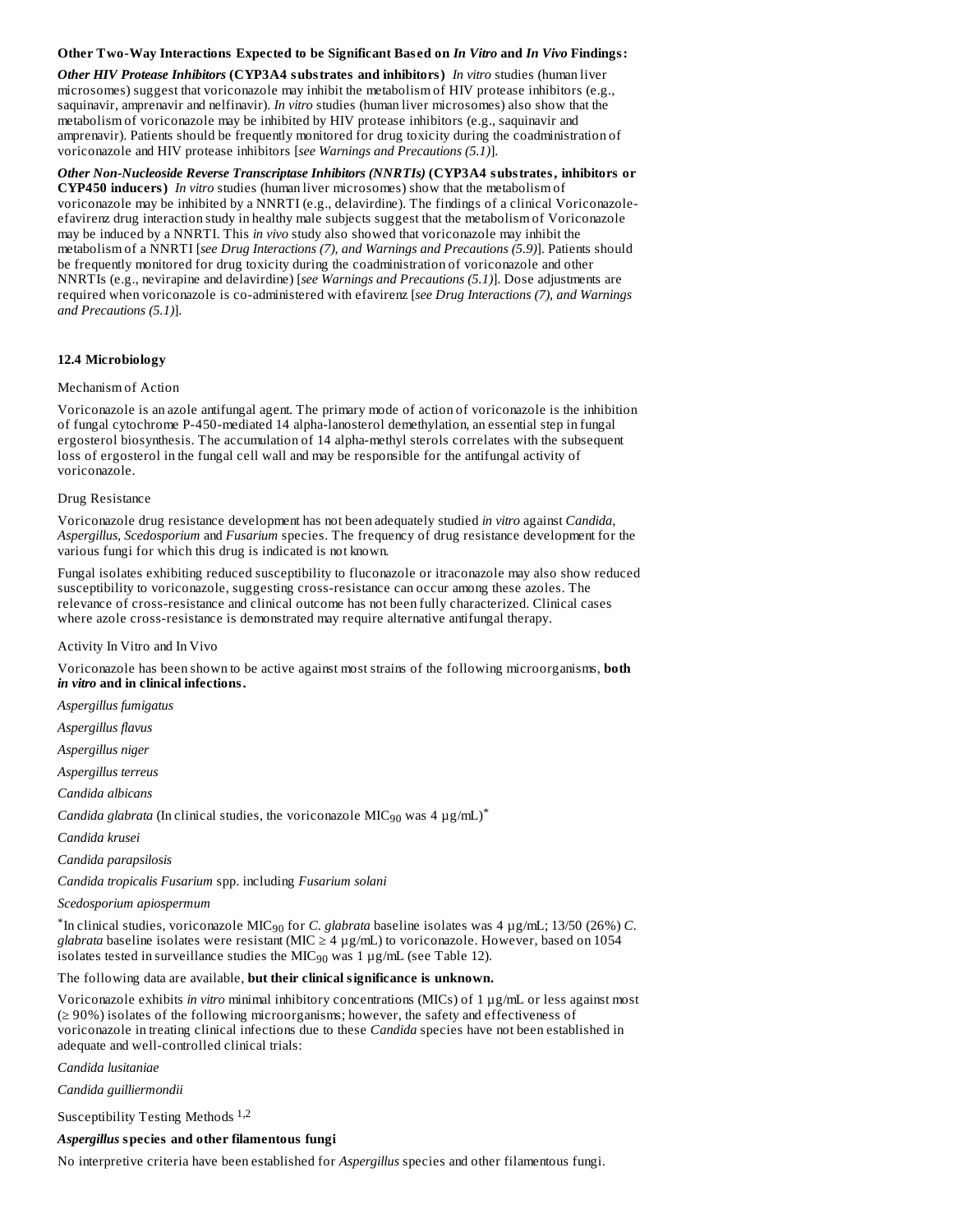## *Candida* **species**

The interpretive standards for voriconazole against *Candida* species are applicable only to tests performed using Clinical Laboratory and Standards Institute (CLSI) microbroth dilution reference method M27 for MIC read at 48 hours or disk diffusion reference method M44 for zone diameter read at 24 hours. 1,2

*Broth Microdilution Techniques*–Quantitative methods are used to determine antifungal minimum inhibitory concentrations (MICs). These MICs provide estimates of the susceptibility of *Candida* spp. to antifungal agents. MICs should be determined using a standardized procedure at 48 hours.<sup>1</sup> Standardized procedures are based on a microdilution method (broth) with standardized inoculum concentrations and standardized concentrations of voriconazole powder. The MIC values should be interpreted according to the criteria provided in Table 9.

*Diffusion Techniques*–Qualitative methods that require measurement of zone diameters also provide reproducible estimates of the susceptibility of *Candida* spp. to an antifungal agent. One such standardized procedure requires the use of standardized inoculum concentrations. This procedure uses 2 paper disks impregnated with 1 µg of voriconazole to test the susceptibility of yeasts to voriconazole at 24 hours. Disk diffusion interpretive criteria are also provided in Table 9.

### **Table 9. Sus ceptibility Interpretive Criteria for Voriconazole 1,2**

|               | <b>Broth Microdilution at 48 hours</b> |                                                                                                     | Disk Diffusion at 24 hours |     |       |     |
|---------------|----------------------------------------|-----------------------------------------------------------------------------------------------------|----------------------------|-----|-------|-----|
|               | $(MIC$ in $g/mL)$                      |                                                                                                     | (Zone diameters in mm)     |     |       |     |
|               |                                        | Sus ceptible (S) Intermediate (I) Res is tant (R) Sus ceptible (S) Intermediate (I) Res is tant (R) |                            |     |       |     |
| Voriconazolel | ∏1.0                                   | 2.0                                                                                                 | $\mathbb{R}^{4}$ .0        | ∏17 | 14-16 | Ⅱ13 |

**NOTE:** Shown are the breakpoints (μg/mL) for voriconazole against *Candida* species.

A report of *Susceptible* (S) indicates that the antimicrobial drug is likely to inhibit growth of the microorganism if the antimicrobial drug reaches the concentration usually achievable at the site of infection. A report of *intermediate* (I) implies that an infection due to the isolate may be appropriately treated in body sites where the drugs are physiologically concentrated or when a high dosage of drug is used. A report of *Resistant (*R) indicates that the antimicrobial is not likely to inhibit growth of the pathogen if the antimicrobial drug reaches the concentrations usually achievable at the infection site; other therapy should be selected.

### Quality Control

Standardized susceptibility test procedures require the use of quality control organisms to ensure the accuracy of the technical aspects of the test procedures. Standard voriconazole powder and 1 µg disks should provide the following range of values noted in Table 10.

**NOTE:** Quality control microorganisms are specific strains of organisms with intrinsic biological properties relating to resistance mechanisms and their genetic expression within fungi; the specific strains used for microbiological control are not clinically significant.

### Table 10. Acceptable Quality Control Ranges for Voriconazole to be used in Validation of Susceptibility Test Results

| <b>OC</b> Strain                |                  | Broth Microdilution(MIC in g/mL) at 48 hourDisk Diffusion(Zone diameter in mm)at 24 hour |
|---------------------------------|------------------|------------------------------------------------------------------------------------------|
| Candida parapsilosis ATCC 22019 | $0.03$ to $0.25$ | 28 to 37                                                                                 |
| Candida krusei ATCC 6258        | $0.12$ to $1.0$  | 16 to 25                                                                                 |
| Candida albicans ATCC 90028     |                  | 31 to 42                                                                                 |

\*Quality control ranges have not been established for this strain/antifungal agent combination due to their extensive interlaboratory variation during initial quality control studies.

ATCC is a registered trademark of the American Type Culture Collection.

### **13 NONCLINICAL TOXICOLOGY**

### **13.1 Carcinogenesis & Mutagenesis & Impairment of Fertility**

Two-year carcinogenicity studies were conducted in rats and mice. Rats were given oral doses of 6, 18 or 50 mg/kg voriconazole, or 0.2, 0.6 or 1.6 times the recommended maintenance dose (RMD) on a  $mg/m^2$  basis. Hepatocellular adenomas were detected in females at 50 mg/kg and hepatocellular carcinomas were found in males at 6 and 50 mg/kg. Mice were given oral doses of 10, 30 or 100 mg/kg voriconazole, or 0.1, 0.4 or 1.4 times the RMD on a mg/m<sup>2</sup> basis. In mice, hepatocellular adenomas were detected in males and females and hepatocellular carcinomas were detected in males at 1.4 times the RMD of voriconazole.

Voriconazole demonstrated clastogenic activity (mostly chromosome breaks) in human lymphocyte cultures *in vitro*. Voriconazole was not genotoxic in the Ames assay, CHO assay, the mouse micronucleus assay or the DNA repair test (Unscheduled DNA Synthesis assay).

Voriconazole administration induced no impairment of male or female fertility in rats dosed at 50 mg/kg, or 1.6 times the RMD (recommended maintenance dose).

### **13.2 Teratogenic Effects**

Pregnancy Category D *[See Warnings and Precautions (5.4) and Use in Specific Populations (8.1).]*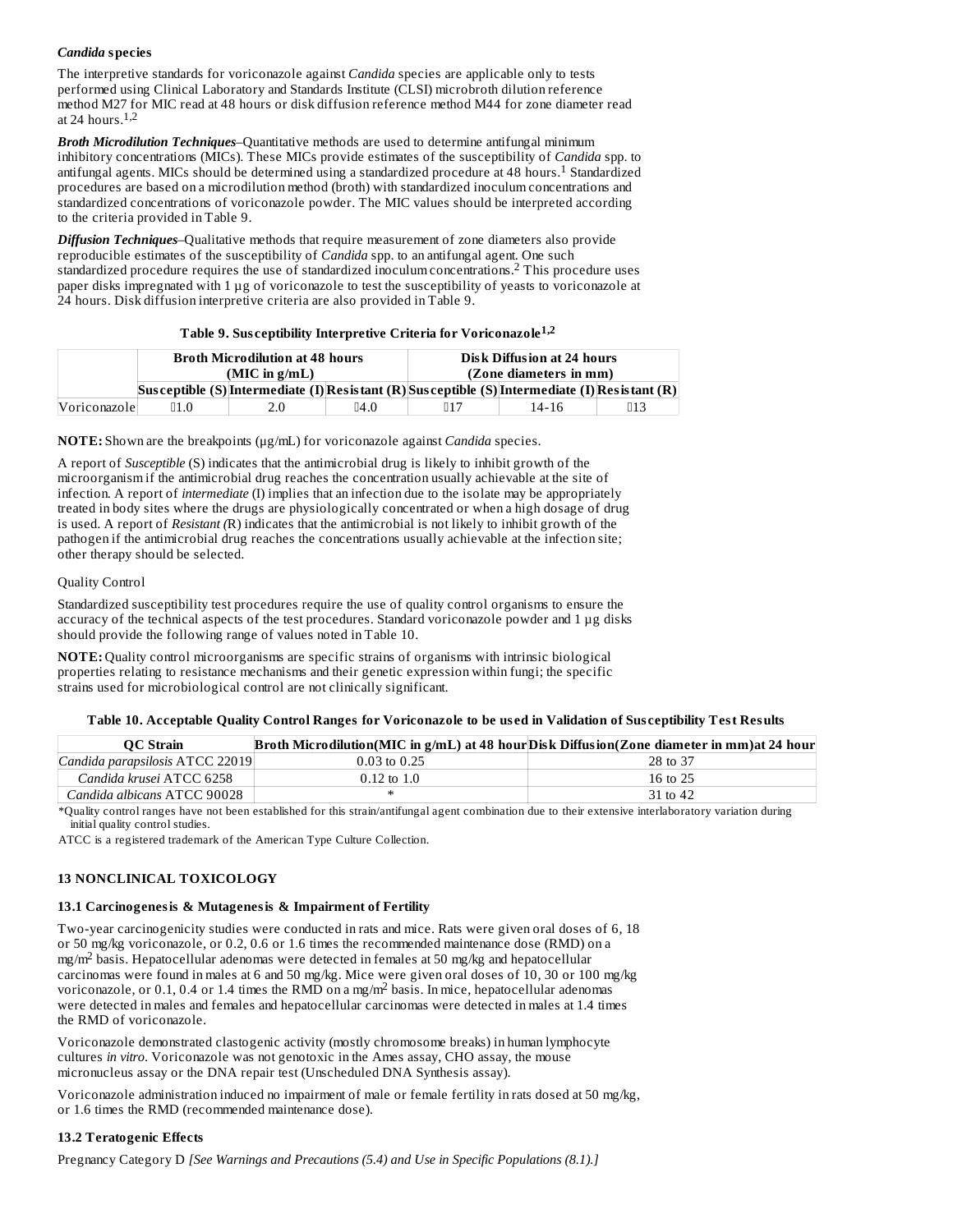## **14 CLINICAL STUDIES**

Voriconazole, administered orally or parenterally, has been evaluated as primary or salvage therapy in 520 patients aged 12 years and older with infections caused by *Aspergillus* spp., *Fusarium* spp. and *Scedosporium* spp.

### **14.1 Invasive Aspergillosis**

Voriconazole was studied in patients for primary therapy of invasive aspergillosis (randomized, controlled study 307/602), for primary and salvage therapy of aspergillosis (non-comparative study 304) and for treatment of patients with invasive aspergillosis who were refractory to, or intolerant of, other antifungal therapy (non-comparative study 309/604).

### Study 307/602 – Primary Therapy of Invasive Aspergillosis

The efficacy of voriconazole compared to amphotericin B in the primary treatment of acute invasive aspergillosis was demonstrated in 277 patients treated for 12 weeks in a randomized, controlled study (Study 307/602). The majority of study patients had underlying hematologic malignancies, including bone marrow transplantation. The study also included patients with solid organ transplantation, solid tumors, and AIDS. The patients were mainly treated for definite or probable invasive aspergillosis of the lungs. Other aspergillosis infections included disseminated disease, CNS infections and sinus infections. Diagnosis of definite or probable invasive aspergillosis was made according to criteria modified from those established by the National Institute of Allergy and Infectious Diseases Mycoses Study Group/European Organisation for Research and Treatment of Cancer (NIAID MSG/EORTC).

Voriconazole was administered intravenously with a loading dose of 6 mg/kg every 12 hours for the first 24 hours followed by a maintenance dose of 4 mg/kg every 12 hours for a minimum of seven days. Therapy could then be switched to the oral formulation at a dose of 200 mg q12h. Median duration of IV voriconazole therapy was 10 days (range 2 - 85 days). After IV voriconazole therapy, the median duration of PO voriconazole therapy was 76 days (range 2 - 232 days).

Patients in the comparator group received conventional amphotericin B as a slow infusion at a daily dose of 1.0 to 1.5 mg/kg/day. Median duration of IV amphotericin therapy was 12 days (range 1 - 85 days). Treatment was then continued with other licensed antifungal therapy (OLAT), including itraconazole and lipid amphotericin B formulations. Although initial therapy with conventional amphotericin B was to be continued for at least two weeks, actual duration of therapy was at the discretion of the investigator. Patients who discontinued initial randomized therapy due to toxicity or lack of efficacy were eligible to continue in the study with OLAT treatment.

A satisfactory global response at 12 weeks (complete or partial resolution of all attributable symptoms, signs, radiographic/bronchoscopic abnormalities present at baseline) was seen in 53% of voriconazole treated patients compared to 32% of amphotericin B treated patients (Table 13). A benefit of voriconazole compared to amphotericin B on patient survival at Day 84 was seen with a 71% survival rate on voriconazole compared to 58% on amphotericin B (Table 11).

|                                              | Voriconazole      | Ampho $Bc$  | <b>Stratified Difference</b><br>$(95\% \text{ CI})^{\text{d}}$ |
|----------------------------------------------|-------------------|-------------|----------------------------------------------------------------|
|                                              | $n/N$ (%)         | $n/N$ (%)   |                                                                |
| <b>Efficacy as Primary</b><br><b>Therapy</b> |                   |             |                                                                |
| Satisfactory Global<br>Response <sup>a</sup> | 76/144 (53)       | 42/133 (32) | 21.8%<br>$(10.5\%, 33.0\%)$ p < 0.0001                         |
| Survival at Day 84 <sup>b</sup>              | 102/144 (71)      | 77/133 (58) | 13.1%<br>$(2.1\%, 24.2\%)$                                     |
| <b>Success by Species</b>                    |                   |             |                                                                |
|                                              | Success $n/N$ (%) |             |                                                                |
| Overall success                              | 76/144 (53)       | 42/133 (32) |                                                                |
| Mycologically<br>confirmed <sup>e</sup>      | 37/84 (44)        | 16/67(24)   |                                                                |
| Aspergillus spp.f                            |                   |             |                                                                |
| A. fumigatus                                 | 28/63 (44)        | 12/47(26)   |                                                                |
| A. flavus                                    | 3/6               | 4/9         |                                                                |
| A. terreus                                   | 2/3               | 0/3         |                                                                |
| A. niger                                     | 1/4               | 0/9         |                                                                |
| A. nidulans                                  | 1/1               | 0/0         |                                                                |

Table 11 also summarizes the response (success) based on mycological confirmation and species.

<sup>a</sup> Assessed by independent Data Review Committee (DRC)

<sup>b</sup>Proportion of subjects alive

<sup>c</sup>Amphotericin B followed by other licensed antifungal therapy

dDifference and corresponding 95% confidence interval are stratified by protocol

<sup>e</sup>Not all mycologically confirmed specimens were speciated

fSome patients had more than one species isolated at baseline

### Study 304 – Primary and Salvage Therapy of Aspergillosis

In this non-comparative study, an overall success rate of 52% (26/50) was seen in patients treated with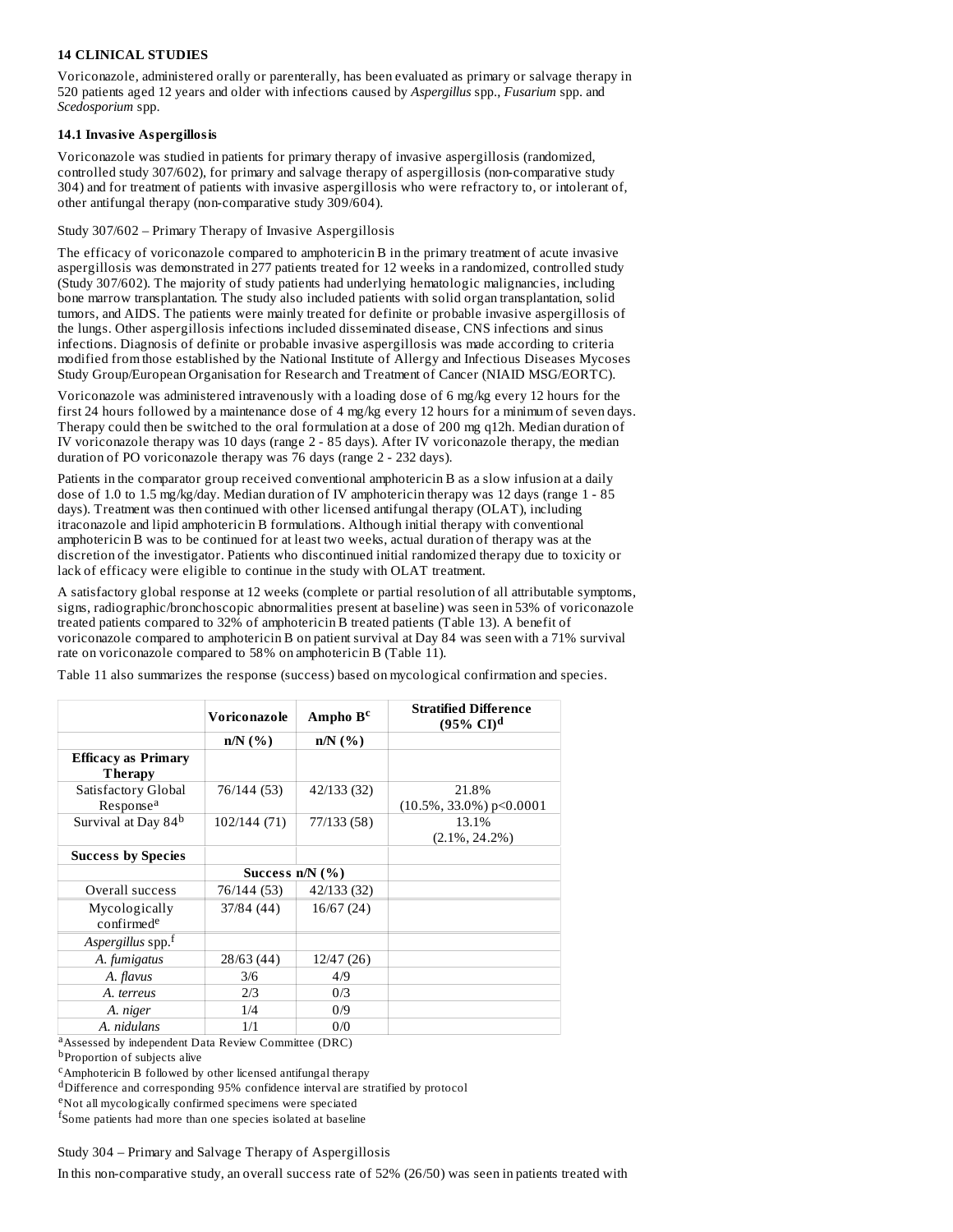voriconazole for primary therapy. Success was seen in 17/29 (59%) with Aspergillus fumigatus infections and 3/6 (50%) patients with infections due to non-fumigatus species [A. flavus (1/1); A. nidulans (0/2); A. niger (2/2); A. terreus (0/1)]. Success in patients who received voriconazole as salvage therapy is presented in Table 12.

Study 309/604 – Treatment of Patients with Invasive Aspergillosis who were Refractory to, or Intolerant of, other Antifungal Therapy

Additional data regarding response rates in patients who were refractory to, or intolerant of, other antifungal agents are also provided in Table 14. In this non-comparative study, overall mycological eradication for culture-documented infections due to *fumigatus* and non-*fumigatus* species of *Aspergillus* was 36/82 (44%) and 12/30 (40%), respectively, in voriconazole treated patients. Patients had various underlying diseases and species other than A. fumigatus contributed to mixed infections in some cases.

For patients who were infected with a single pathogen and were refractory to, or intolerant of, other antifungal agents, the satisfactory response rates for voriconazole in studies 304 and 309/604 are presented in Table 12.

|               | Success n/N |
|---------------|-------------|
| A. fumigatus  | 43/97 (44%) |
| A. flavus     | 5/12        |
| A. nidulans   | 1/3         |
| A. niger      | 4/5         |
| A. terreus    | 3/8         |
| A. versicolor | 0/1         |

Nineteen patients had more than one species of *Aspergillus* isolated. Success was seen in 4/17 (24%) of these patients.

### **14.2 Candidemia in Nonneutropenic Patients and Other Deep Tissue Candida Infections**

Voriconazole was compared to the regimen of amphotericin B followed by fluconazole in Study 608, an open label, comparative study in non-neutropenic patients with candidemia associated with clinical signs of infection. Patients were randomized in 2:1 ratio to receive either voriconazole ( $n = 283$ ) or the regimen of amphotericin B followed by fluconazole (n = 139). Patients were treated with randomized study drug for a median of 15 days. Most of the candidemia in patients evaluated for efficacy was caused by *C. albicans* (46%), followed by *C. tropicalis* (19%), *C. parapsilosis* (17%), *C. glabrata* (15%) and *C. krusei* (1%).

An independent Data Review Committee (DRC), blinded to study treatment, reviewed the clinical and mycological data from this study, and generated one assessment of response for each patient. A successful response required all of the following: resolution or improvement in all clinical signs and symptoms of infection, blood cultures negative for *Candida*, infected deep tissue sites negative for *Candida* or resolution of all local signs of infection, and no systemic antifungal therapy other than study drug. The primary analysis, which counted DRC-assessed successes at the fixed time point (12 weeks after End of Therapy [EOT]), demonstrated that voriconazole was comparable to the regimen of amphotericin B followed by fluconazole (response rates of 41% and 41%, respectively) in the treatment of candidemia. Patients who did not have a 12-week assessment for any reason were considered a treatment failure.

The overall clinical and mycological success rates by *Candida* species in Study 150-608 are presented in Table 13.

| <b>Baseline Pathogen</b> | Clinical and Mycological Success (%) |                                  |  |  |  |
|--------------------------|--------------------------------------|----------------------------------|--|--|--|
|                          | Voriconazole                         | Amphotericin B--><br>Fluconazole |  |  |  |
| C.albicans               | 46/107 (43%)                         | 30/63 (48%)                      |  |  |  |
| C.tropicalis             | 17/53 (32%)                          | 1/16(6%)                         |  |  |  |
| C.parapsilosis           | 24/45 (53%)                          | 10/19 (53%)                      |  |  |  |
| C.glabrata               | 12/36 (33%)                          | 7/21(33%)                        |  |  |  |
| C.krusei                 | 1/4                                  | 0/1                              |  |  |  |

In a secondary analysis, which counted DRC-assessed successes at any time point (EOT, or 2, 6 or 12 weeks after EOT), the response rates were 65% for voriconazole and 71% for the regimen of amphotericin B followed by fluconazole.

In Studies 608 and 309/604 (non-comparative study in patients with invasive fungal infections who were refractory to, or intolerant of, other antifungal agents), voriconazole was evaluated in 35 patients with deep tissue *Candida* infections. A favorable response was seen in 4 of 7 patients with intra-abdominal infections, 5 of 6 patients with kidney and bladder wall infections, 3 of 3 patients with deep tissue abscess or wound infection, 1 of 2 patients with pneumonia/pleural space infections, 2 of 4 patients with skin lesions, 1 of 1 patients with mixed intra-abdominal and pulmonary infection, 1 of 2 patients with suppurative phlebitis, 1 of 3 patients with hepatosplenic infection, 1 of 5 patients with osteomyelitis, 0 of 1 with liver infection and 0 of 1 with cervical lymph node infection.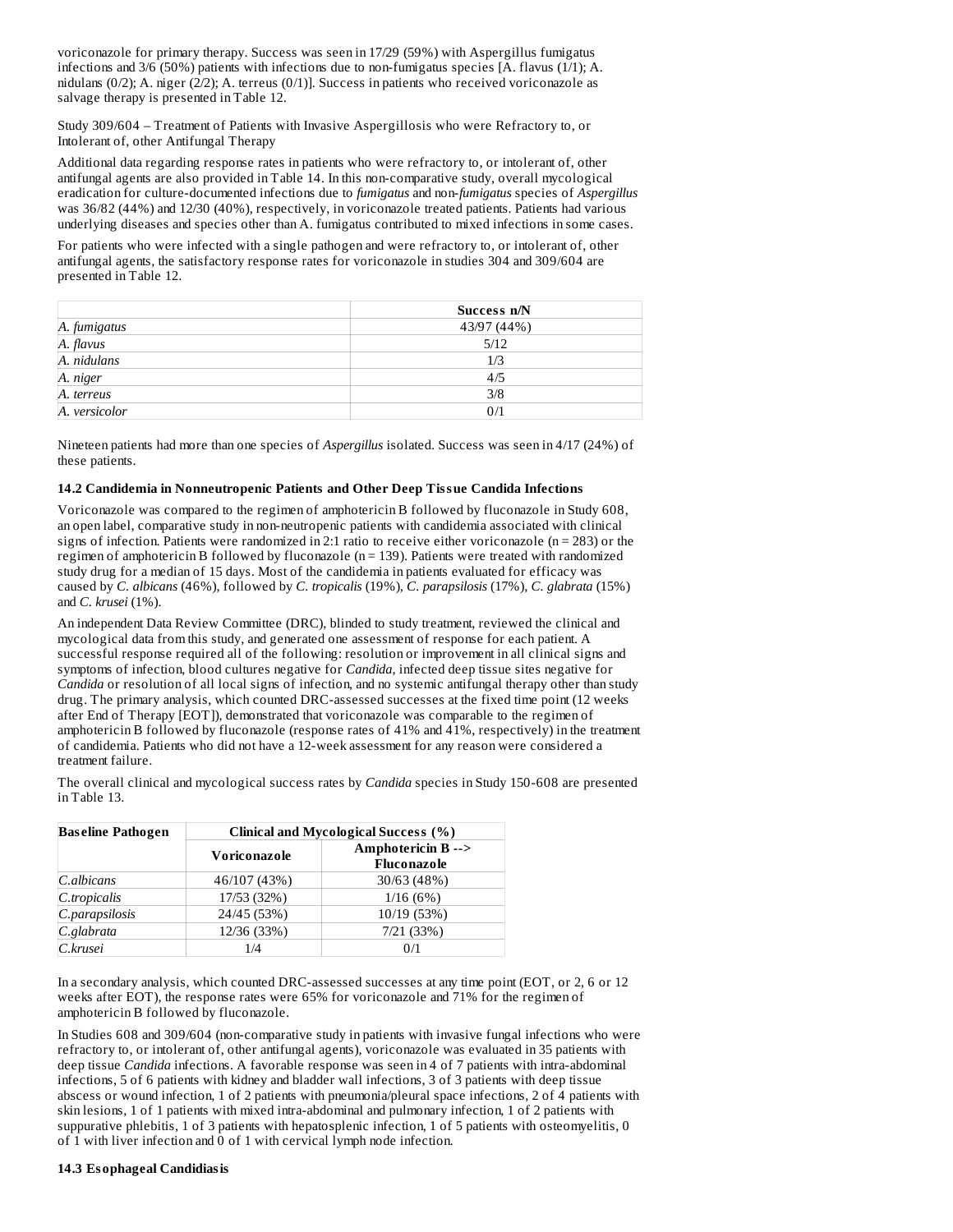The efficacy of oral voriconazole 200 mg twice daily compared to oral fluconazole 200 mg once daily in the primary treatment of esophageal candidiasis was demonstrated in Study 150-305, a double-blind, double-dummy study in immunocompromised patients with endoscopically-proven esophageal candidiasis. Patients were treated for a median of 15 days (range 1 to 49 days). Outcome was assessed by repeat endoscopy at end of treatment (EOT). A successful response was defined as a normal endoscopy at EOT or at least a 1 grade improvement over baseline endoscopic score. For patients in the Intent to Treat (ITT) population with only a baseline endoscopy, a successful response was defined as symptomatic cure or improvement at EOT compared to baseline. Voriconazole and fluconazole (200 mg once daily) showed comparable efficacy rates against esophageal candidiasis, as presented in Table 14.

| Population | Voriconazole    | Fluconazole     | Difference % (95%<br>CDa |
|------------|-----------------|-----------------|--------------------------|
| ppb        | 113/115 (98.2%) | 134/141 (95.0%) | $3.2(-1.1, 7.5)$         |
| іттс       | 175/200 (87.5%) | 171/191 (89.5%) | $-2.0$ ( $-8.3, 4.3$ )   |

Microbiologic success rates by *Candida* species are presented in Table 15.

| Pathogen a | Voriconazole                          |                                     | Fluconazole                                                        |                                     |  |
|------------|---------------------------------------|-------------------------------------|--------------------------------------------------------------------|-------------------------------------|--|
|            | Favorable<br>endoscopic<br>response b | Mycological<br>eradication <b>b</b> | Favorable<br>endoscopic<br>response b                              | Mycological<br>eradication <b>b</b> |  |
|            | Success/Total (%)                     | $\%$                                | , $\overline{\text{Eradication/Total}}_{\text{Success/Total}}(\%)$ | Eradication/Total<br>(%)            |  |
| C.albicans | 134/140 (96%)                         | 90/107 (84%)                        | 147/156 (94%)                                                      | 91/115 (79%)                        |  |
| C.glabrata | 8/8 (100%)                            | 4/7(57%)                            | $4/4(100\%)$                                                       | 1/4(25%)                            |  |
| C.krusei   | 1/1                                   | 1/1                                 | $2/2(100\%)$                                                       | 0/0                                 |  |

## **14.4 Other Serious Fungal Pathogens**

In pooled analyses of patients, voriconazole was shown to be effective against the following additional fungal pathogens:

*Scedosporium apiospermum -* Successful response to voriconazole therapy was seen in 15 of 24 patients (63%). Three of these patients relapsed within 4 weeks, including 1 patient with pulmonary, skin and eye infections, 1 patient with cerebral disease and 1 patient with skin infection. Ten patients had evidence of cerebral disease and 6 of these had a successful outcome (1 relapse). In addition, a successful response was seen in 1 of 3 patients with mixed organism infections.

*Fusarium spp.-* Nine of 21 (43%) patients were successfully treated with voriconazole. Of these 9 patients, 3 had eye infections, 1 had an eye and blood infection, 1 had a skin infection, one had a blood infection alone, two had sinus infections and one had disseminated infection (pulmonary, skin, hepatosplenic). Three of these patients (one with disseminated disease, one with an eye infection and one with a blood infection) had *Fusarium solani* and were complete successes. Two of these patients relapsed, one with a sinus infection and profound neutropenia and one post surgical patient with blood and eye infections.

## **15 REFERENCES**

- 1. Clinical Laboratory Standards Institute (CLSI). Reference Method for Broth Dilution Antifungal Susceptibility Testing of Yeasts. Approved Standard M27-A3. Clinical Laboratory Standards Institute, 940 West Valley Road, Suite 1400, Wayne, Pennsylvania 19087-1898, U.S.A., 2008.
- 2. Clinical Laboratory Standards Institute (CLSI). Method for Antifungal Disk Diffusion Susceptibility Testing of Yeasts. Approved Guideline M44-A2. Clinical Laboratory Standards Institute, 940 West Valley Road, Suite 1400, Wayne, Pennsylvania 19087-1898, U.S.A., 2009.

### **16 HOW SUPPLIED/STORAGE AND HANDLING**

### **16.1 How Supplied**

### Powder for Oral Suspension

Voriconazole for Oral Suspension is supplied in 100 mL high density polyethylene (HDPE) bottles. Each bottle contains 49 g of powder for oral suspension. Following reconstitution, the volume of the suspension is 75 mL, providing a usable volume of 70 mL (40 mg voriconazole/mL). A 5 mL oral dispenser and a press-in bottle adaptor are also provided.

(NDC 43386-038-60)

## **16.2 Storage**

Voriconazole powder for oral suspension should be stored at 2º - 8ºC (36º to 46ºF) (in a refrigerator) before reconstitution.

The reconstituted suspension should be stored at 15°- 30°C (59° - 86°F). [See USP Controlled Room Temperature.] Do not refrigerate or freeze. Keep the container tightly closed. The shelf life of the reconstituted suspension is 14 days. Any remaining suspension should be discarded 14 days after reconstitution.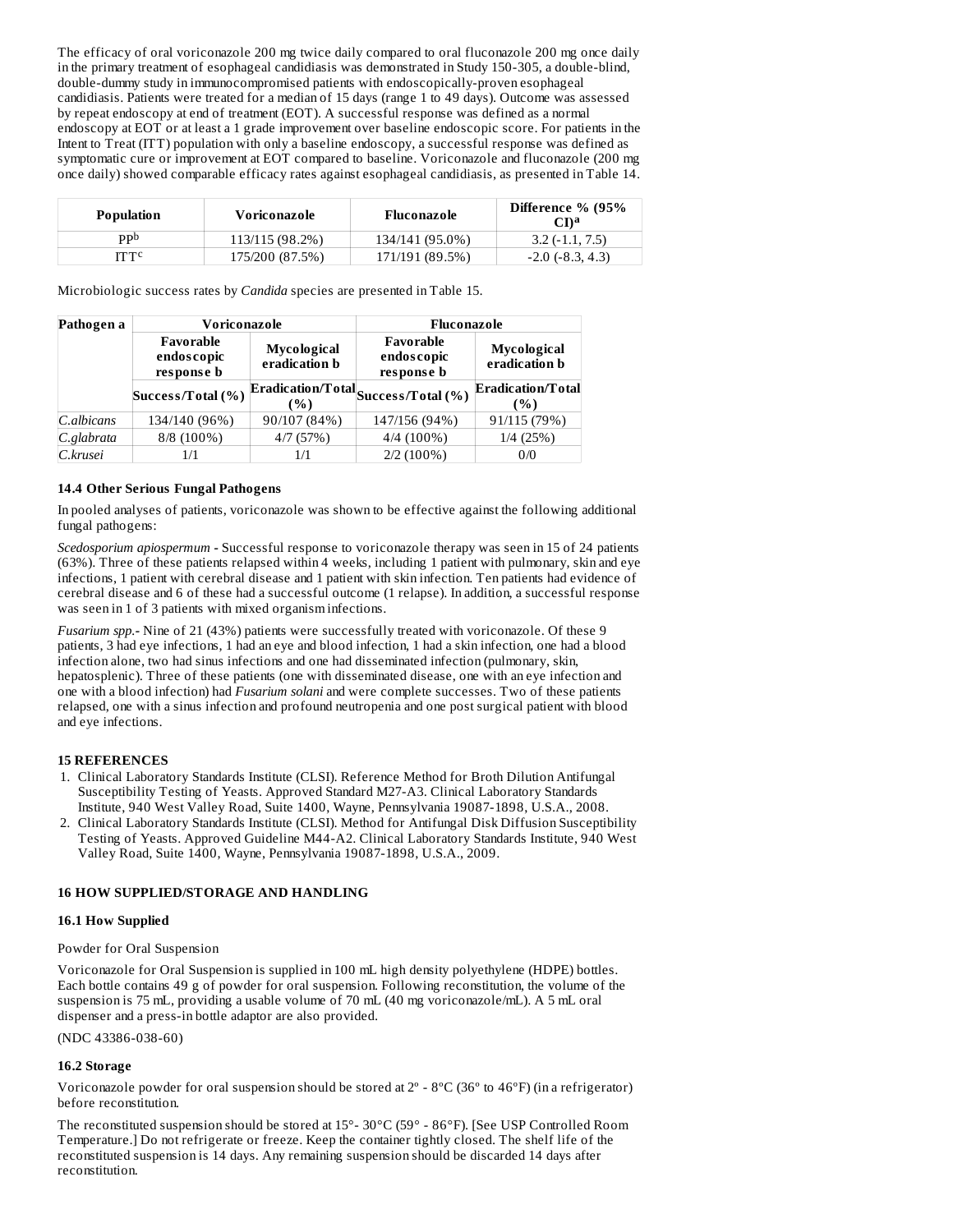### **17 PATIENT COUNSELING INFORMATION**

*See FDA-Approved Patient Labeling* Manufactured by: Novel Laboratories, Inc. Somerset, NJ 08873 Manufactured for: Lupin Pharmaceuticals, Inc. Baltimore, MD 21202 PI0380000201 Rev. 05/2016

### **FDA Approved Patient Labeling**

### **Voriconazole (vor" i kon' a zole) for Oral Suspension**

Read the Patient Information that comes with voriconazole before you start taking it and each time you get a refill. There may be new information. This information does not take the place of talking with your healthcare provider about your condition or treatment.

### **What is voriconazole?**

Voriconazole is a prescription medicine used to treat certain serious fungal infections in your blood and body. These infections are called "aspergillosis," "esophageal candidiasis," "*Scedosporium,*" "*Fusarium*" and "candidemia".

It is not known if voriconazole is safe and effective in children younger than 12 years old.

### **Who should not take voriconazole?**

### **Do not take voriconazole if you:**

- **are allergic to voriconazole or any of the ingredients in voriconazole** . See the end of this leaflet for a complete list of ingredients in voriconazole.
- **are taking any of the following medicines:**
	- $c$ isapride (Propulsid $^{\circledR}$ )
	- pimozide (Orap<sup>®</sup>)
	- quinidine (like Quinaglute $^{\circledR}$ )
	- sirolimus (Rapamune®)
	- rifampin ( $\widehat{\text{Rifadin}^{\circledR}}$ )
	- carbamazepine (Tegretol $^\circledR)$
	- long-acting barbiturates like phenobarbital (Luminal $^@$ )
	- efavirenz (Sustiva®)
	- ritonavir (Norvir®)
	- rifabutin (Mycobutin®)
	- ergotamine, dihydroergotamine (ergot alkaloids)
	- St. John's Wort (herbal supplement)

Ask your healthcare provider or pharmacist if you are not sure if you are taking any of the medicines listed above.

Do not start taking a new medicine without talking to your healthcare provider or pharmacist.

### **What should I tell my healthcare provider before taking voriconazole?**

Before you take voriconazole, tell your healthcare provider if you:

- have or ever had heart disease or an abnormal heart rate or rhythm. Your healthcare provider may order a test to check your heart (EKG) before starting voriconazole.
- have liver or kidney problems. Your healthcare provider may do blood tests to make sure you can take voriconazole.
- have trouble digesting dairy products or regular table sugar. Voriconazole for oral suspension contains sucrose (table sugar).
- are pregnant or plan to become pregnant. Voriconazole can harm your unborn baby. Talk to your healthcare provider if you are pregnant or plan to become pregnant. Women who can become pregnant should use effective birth control while taking voriconazole.
- are breast-feeding or plan to breast-feed. It is not known if voriconazole passes into breast milk. Talk to your healthcare provider about the best way to feed your baby if you take voriconazole.

**Tell your healthcare provider about all the medicines you take**, including prescription and nonprescription medicines, vitamins and herbal supplements.

Voriconazole may affect the way other medicines work, and other medicines may affect how voriconazole works.

Know what medicines you take. Keep a list of them to show your healthcare provider or pharmacist when you get a new medicine.

### **How should I take voriconazole?**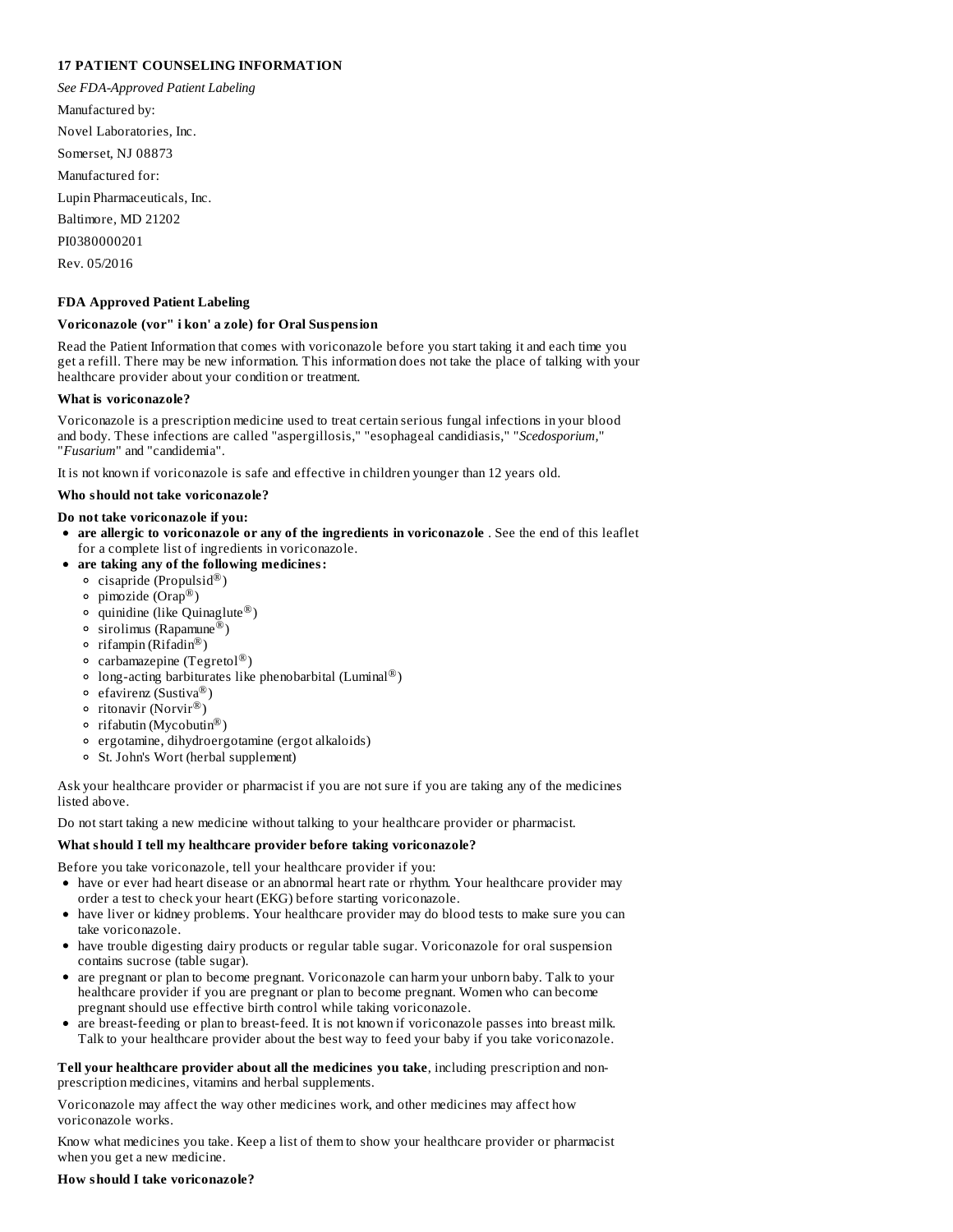## **Voriconazole may be pres cribed to you as** :

- voriconazole for oral suspension
- Take voriconazole for oral suspension exactly as your healthcare provider tells you to.
- Take voriconazole for oral suspension at least 1 hour before or at least 1 hour after meals.
- Voriconazole for oral suspension will be mixed for you by your pharmacist. **Do not** mix  $\bullet$ voriconazole for oral suspension with any other medicine, flavored liquid or syrup.
- If you take too much voriconazole, call your healthcare provider or go to the nearest hospital emergency room.

## **What should I avoid while taking voriconazole?**

- You should not drive at night while taking voriconazole. Voriconazole can cause changes in your vision such as blurring or sensitivity to light.
- Do not drive or operate machinery, or do other dangerous activities until you know how voriconazole affects you.
- Avoid direct sunlight. Voriconazole can make your skin sensitive to the sun and the light from sunlamps and tanning beds. You could get a severe sunburn. Use sunscreen and wear a hat and clothes that cover your skin if you have to be in sunlight. Talk to your healthcare provider if you get sunburn.

### **What are possible side effects of voriconazole?**

Voriconazole may cause serious side effects including:

- **liver problems.** Symptoms of liver problems may include:
	- itchy skin
	- yellowing of your eyes
	- feeling very tired
	- flu-like symptoms
	- nausea or vomiting
- **vision changes.** Symptoms of vision changes may include:
	- blurred vision
	- changes in the way you see colors
	- sensitivity to light (photophobia)
- **s erious heart problems.** Voriconazole may cause changes in your heart rate or rhythm, including your heart stopping (cardiac arrest).
- **allergic reactions.** Symptoms of an allergic reaction may include:
	- fever
	- sweating
	- feels like your heart is beating fast (tachycardia)
	- chest tightness
	- <sup>o</sup> trouble breathing
	- feel faint
	- nausea
	- itching
	- skin rash
- **kidney problems** . Voriconazole may cause new or worse problems with kidney function, including kidney failure. Your healthcare provider should check your kidney function while you are taking voriconazole. Your healthcare provider will decide if you can keep taking voriconazole.
- **s erious skin reactions** . Symptoms of serious skin reactions may include:
	- rash or hives
	- mouth sores
	- blistering or peeling of your skin
	- trouble swallowing or breathing

Call your healthcare provider or go to the nearest hospital emergency room right away if you have any of the symptoms listed above.

# **The most common side effects of voriconazole include:**

- vision changes
- rash
- vomiting
- nausea
- headache
- fast heart beat (tachycardia)
- hallucinations (seeing or hearing things that are not there)
- abnormal liver function tests

Tell your healthcare provider if you have any side effect that bothers you or that does not go away.

These are not all the possible side effects of voriconazole. For more information, ask your healthcare provider or pharmacist.

Call your doctor for medical advice about side effects. You may report side effects to FDA at 1-800- FDA-1088.

### **How should I store voriconazole?**

Store voriconazole for oral suspension at room temperature, 59° to 86°F (15° to 30°C). Do not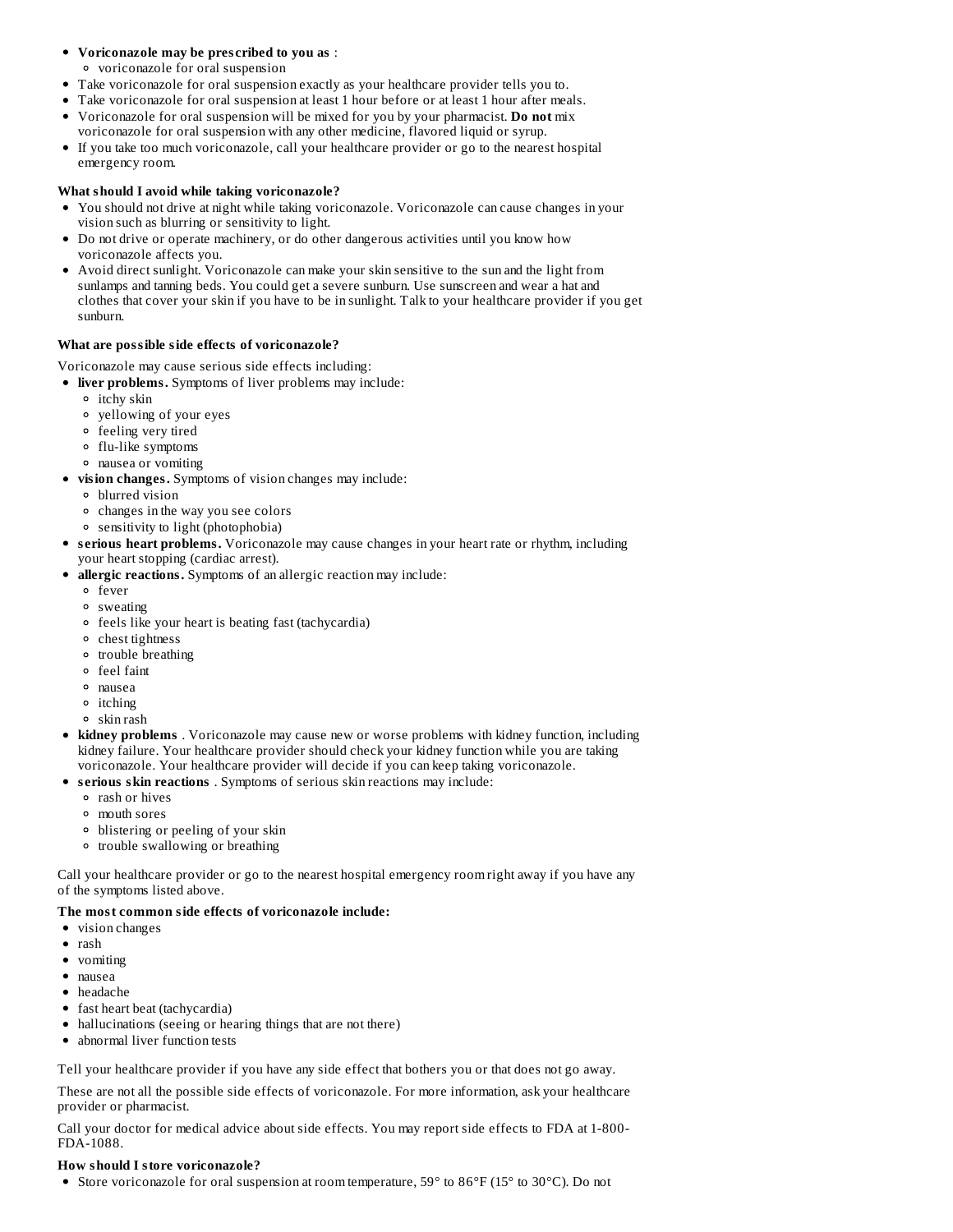refrigerate or freeze.

- Voriconazole for oral suspension should be thrown away (discarded) after 14 days.
- Keep voriconazole for oral suspension in a tightly closed container.
- Safely throw away medicine that is out of date or no longer needed.  $\bullet$
- **Keep voriconazole, as well as all other medicines, out of the reach of children.**

#### **General information about the safe and effective us e of voriconazole**

Medicines are sometimes prescribed for purposes other than those listed in a Patient Information leaflet. Do not use voriconazole for a condition for which it was not prescribed. Do not give voriconazole to other people, even if they have the same symptoms that you have. It may harm them.

Store voriconazole for oral suspension at room temperature, 59° to 86°F (15° to 30°C). Do not

This Patient Information leaflet summarizes the most important information about voriconazole. If you would like more information, talk to your healthcare provider. You can ask your healthcare provider or pharmacist for information about voriconazole that is written for health professionals.

#### **What are the ingredients of voriconazole?**

Active ingredient: voriconazole

Inactive ingredients:

**Voriconazole Oral Suspension:** colloidal silicon dioxide, titanium dioxide, xanthan gum, sodium citrate dihydrate, sodium benzoate, anhydrous citric acid, natural and artificial orange flavor, and sucrose.

This Patient Information has been approved by the U.S. Food and Drug Administration.

The brands listed are trademarks of their respective owners.

### **Ass embly Instructions**

### **CHECK WITH YOUR PHARMACIST TO ENSURE VORICONAZOLE FOR ORAL SUSPENSION HAS BEEN RECONSTITUTED (i.e. is in liquid form).**

1



To open, push down on bottle cap while twisting cap counterclockwise. Remove cap from bottle. 2



Push bottle adapter ALL THE WAY into bottle top (if pharmacist has not done so). Once bottle adapter is inserted, leave in place.

3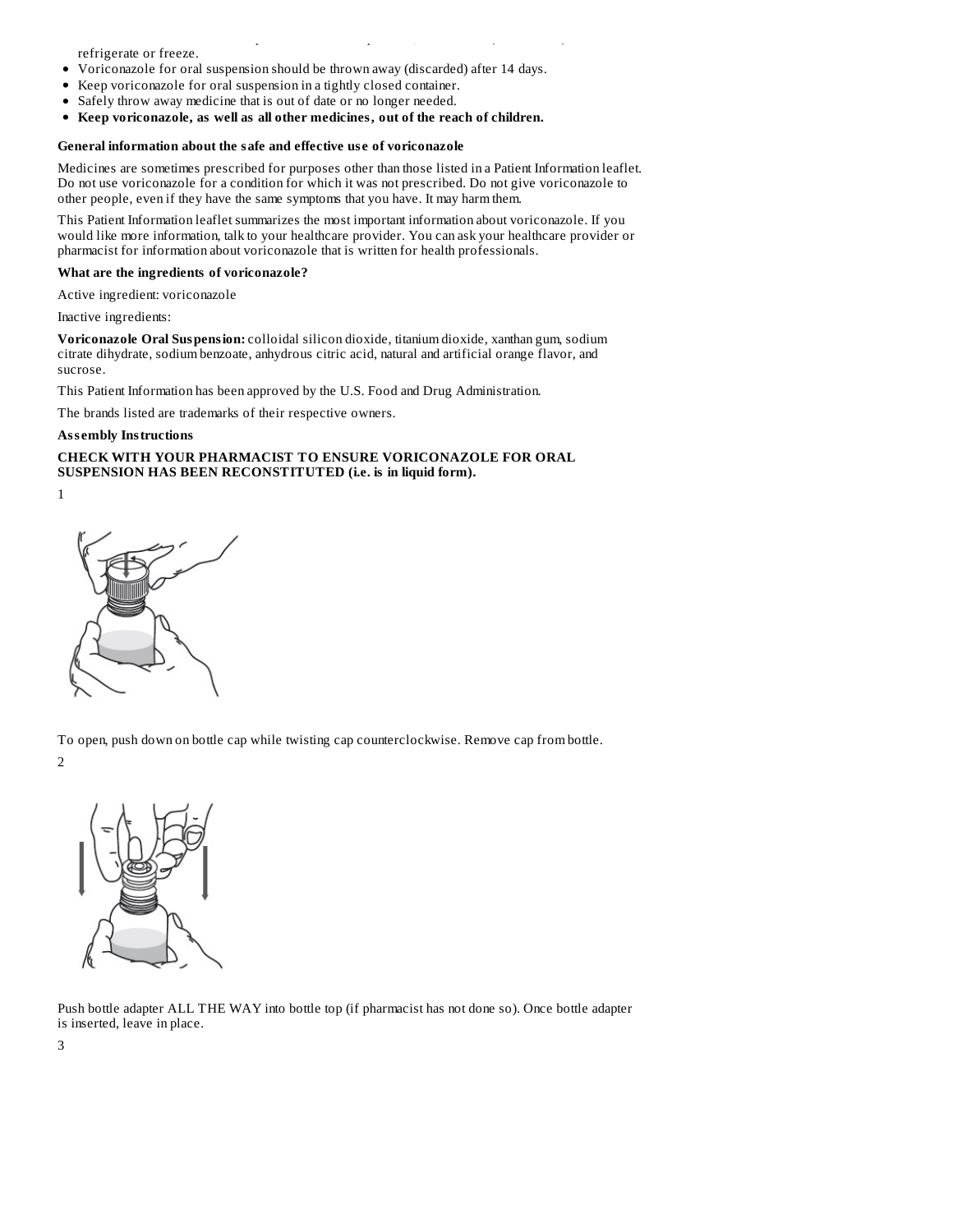

# **IMPORTANT: Adapter must be fully ins erted prior to us e**

4



Pull back on oral dispenser plunger to prescribed dose.

5



Insert oral dispenser into bottle top. 6



Holding the bottle with one hand, push down on oral dispenser plunger to push air into bottle.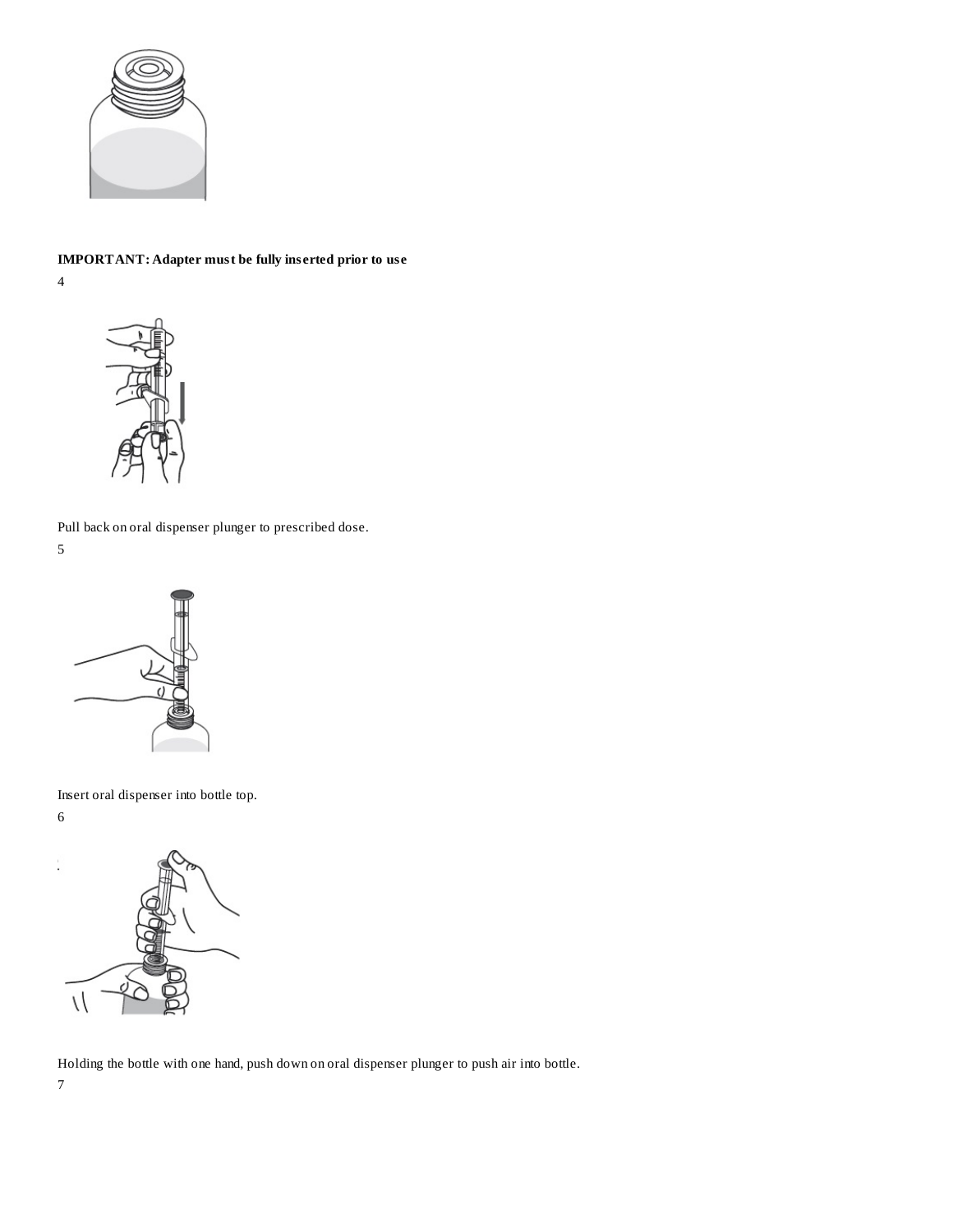

Turn bottle upside down and pull back oral dispenser plunger. Draw prescribed dose of medicine into oral dispenser.

8



Remove oral dispenser from bottle. Dispense medicine into mouth by slowly pushing on oral dispenser plunger.

9



Remember to leave the bottle adapter in the bottle and put the cap back on the bottle. Store at room temperature.

## **Rins e the oral dispens er with water after each dos e.**

Manufactured by: Novel Laboratories, Inc. Somerset, NJ 08873 Manufactured for: Lupin Pharmaceuticals, Inc. Baltimore, MD 21202 PI0380000201 Rev. 05/2016

## **PACKAGE LABEL.PRINCIPAL DISPLAY PANEL**

Voriconazole for Oral Suspension 40 mg/mL Container Label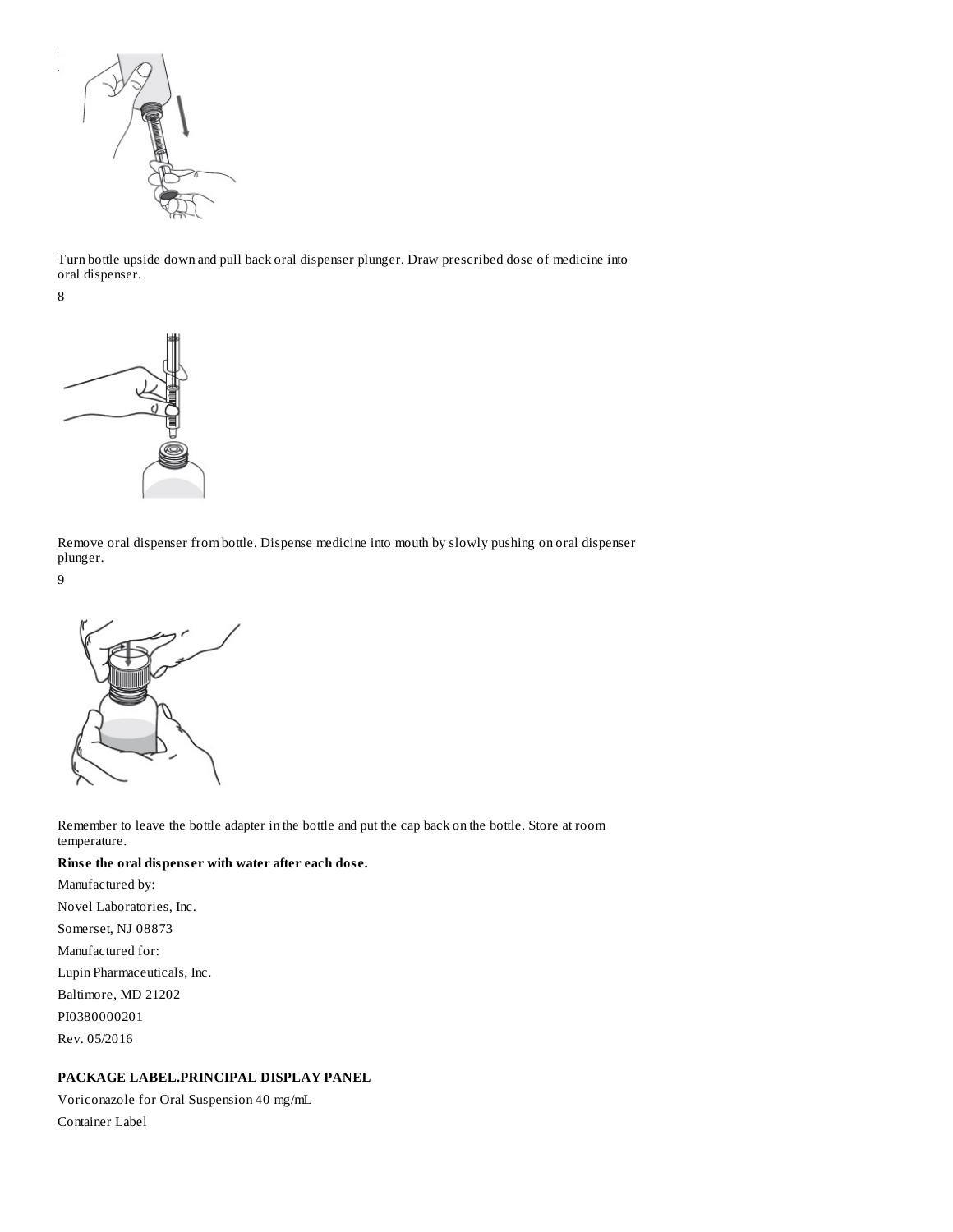

# Carton Label



| <b>VORICONAZOLE</b><br>voriconazole powder, for suspension |                                  |                    |               |
|------------------------------------------------------------|----------------------------------|--------------------|---------------|
| <b>Product Information</b>                                 |                                  |                    |               |
| Product Type<br><b>Route of Administration</b>             | HUMAN PRESCRIPTION DRUG<br>ORAL. | Item Code (Source) | NDC:43386-038 |
|                                                            |                                  |                    |               |
| <b>Active Ingredient/Active Moiety</b>                     |                                  |                    |               |